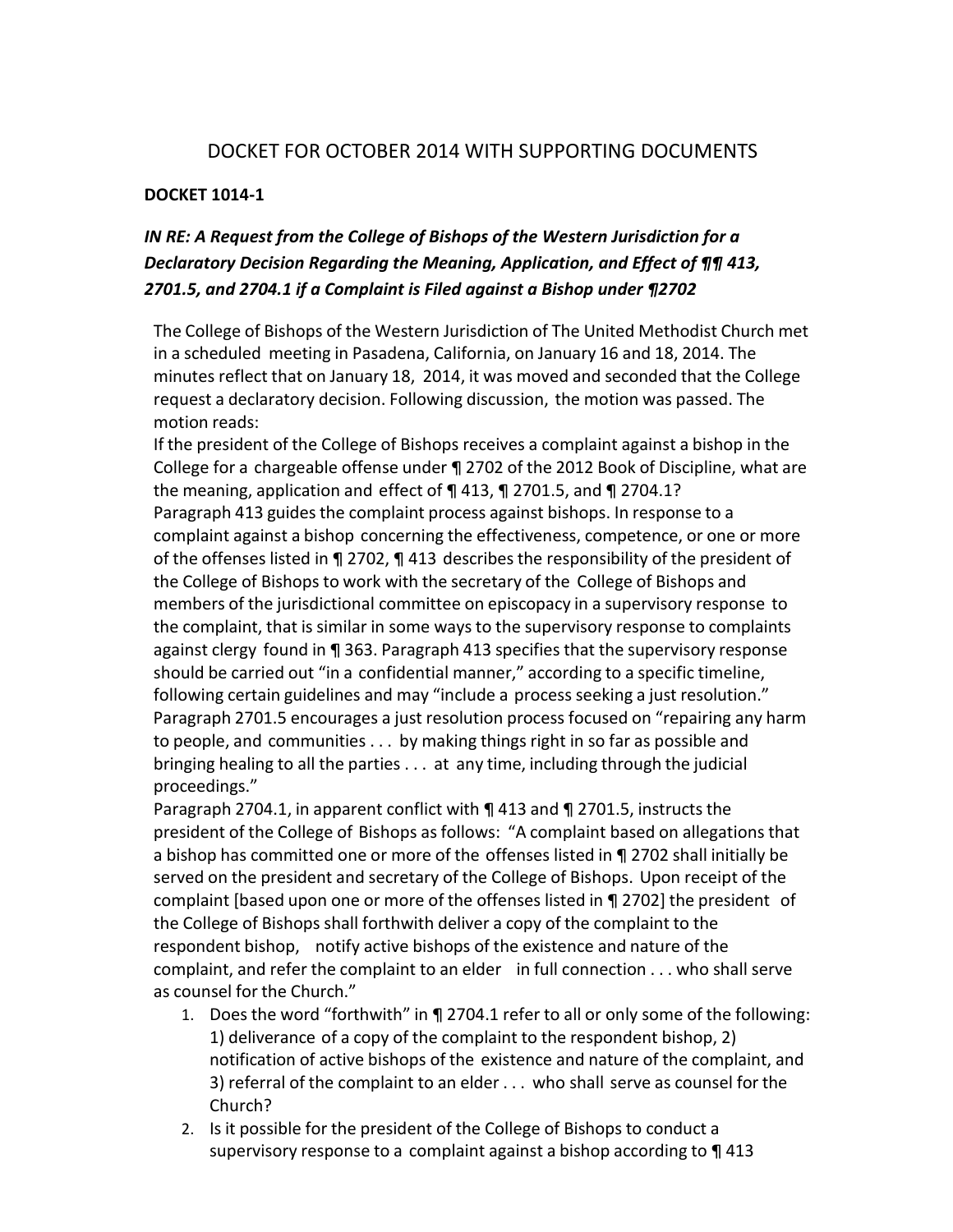without violating ¶ 2704.1?

- 3. Doesthe president of the College of Bishops have authority, in consultation with other members of the supervisory team and within the time parameters defined in ¶ 413, to determine when and if a complaint against a bishop will be referred to counsel for the church as described in ¶ 2704.1?
- 4. Doesthe president of the College of Bishops, in consultation with the supervisory team, have the authority to interpret the meaning and application of "in a confidential manner" in a supervisory response to a complaint against a bishop and are the complainant(s) and respondent(s) expected to abide by the bishop's interpretation?
- 5. Does notification of active bishops of the existence and nature of a complaint (¶ 2704.1) violate the expectation in ¶ 413 that the supervisory response be carried out in a "confidential manner?"

### **DOCKET 1014-2**

# *IN RE: Review of a Bishop's Decision of Law in the Southwest Texas Annual Conference and the Rio Grande Annual Conference Regarding the Constitutionality of the Conference Structure in the Plan for Unification*

On February 8, 2014 Special Sessions of the Southwest Texas and Rio Grande Annual Conferences were held in San Antonio, Texas. The purpose of the Special Sessions was for both annual conferences to act on a proposed structure for a new annual conference combining the Rio Grande and Southwest Texas Annual Conferences. The following request for a Bishop's Ruling of Law was presented to Bishop James Dorff. It was requested by Austin Frederick, an elder in the Southwest Texas Conference.

#### **Bishop:**

**I too want to affirm and continue the celebration as being one in that number of votes marching for Unification. I also want to affirm the work of the Unification Team in its efforts to bring an organizational plan to address the mission field of South Texas.**

**Having inquired about the constitutionality of the plan at the San Antonio District Briefing, I and those assembled were informed by Byrd Bonner that the only way to be sure that the plan was in keeping with the provisions of the 2012 Book of Discipline and the people call Methodist was to have it reviewed and ruled by you and the Judicial Council so the celebration of unification can be lived out in South Texas.**

**Therefore in accordance with Article VII, Paragraph 51 of the 2012 Book of Discipline I hereby raise of you as the presiding Bishop a "question of law" in relation to the organizational plan presented and**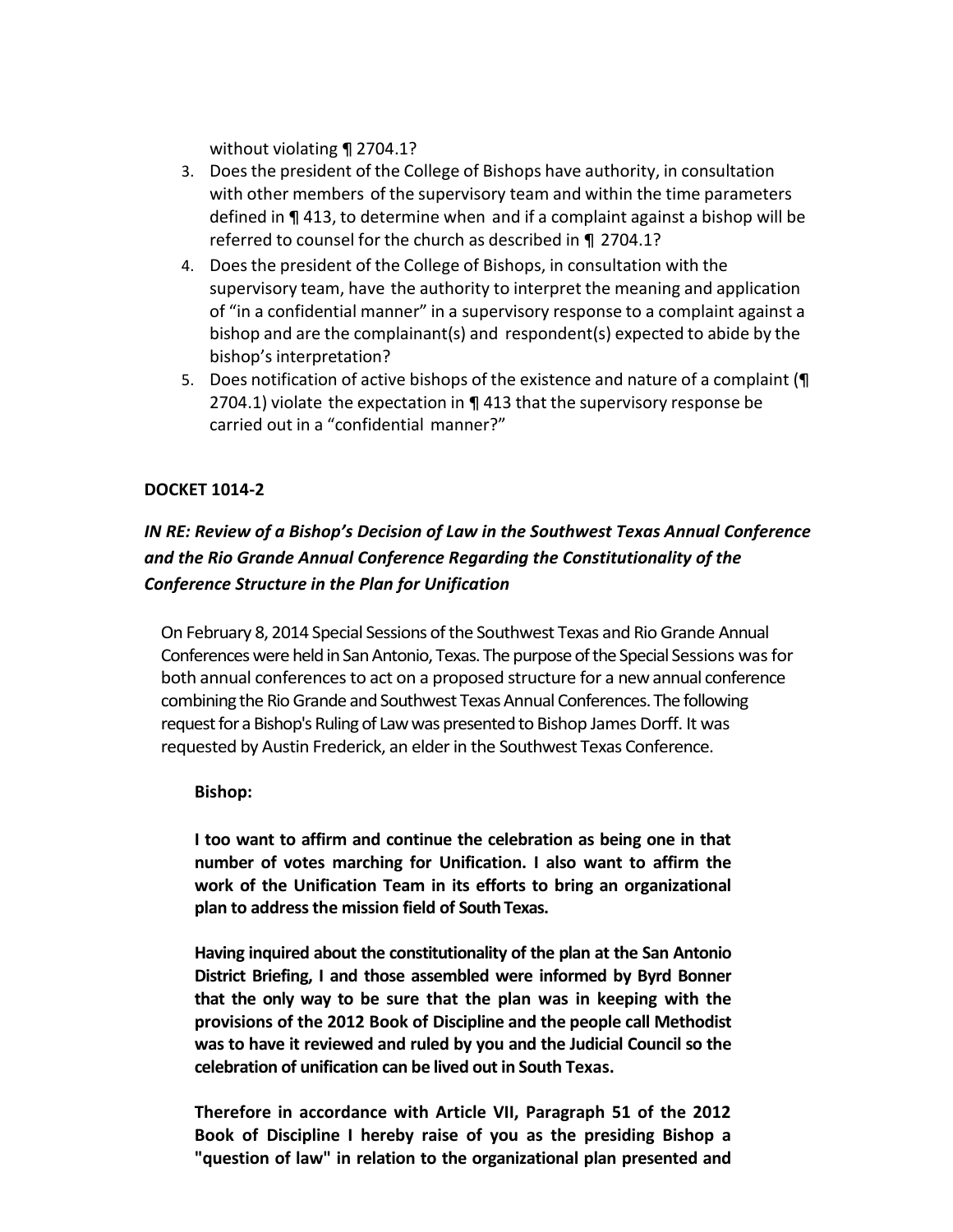**now passed by the Southwest Texas Conference as to its constitutionality in areas such as representation, inclusiveness, and accountability in alignment with its Duties and Powers as shared in Paragraphs 604 and 610 of the 2012 Book of Discipline.**

**[Signed, Austin Frederick, Jr.]**

### **RULING**

It is my ruling that the organizational plan presented to and adopted as amended by the Southwest Texas and Rio Grande Annual Conferences is both Constitutional and in keeping with the 2012 Discipline of the United Methodist Church. Further, it is my ruling that it is specifically in keeping with Paragraphs

604, 610, 611, 635, 636, 637, 639, 640, 647, and 648.

It should be noted that no action was taken by the conferences regarding the adoption of Standing Rules for the purpose of implementing the adopted Plan. Further, no budget was presented or approved for the purpose of funding the adopted Plan. The effective date of the new conference was adopted as January 1, 2015.

Standing Rules, a budget, and election of persons to serve in the new Rio Texas Annual Conference will be presented to the conferences when they meet in June. Therefore, I cannot rule on the appropriateness of these significant aspects of conference structure.

The Unification Plan presented to the conferences in February intentionally recommended a basic structure for adoption. Thus allowing joint committees to do further work in proposing budgets, nominations, and Standing Rules based on the structure adopted.

### **DOCKET 1014-3**

## *IN RE: A Request from the Upper New York Annual Conference for a Declaratory Decision Regarding the Constitutionality and Validity of ¶ 101*

#### **Constitutionality and Powers of Paragraph 101 of The 2012** *Book of Discipline*

*Whereas*, ¶31 Article IV of the Constitution of the United Methodist Church outlines the "powers and duties" of central conferences; and

*Whereas***,** ¶59 Article I of the Constitution of the United Methodist Church outlines the procedures for amending the Constitution; and

*Whereas***,** ¶101 alters the "powers and duties" of central conferences by naming previously adaptable sections of the Book of Discipline as now "not subject to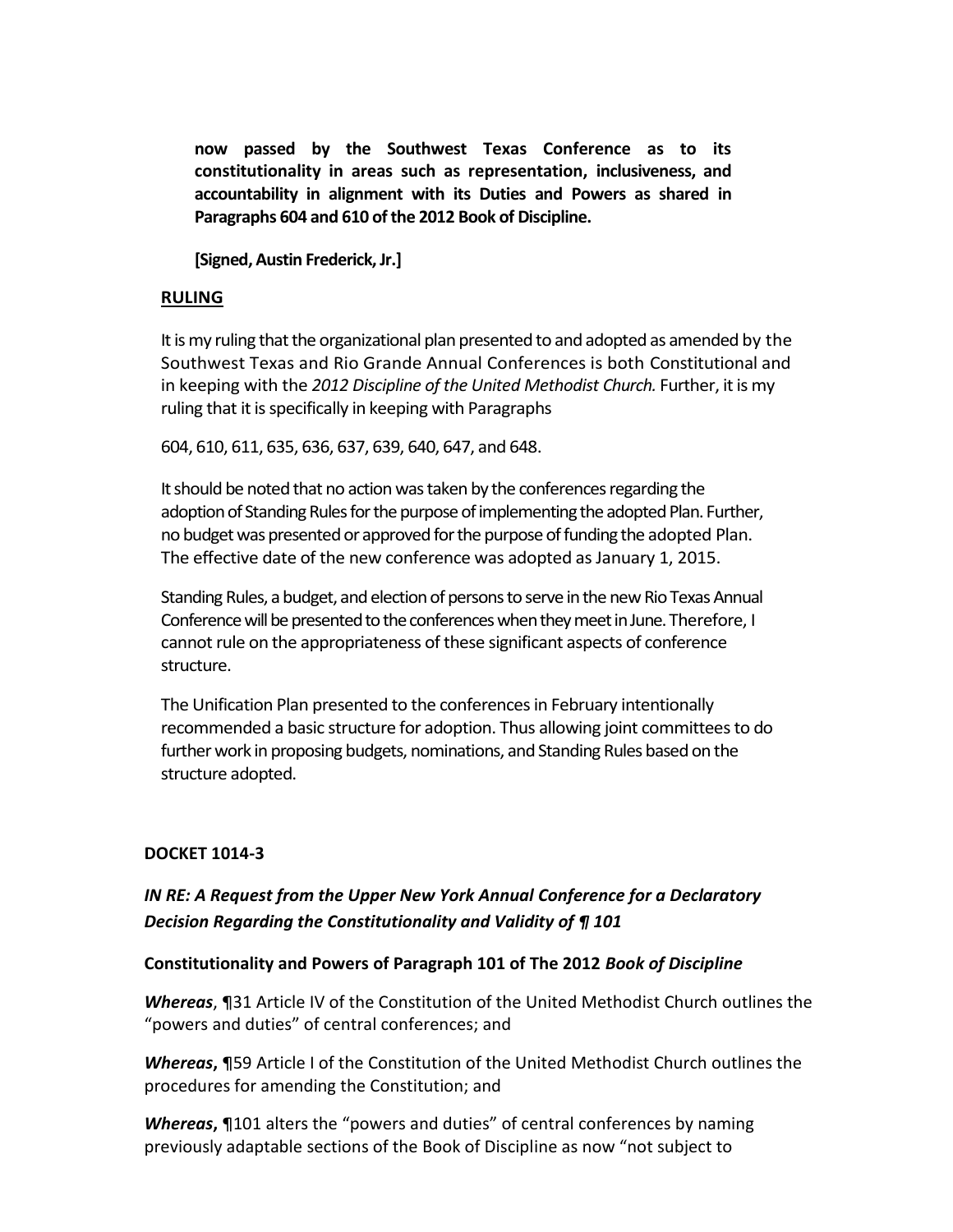adaptation" and thereby effectively altering the Constitution of the United Methodist Church (¶31) ; and

*Whereas***,** ¶101 was added to the 2012 Book of Discipline without any attempt to seek "the ratification of the amendment by the required two-thirds affirmative vote of the aggregate number of members of the several annual conferences present and voting" as required in ¶59 Article I; and

*Whereas***,** ¶101 states that "the Standing Committee on Central Conference Matters has primary responsibility for proposing to General Conference revisions to this paragraph" (¶101) implies a role of for this committee is a violation of the process for amending the Book of Discipline and more specifically the Constitution of the United Methodist Church (¶60).

*Therefore be it resolved* that the Upper New York Annual Conference refers this matter to the Judicial Council for a declaratory decision as to the constitutionality and validity of paragraph 101 of the 2012 Book of Discipline and the powers it bestows on the Standing Committee on Central Conferences.

### **DOCKET 1014-4**

# *IN RE: Review of a Bishop's Decision of Law in the Indiana Annual Conference Regarding the Transitional Leave of Absence Appointment of an Elder in Light of ¶ 425*

The following question of law is submitted under if5l of the 2012 Book of Discipline.

I. Was Rev. Michael Heinbaugh properly appointed from August 1,2013 to December 31, 2013 and did he receive compensation in accordance with ¶425 of the Book of Discipline and Annual Conference Policies?

### DECISION OF LAW

During the Clergy Session of the Indiana Conference of The United Methodist Church held on May 29, 2014, a written request was made for a Decision of Law on this question: "Was Rev. Michael Heinbaugh properly appointed from August 1,2013 to December 31, 2013, as required in Paragraph 425 of the Book of Discipline?"

After reviewing the facts of the situation, my ruling is as follows: Michael Heinbaugh was appointed to a Transitional Leave of Absence in the interim between the 2013 and 2014 Sessions of the Indiana Conference. The Executive Committee of the Board of Ordained Ministry acted upon a recommendation from the Cabinet for Rev. Heinbaugh to be appointed to Transitional Leave when his appointment to Decatur St. Mark's church ended on July 31, 2013. There were no formal complaints involved, just a church which demanded a change of appointment, and in a meeting on August 26, 2013 with myself and my Executive Assistant Dr. Cindy Reynolds, Rev. Heinbaugh declined to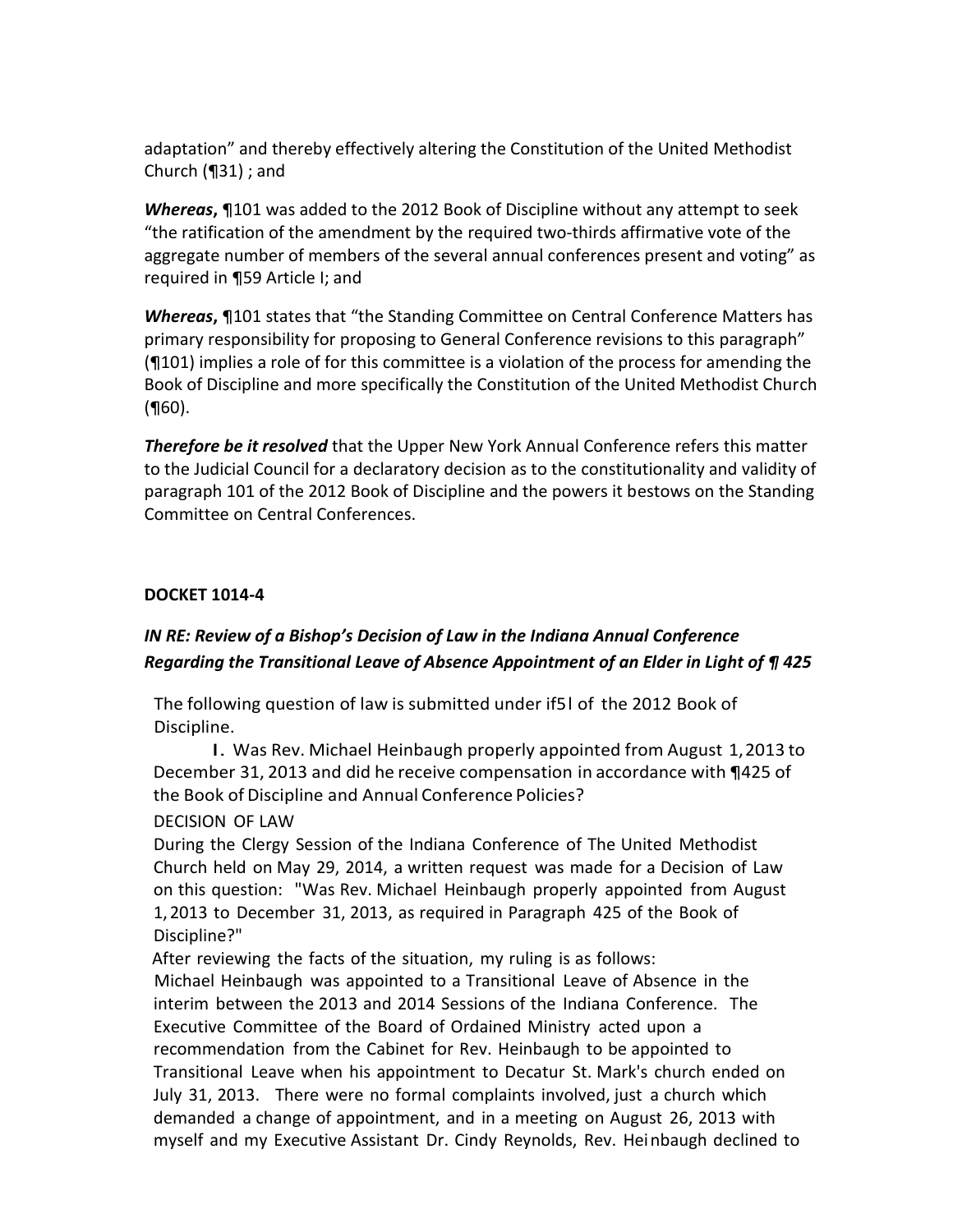accept the only other available appointment - indicating his preference for something closer to the geography of his sons

because he was going through a divorce. After the Cabinet secured a new pastoral appointment for Rev. Heinbaugh which met those geographic request, effective January 1, 2014, the Executive Committee voted to return him from Transitional Leave to receive that pastoral appointment. Those actions of the Executive Committee were confirmed by the Clergy Session on May 29, 2014 after a thorough discussion including the consideration of several different actions which were not approved.

Therefore, my ruling is that Michael Heinbaugh's appointment from August 1, 2013 through December 31, 2013, was to Transitional Leave. Being appointed to any kind of Leave of Absence is an appointment, not a change of status, so Paragraph 425 was not violated.

As with any formal request for a Decision of Law, this decision will be forwarded to the Judicial Council of The United Methodist Church for their review.

> Bishop Michael J. Coyner, Indiana Area May 30, 2014

### ADDITIONAL BACKGROUND INFORMATION

Rev. Heinbaugh brought a motion to the Clergy Session asking that he be reimbursed approximately \$22,000 for salary that he "lost" by being on Leave of Absence from August 1, 2013 through December 31, 2013. This is the third time in his ministry that Michael has stepped away from ministry and gone onto Leave of Absence, so his assertions that he did not know he would be without salary seemed difficult for the Clergy Session to comprehend. Once the Cabinet shared that Michael had turned down an appointment in August of 2013, and thereby no longer "offered [himself] without reserve to be appointed" within the meaning of Paragraph 333.1, the Clergy Session voted to affirm the decisions of the Board of Ordained Ministry that he was on Transitional Leave from August 1, 2013 through December 31, 2013.

### **DOCKET 1014-5**

# *IN RE: A Request from the North Alabama Annual Conference Regarding the Constitutionality, Meaning, Application, and Effect of Action Taken by the Commission on the General Conference in Light of ¶ 511.5e*

The North Alabama Conference petitions the Judicial Council to issue a declaratory decision as to the constitutionality, meaning, application and effect of the action taken by the Commission on General Conference in October 2013 in which they predetermined a target number of General Conference Delegates prior to applying the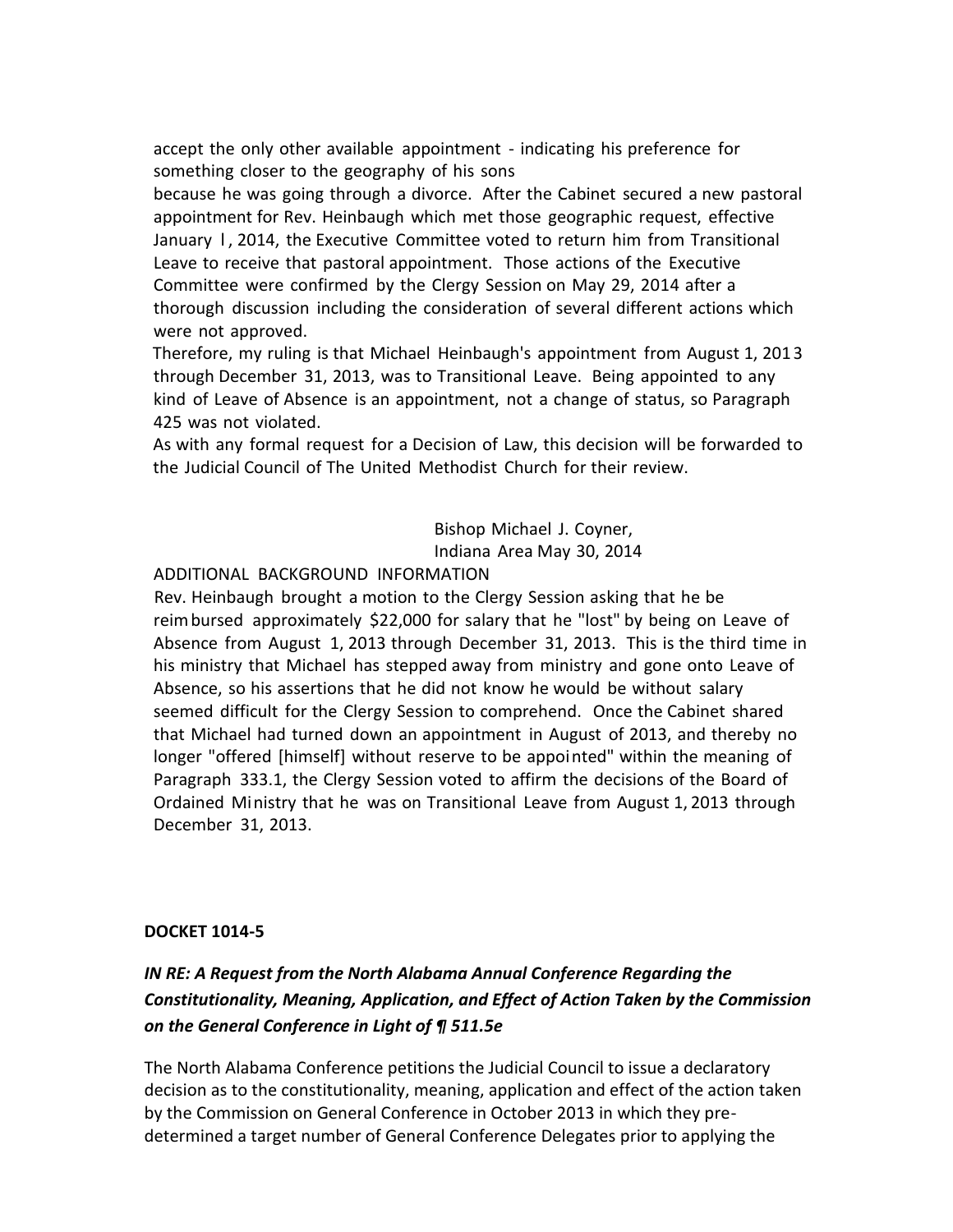current formula for representation to the General and Jurisdictional Conferences under  $\P$  511, 5) e.

Rationale: It is our understanding of ¶ 511, 5) e. that the Commission on General Conference only has the authority to adjust the number of delegates after the formula defined in ¶ 15. Article III is applied and the number falls outside of the parameters set in  $\P$  13. Article I.—1. Pre-determining the number of delegates prior to the application of the formula is not in keeping with the process defined.

## **DOCKET 1014-6**

*IN RE: A Request from the Western Pennsylvania Annual Conference Regarding the Legality of Actions Taken in Regard to Judicial Council Decisions 1238 and 1241*

**P 104 Request by the Western Pennsylvania Annual Conference Regarding Legality of Actions Taken in Regard to Judicial Decision 1238 and Judicial Decision 1241**

### (Adopted 06-07-2014)

WHEREAS Missions is an incarnational ministry of the church where we are the hands and feet of Jesus Christ to make disciples for the transformation of the world. John 1:14 expresses incarnational ministry as a ministry full of grace and truth, "And the Word became flesh and lived among us, and we have seen his glory, the glory as of the Father's only son, full of grace and truth." Also as stewards of God's resources in missions we must be faithful and true, 1 Corinthians 4:2 "Moreover, it is required of stewards that they be found trustworthy."

WHEREAS The People and the Churches of the Former Pittsburgh East District raised nearly \$100,000 for the Uganda Challenge for constructing the Naboole Church building, digging a water well, and providing a mobile maize mill for the churches and the people of the Busia District of Eastern Uganda.

WHEREAS In January 2005, Nancy Denardo and other persons from Western Pennsylvania visited Uganda to see the outcomes of the mission. At the site where the church was to have been constructed, they discovered only an unfinished foundation, and they were told by Reverend Wandabula that the funds had been exhausted.

WHEREAS On four subsequent occasions (2007, 2009, 2010, 2011), Nancy Denardo visited the site to determine whether additional construction had occurred, but she found only a few unfinished walls had been added.

WHEREAS On July 24, 2011 Nancy Denardo made a complaint against Bishop Wandabula following the protocol of the 2008 *Book of Discipline*. In December 2011 Nancy Denardo filed a joint complaint against Bishop Wandabula with Reverend John Kiviiri.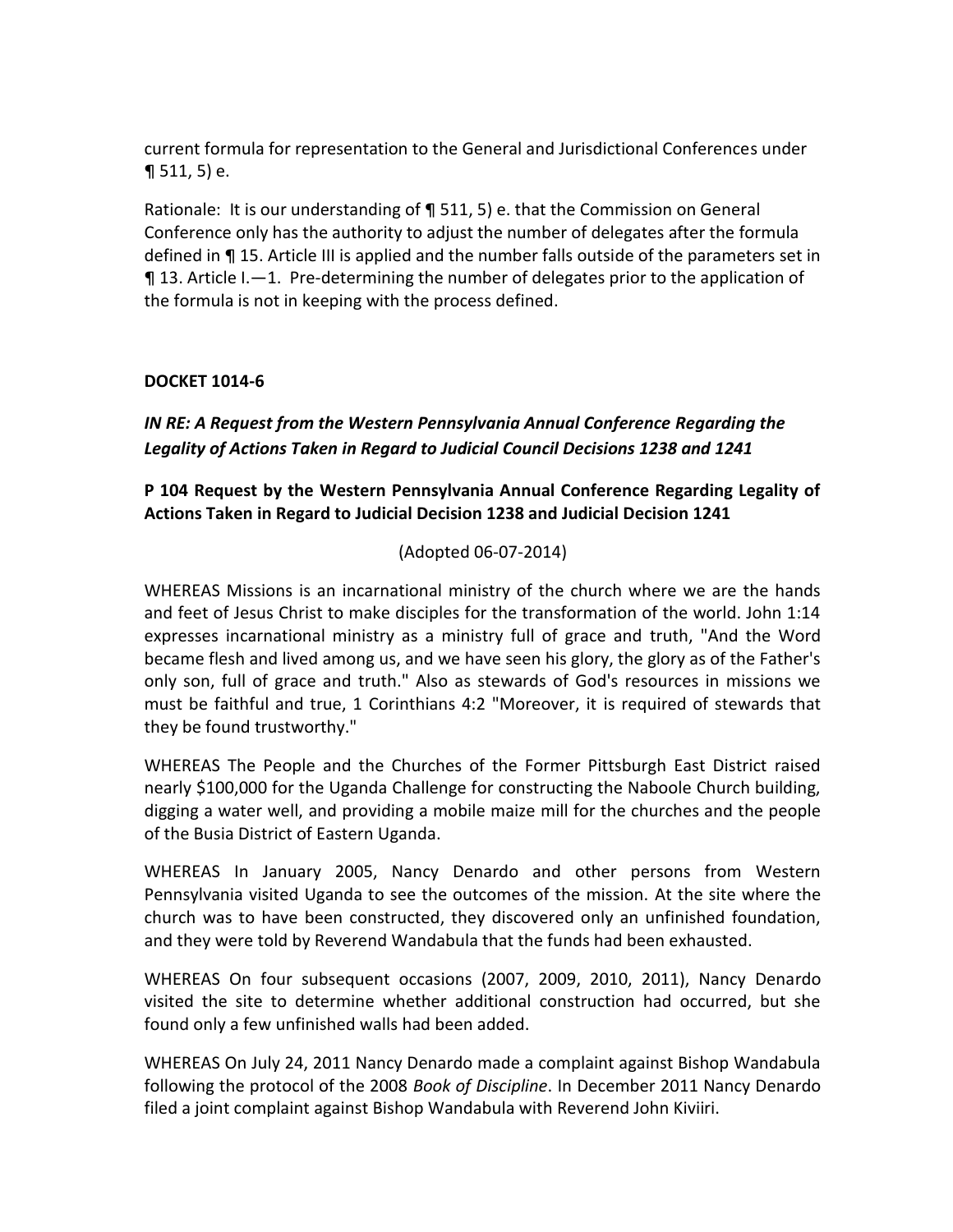WHEREAS Since the last meeting of our annual conference, the General Council on Finance and Administration met August 16, 2013 in Nashville, Tennessee to consider a request from the president of the Africa Central Conference for "actions that would be necessary to satisfactorily resolve the outstanding audit issues" with Bishop Daniel Wandabula of East Africa. Bishop Michael Coyner, president of the council, listed the steps in an August 30, 2013 response to Bishop Eben Nhiwatiwa:

(1) Bishop Wandabula agrees to resign his position as a bishop and surrender his clergy credentials;

(2) Bishop Wandabula pays a full restitution of all unaccounted-for monies identified by the General Board of Global Ministries Audit Committee from the most recent documents submitted by Bishop Wandabula that total being \$757,275;

(3) Bishop Wandabula agrees to the removal of Charles Bamutya as the treasurer of The East Africa Annual (regional) Conference.

(4) In response to these actions, the Board of Global Ministries and the Council on Finance and Administration agree to appoint a financial administrator of the East Africa Annual Conference "to manage properly all conference finances." The administrator would be accountable only to the two agencies and could be terminated by them. "This will be reviewed on an annual basis." (*UMConnections* 9/1/2013)

WHEREAS Since the last meeting of the Western Pennsylvania Annual Conference Bishop Wandabula asked the Judicial Council for reconsideration of the payment of \$3,000 to Isaac Sebit or the Western Pennsylvania Annual Conference and the Judicial Council denied that request in Judicial Decision 1241 with this additional language in a concurring opinion "We concur with the decision not to reconsider Decision 1238. However, we also understand that the Judicial Council retains jurisdiction on the payment of money indicated in part 2."

WHEREAS After notification that Bishop Wandabula and the East Africa Annual Conference had not complied with Judicial Council Decision 1238 and 1241, The Judicial Council made the following motion at its April meeting.

"We instruct the Secretary to write Bishop Wandabula and indicate that the Judicial Council reaffirms Decision 1238 in its entirety. Because the funds were not given to Isaac Sebit by the required date of January 1, 2014, now those funds are to be returned to the Western Pennsylvania Annual Conference by June 1, 2014. Copies of the letter to Bishop Wandabula are to be sent to Bishop Warmer Brown, Bishop Rosemarie Wenner, Bishop Tom Bickerton, Robert Zilhaver, Thomas Kemper, Richard Rettberg, Isaac Sebit, and Nancy Denardo. The Secretary should include the full text of Judicial Council Decision 1238...."

WHEREAS After tireless efforts by the Western Pennsylvania Annual Conference the \$3,000 was received on May 27, 2014.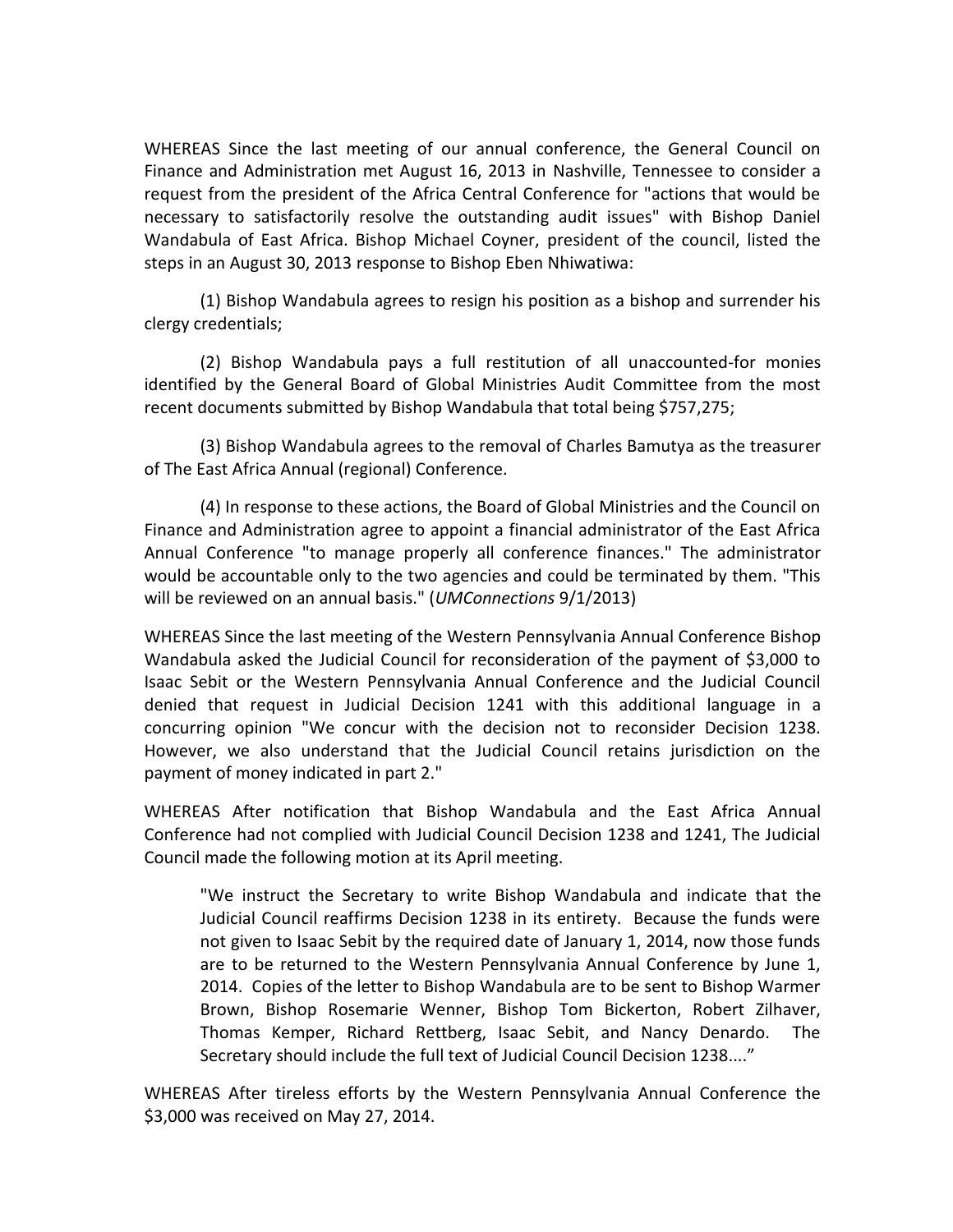WHEREAS The Judicial Council in Decision 1238 states that Nancy Denardo's complaint is still in process. "The Judicial Council, therefore, understands that the complaint process is continuing."

WHEREAS The Judicial Council in Decision 1238 notes "The complainant is certainly entitled to be included in active consultation with regard to the handling of the complaint, and the accused is certainly entitled to fair process. The Africa Central Conference College of Bishops and the Council of Bishops have responsibility for the proper handling of the complaint to its conclusion."

WHEREAS Since the last meeting of the Western Pennsylvania Annual Conference Bishop Wandabula asked the Judicial Council for reconsideration of the finding that the complaint was still in process. In his request for reconsideration he argued that the complaint by Nancy Denardo was dismissed at a meeting of the Central Conference Bishop's meeting by the College of Bishops. The Judicial Council denied that request in Judicial Decision 1241 retaining the original language of Judicial Decision 1238, "The Judicial Council, therefore, understands that the complaint process is continuing."

THEREFORE BE IT RESOLVED That the Western Pennsylvania Conference officially petition the Judicial Council under the jurisdiction of Judicial Decision 1238, Judicial Decision 1241, ¶2609.5 of the 2012 *Book of Discipline* on the following matters:

To provide clarification as to which paragraph of the *Discipline* and which body of the church currently holds the jurisdiction over the complaint process (Nancy Denardo and John Kiviiri's complaints) that was understood as continuing under Judicial Decision 1238 and 1241. And to further clarify what action or actions that body which has jurisdiction over the complaints is required to take by the *Discipline*.

### **DOCKET 1014-7**

# *IN RE: A Request from the Western Pennsylvania Annual Conference for a Declaratory Decision Regarding the Meaning and Application of ¶¶ 413, 2702, 2704, and 2706 in the Process of Review and Dismissal of a Complaint against a Bishop*

P 105 Request by the Western Pennsylvania Annual Conference for a Declaratory Decision Regarding the meaning and application of ¶413, ¶2702, ¶2704 and ¶2706 in the Process of Review and Dismissal of a Complaint against a Bishop

## (Adopted 06-07-2014)

WHEREAS Missions is an incarnational ministry of the church where we are the hands and feet of Jesus Christ to make disciples for the transformation of the world. John 1:14 expresses incarnational ministry as a ministry full of grace and truth, "And the Word became flesh and lived among us, and we have seen his glory, the glory as of the Father's only son, full of grace and truth." Also as stewards of God's resources in missions we must be faithful and true, 1 Corinthians 4:2 "Moreover, it is required of stewards that they be found trustworthy."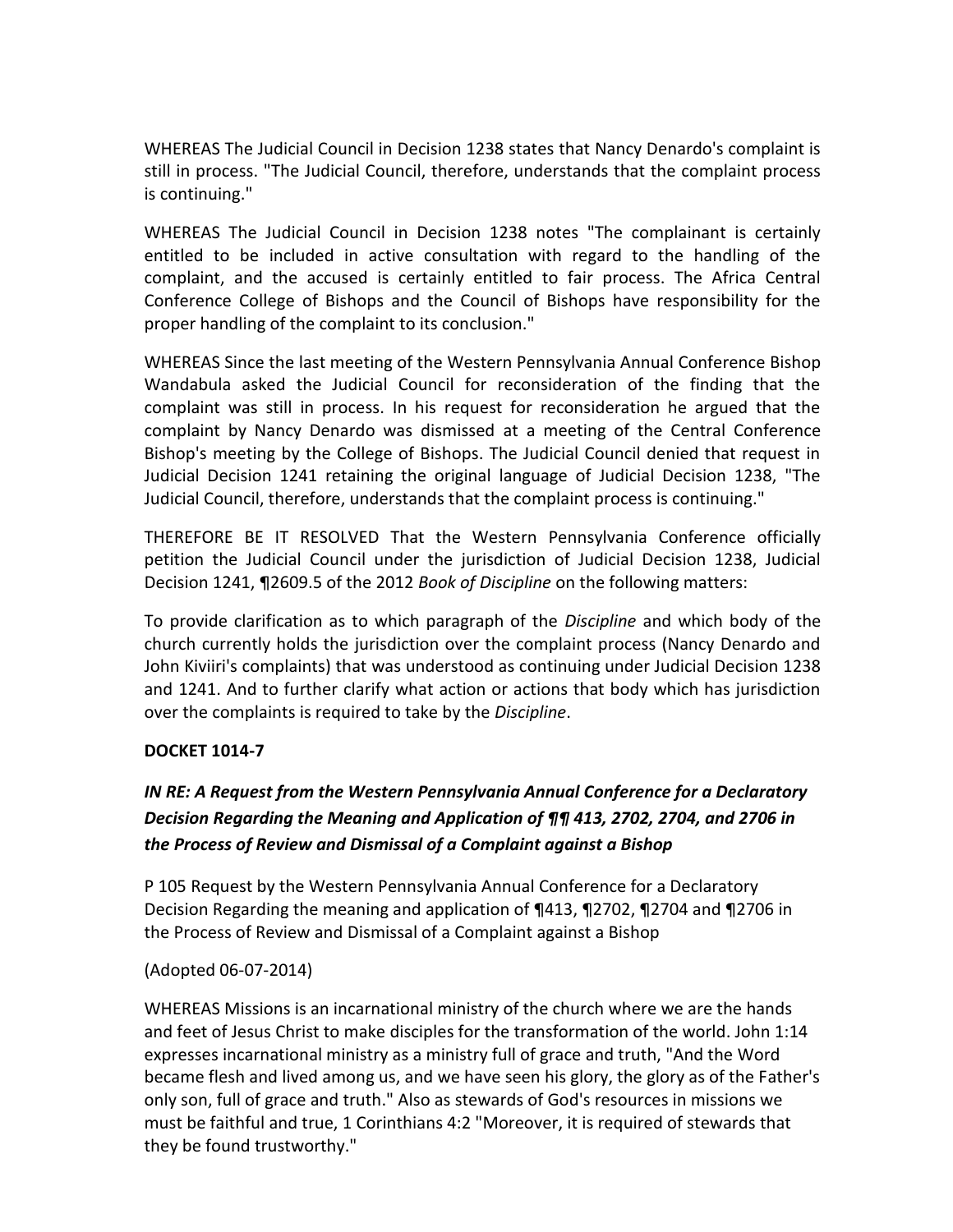WHEREAS The People and the Churches of the Former Pittsburgh East District raised nearly \$100,000 for the Uganda Challenge for constructing the Naboole Church building, digging a water well, and providing a mobile maize mill for the churches and the people of the Busia District of Eastern Uganda.

WHEREAS In January 2005, Nancy Denardo and other persons from Western Pennsylvania visited Uganda to see the outcomes of the mission. At the site where the church was to have been constructed, they discovered only an unfinished foundation, and they were told by Reverend Wandabula that the funds had been exhausted.

WHEREAS On four subsequent occasions (2007, 2009, 2010, 2011), Nancy Denardo visited the site to determine whether additional construction had occurred, but she found only a few unfinished walls had been added.

WHEREAS On July 24, 2011 Nancy Denardo made a complaint against Bishop Wandabula following the protocol of the 2008 Book of Discipline. In December 2011 Nancy Denardo filed a joint complaint against Bishop Wandabula with Reverend John Kiviiri.

WHEREAS Since the last meeting of our annual conference, the General Council on Finance and Administration met August 16, 2013 in Nashville, Tennessee to consider a request from the president of the Africa Central Conference for "actions that would be necessary to satisfactorily resolve the outstanding audit issues" with Bishop Daniel Wandabula of East Africa. Bishop Michael Coyner, president of the council, listed the steps in an August 30, 2013 response to Bishop Eben Nhiwatiwa:

(1) Bishop Wandabula agrees to resign his position as a bishop and surrender his clergy credentials;

(2) Bishop Wandabula pays a full restitution of all unaccounted-for monies identified by the General Board of Global Ministries Audit Committee from the most recent documents submitted by Bishop Wandabula that total being \$757,275;

(3) Bishop Wandabula agrees to the removal of Charles Bamutya as the treasurer of The East Africa Annual (regional) Conference.

(4) In response to these actions, the Board of Global Ministries and the Council on Finance and Administration agree to appoint a financial administrator of the East Africa Annual Conference "to manage properly all conference finances." The administrator would be accountable only to the two agencies and could be terminated by them. "This will be reviewed on an annual basis." (UMConnections 9/1/2013)

WHEREAS Since the last meeting of the Western Pennsylvania Annual Conference Bishop Wandabula asked the Judicial Council for reconsideration of the payment of \$3,000 to Isaac Sebit or the Western Pennsylvania Annual Conference and the Judicial Council denied that request in Judicial Decision 1241 with this additional language in a concurring opinion "We concur with the decision not to reconsider Decision 1238. However, we also understand that the Judicial Council retains jurisdiction on the payment of money indicated in part 2."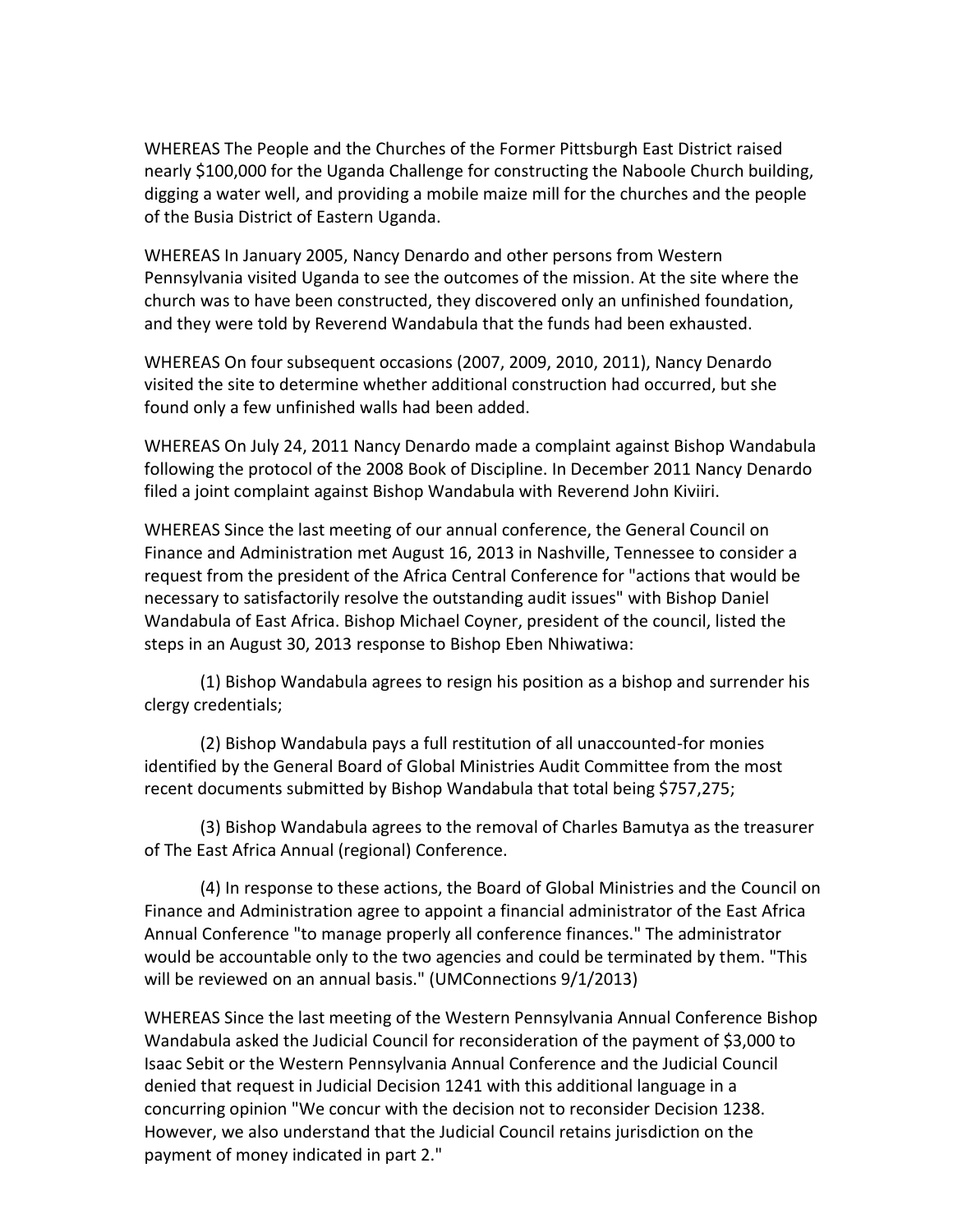WHEREAS After notification that Bishop Wandabula and the East Africa Annual Conference had not complied with Judicial Council Decision 1238 and 1241, The Judicial Council made the following motion at its April meeting.

"We instruct the Secretary to write Bishop Wandabula and indicate that the Judicial Council reaffirms Decision 1238 in its entirety. Because the funds were not given to Isaac Sebit by the required date of January 1, 2014, now those funds are to be returned to the Western Pennsylvania Annual Conference by June 1, 2014. Copies of the letter to Bishop Wandabula are to be sent to Bishop Warmer Brown, Bishop Rosemarie Wenner, Bishop Tom Bickerton, Robert Zilhaver, Thomas Kemper, Richard Rettberg, Isaac Sebit, and Nancy Denardo. The Secretary should include the full text of Judicial Council Decision 1238...."

WHEREAS After tireless efforts by the Western Pennsylvania Annual Conference the \$3,000 was received on May 27, 2014.

WHEREAS The Judicial Council in Decision 1238 states that Nancy Denardo's complaint is still in process. "The Judicial Council, therefore, understands that the complaint process is continuing."

WHEREAS The Judicial Council in Decision 1238 notes "The complainant is certainly entitled to be included in active consultation with regard to the handling of the complaint, and the accused is certainly entitled to fair process. The Africa Central Conference College of Bishops and the Council of Bishops have responsibility for the proper handling of the complaint to its conclusion."

WHEREAS Since the last meeting of the Western Pennsylvania Annual Conference Bishop Wandabula asked the Judicial Council for reconsideration of the finding that the complaint was still in process. In his request for reconsideration he argued that the complaint by Nancy Denardo was dismissed at a meeting of the Central Conference Bishop's meeting by the College of Bishops. The Judicial Council denied that request in Judicial Decision 1241 retaining the original language of Judicial Decision 1238, "The Judicial Council, therefore, understands that the complaint process is continuing."

THEREFORE BE IT RESOLVED That the Western Pennsylvania Conference officially petition the Judicial Council for a ruling in the nature of a declaratory decision (¶2610) as to the meaning and application of ¶413, ¶2702, ¶2704 and ¶2706 in regards to the process of the review and a dismissal of a complaint regarding a bishop regarding, namely:

1) Upon receipt of a complaint what is the responsibility and process (including timeliness) of the President/Secretary of the College of Bishops is required to take to initiate a supervisory response process under the provisions of ¶413?

2) Who has the responsibility to conduct and who has the responsibility to oversee the supervisory response process under the provisions of ¶413? What is the process (including timeliness) and responsibility of those conducting the supervisory process under the provisions of ¶413?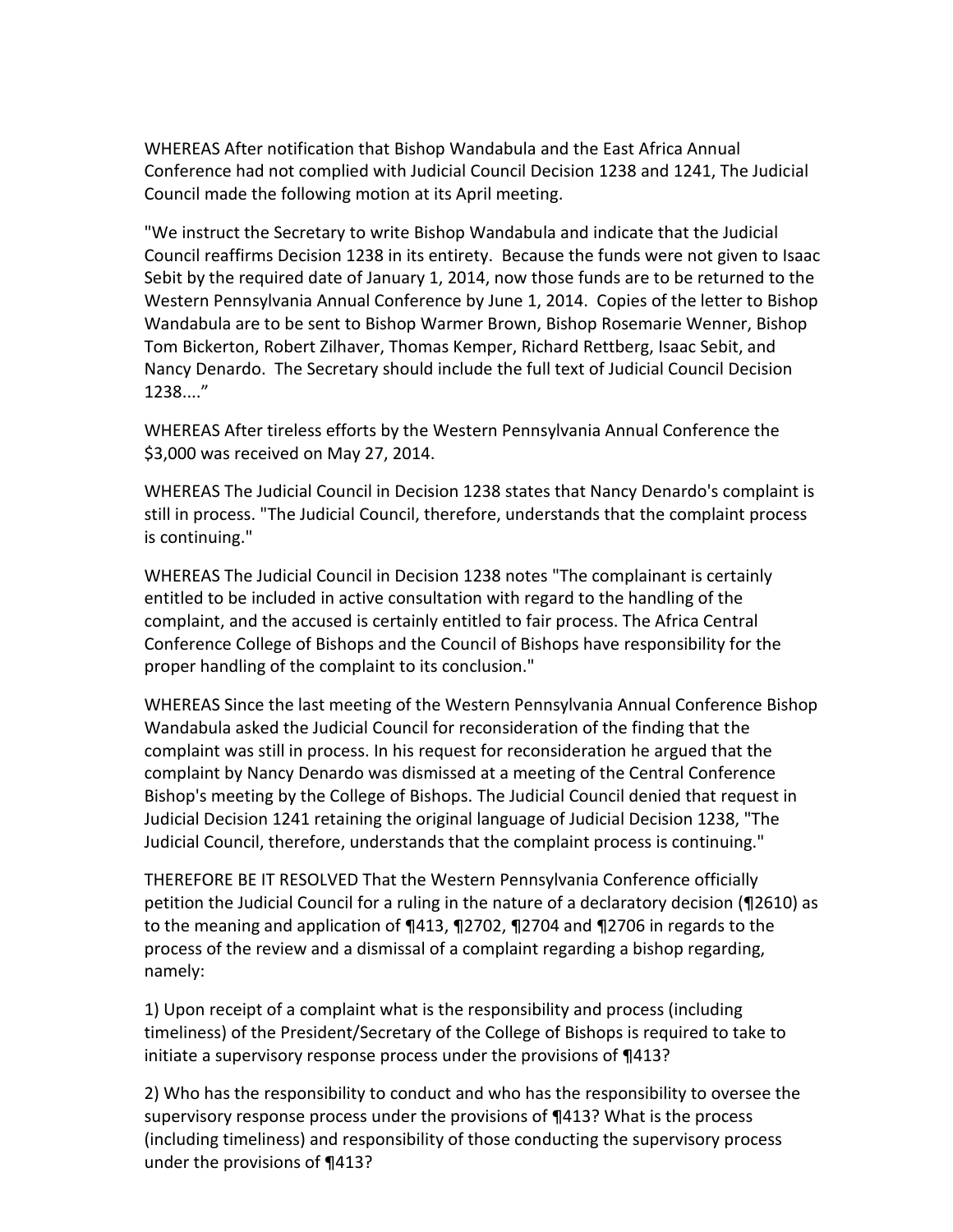3) Does ¶413 allow the action by the College of Bishops to resolve the complaint without a supervisory response to seek a just resolution?

4) Is the power to dismiss a complaint, determined by the College of Bishops to be an Administrative Complaint, retained solely by the jurisdictional or central conference committee on episcopacy under the provisions of ¶413?

5) Is the power to dismiss a compliant, determined by the College of Bishops to be a Judicial Complaint, retained solely by the Committee on Investigation ¶2704 and ¶2706?

6) Does ¶413.3.d as read in context with ¶413.3.e require the College of Bishops to refer the complaint to the jurisdictional or central conference committee on the episcopacy if the complaint is based on allegations of incompetence, ineffectiveness, or unwillingness or inability to perform episcopal duties?

7) Does ¶413.3.d as read in context with ¶2704.1.a require the College of Bishops to refer the complaint to the respondent bishop, notify active bishops of the existence and nature of the complaint, and refer the complaint to an elder in full connection within the same jurisdiction or central conference, who shall serve as counsel of the Church?

8) Has the General Conference in ¶413.3.d or in any action under ¶16.5 given the College of Bishops the power to dismiss complaints or make rulings regarding administrative or judicial processes?

### **DOCKET 1014-8**

*IN RE: Review of an Appeal of the Findings of the Administrative Review Committee of the East Ohio Annual Conference Regarding the Involuntary Retirement of a Clergy Member under ¶ 358.3*

**IN RE:** *Motion to place Rev. Wayne Scott on Involuntary Retirement at the 2014 Meeting of the East Ohio Conference in accordance with ¶358.3*

### **I. JURISDICTION**

Upon the motion of the East Ohio Conference Board of Ordained Ministry to place Reverend Wayne Scott on Involuntary Retirement in accordance with ¶358.3 (2012 BOD), a fair process hearing was held by the Conference Relations Committee of the East Ohio Annual Conference on March 3, 2014. The Conference Relations Committee recommended to the full Board of Ordained Ministry to bring the motion to place Reverend Scott in the status of Involuntary Retirement at the 2014 Clergy Session of East Ohio Annual Conference. This recommendation was adopted by the Board of Ordained Ministry on March 12, 2014. Reverend Scott was notified of this action of the Board of Ordained Ministry on March 18, 2014. The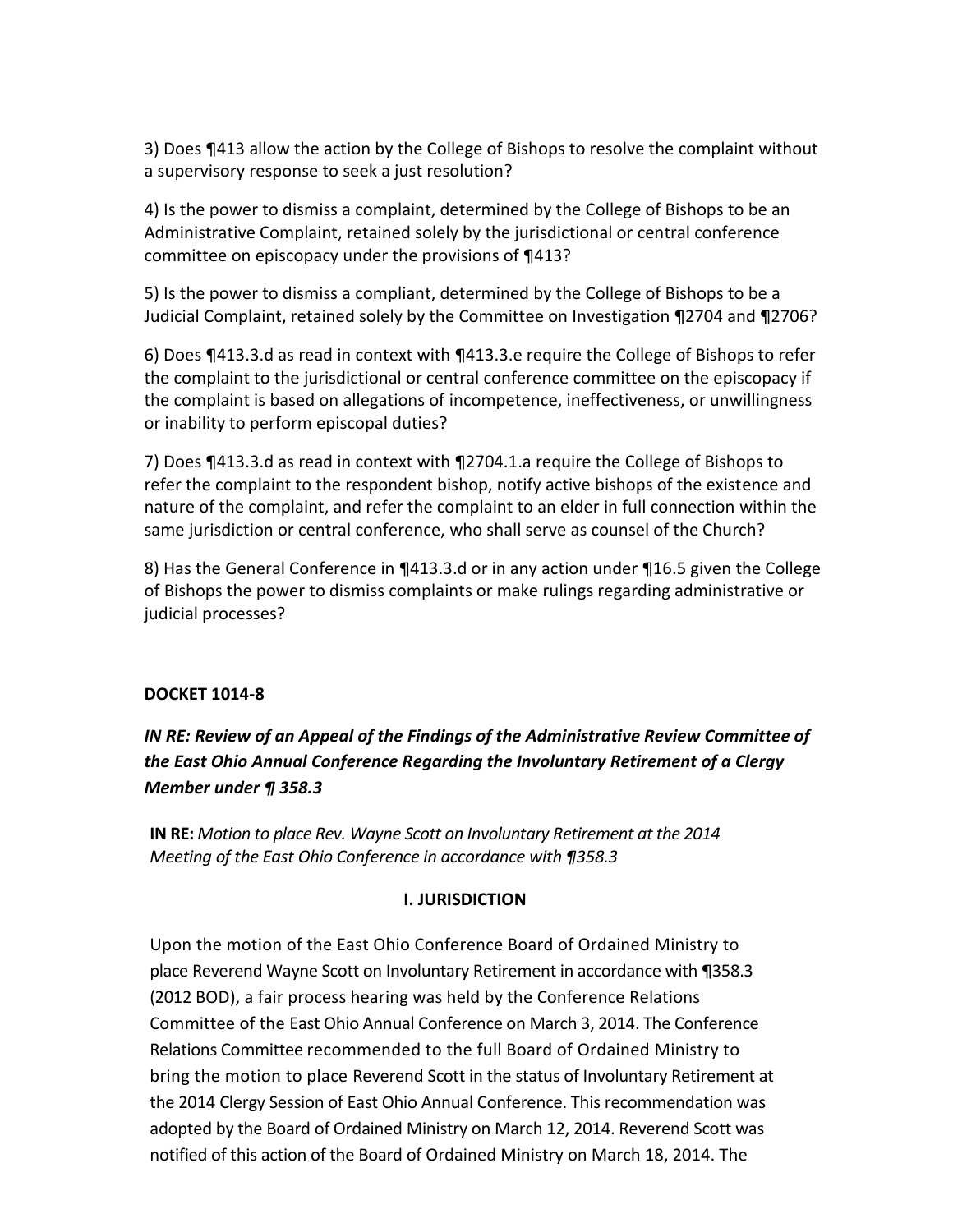Administrative Review Committee reported its findings to Reverend Scott on May 21, 2014. The finding of the Administrative Review Committee is that all appropriate Disciplinary procedures were followed in coming to the recommendation to be presented by the Board of Ordained Ministry.

The Judicial Council has jurisdiction over this matter in regard to violations of fair process in accordance with ¶2715 of the 2012 Book of Discipline.

Judicial Council Decision 830 states:

"At present, there is no specifically stated disciplinary route of appeal of the procedural aspects of administrative decisions; however, fair process must be followed in administrative decisions. Inasmuch as the council continues to receive bishops' rulings on questions of law regarding administrative actions, the following procedure is offered for use in regard to questions of fair process.

"Questions of fair process must be timely raised with the presiding officer at each step of the administrative process. Any objections to irregularity of the proceedings, must be made prior to or at the first session of the proceedings set forth in ¶2627 of the 1996 Discipline. The presiding officer's ruling on questions of fair process can be pursued only by means of appeal in accordance with procedure as in the same manner as set forth in ¶2628 of the 1996 Discipline. Fair process is a constitutional, as well as a disciplinary, right and is protected by the judicial process. Fair process applies to administrative action as well as judicial process. However, fair process does not apply to supervisory situations. Questions of fair process are not proper questions of law for substantive ruling by a bishop."

The language of ¶2628 of the 1996 Discipline holds the same content as ¶2715 of the 2012 Book of Discipline.

This appeal deals only with fair process matters in regard to the status of Reverend Wayne Scott as adjudicated through an administrative process, and has been filed under the requirements of ¶2715

## II. ACTIONS REQUESTED OF THE JUDICIAL COUNCIL

Request that the Judicial Council make the following rulings or findings that errors in church law and fair process procedures have occurred and remand the recommendation back to the Board of Ordained Ministry so that action may be taken to promptly remedy these errors and restore Reverend Scott to a member in good standing with appropriate reimbursement:

1) Failure to meet a requirement set by the General Conference for a recommendation of involuntary retirement in accordance to ¶358.3, "Written notice of the intended action shall be given to such member by the Board of Ordained Ministry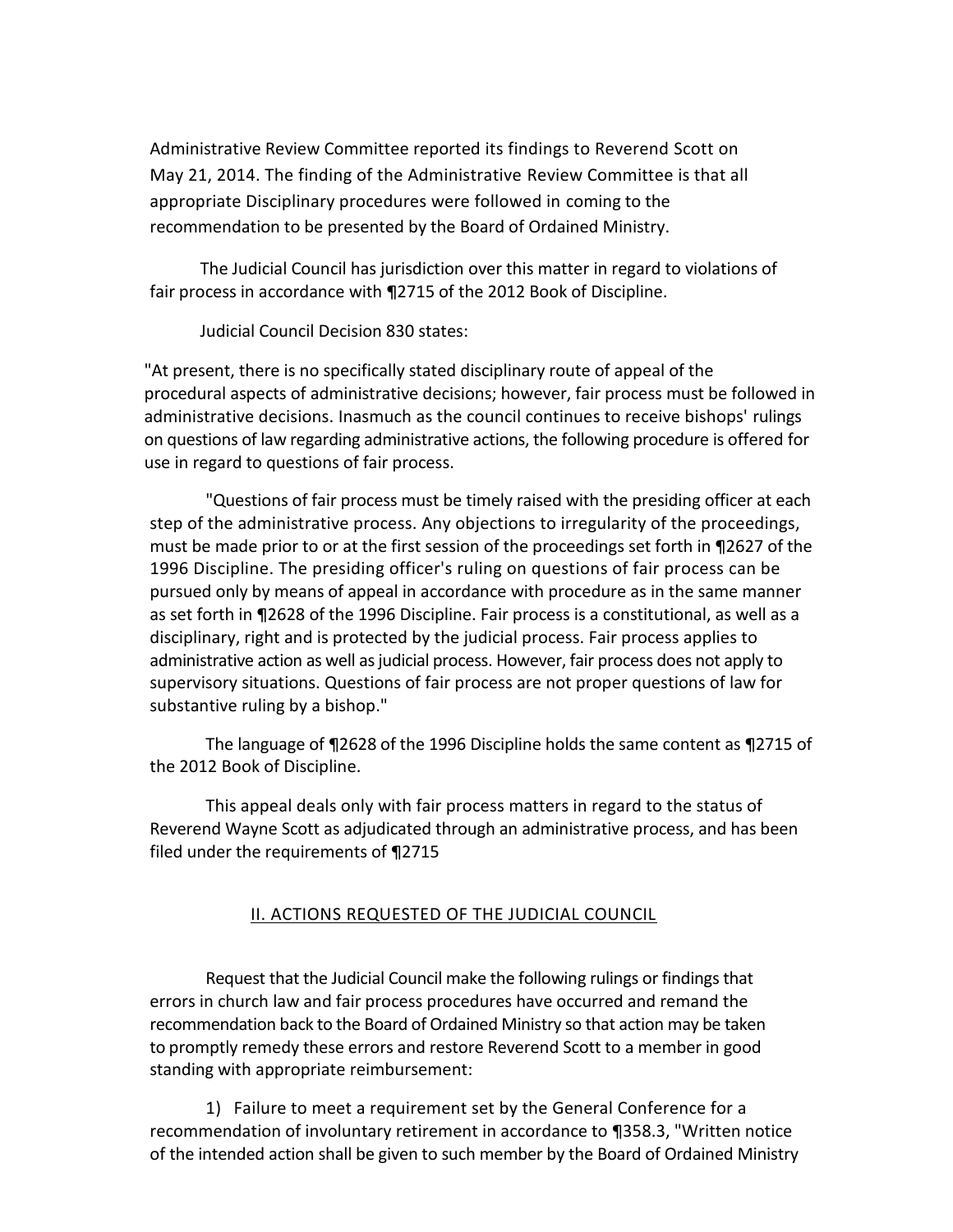at least 180 days prior to annual conference."

2) Failure of the chair of the Conference Relations Committee to rule on questions of law/objections: Request for Ruling of Law by Hearing Chair Re: Judicial Council Decision 1031(ARC Appendix 12, 16); Motion to Dismiss as a Violation of ¶358.3 (ARC Appendix 17); Motion to Dismiss because of Failure to Seek Just Resolution (ARC Appendix 18); Objection to Violation of Right to be Heard (ARC Appendix 19); Request for Ruling by Chair for violation of Just Resolution and Presumption of Innocence (ARC Appendix 20). In accordance with Judicial Council Decision 830, "Any objections to irregularity of the proceedings, must be made prior to or at the first session of the proceedings and the presiding officer shall rule on such questions as in the same manner set forth in ¶2627 of the 1996 Discipline."

3) Failure of the Conference Relations Committee to restrain the scope of its hearing authority on matters of clergy character and conduct and extend the authority of the Conference Relations Committee beyond its disciplinary powers in accordance with Judicial Council Decision 1031.

4) Failure to seek a just resolution in accordance with ¶361.1 (2008 BOD) and ¶363 (2012 BOD) and Judicial Council Decision 1082, by failing to provide a copy of the letter of reprimand and remedial action to Rev. Scott, to provide pastoral care, to provide an annual review, and comments in the Board of Ordained Ministry Minutes of December 3, 2013.

5) Failure to maintain the presumption of innocence in the administrative process in accordance with Judicial Council Decision 920.

6) Failure to ensure that the respondent's right to be heard was protected before any final action was taken in accordance with ¶362.2.a in that no verbatim record of the hearing was made.

7) Failure to ensure the respondent's right to be accompanied to any hearing by a clergyperson in full connection of the respondent's annual conference in accordance with ¶362.2.c.

8) Failure to provide access to all records in violation of ¶362.2.b and ¶362.2.e in that Reverend Scott was never provided a copy of the Private Letter of Reprimand referenced in BOOM chair Reverend Baker's Letter dated August 29, 2011. Nor was Reverend Scott provided any documentation of actions taken by the Conference Relations Committee and the Board of Ordained Ministry, in preparation for his appeal.

9) Restore Reverend Wayne Scott to a member in good standing as of October 1, 2011.

Require the East Ohio Annual Conference to pay Reverend Scott at the base compensation rate as established by the conference for an elder in full connection and pay any pension liability for the period affected by this decision. As the Annual Conference has obligated itself for hospitalization under ¶639.7 it should also be required to pay any medical and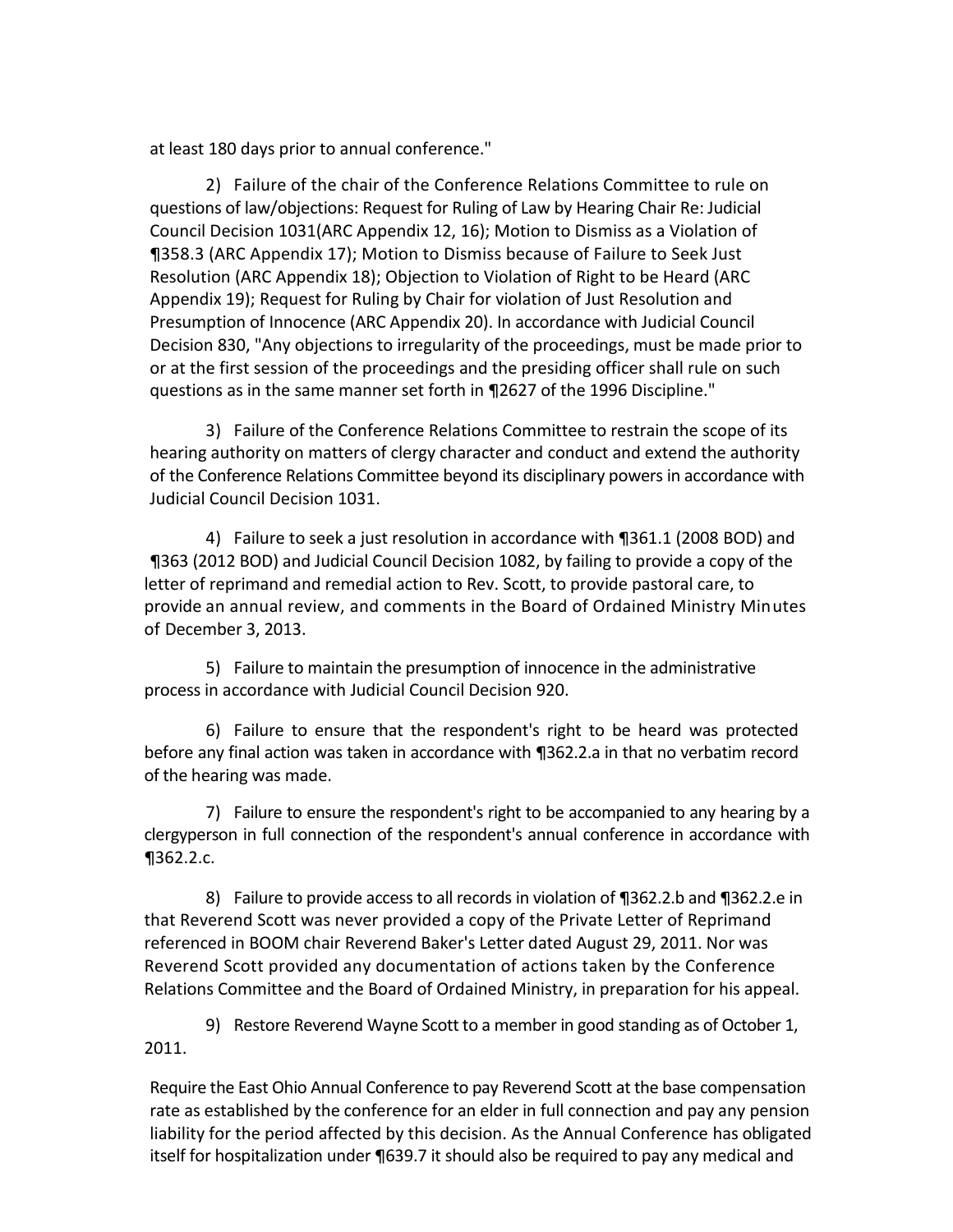hospitalization insurance expenses incurred.

### TIMELINE OF EVENTS

The following is a time line of events surrounding the issues that have led to the question be before the Judicial Council.

- August 17, 2011 The East Ohio Conference Board of Ordained Ministry placed Reverend Wayne Scott on Involuntary Leave of Absence in accordance with ¶355.4 of the 2008 Book of Discipline with an effective date of October 1, 2011 (ARC Appendix 1).
- Reverend Hull, Chair of BOOM, drafts notification letter with grounds for the BOOM's recommendation of Involuntary Retirement (ARC Appendix 7). December 6, 2013
- Reverend Scott is given the notification of the East Ohio Conference Board of Ordained Ministry's recommendation of Involuntary Retirement and grounds for this recommendation (ARC Appendix 8). December 30, 2013
- Reverend Hull, Chair of BOOM, acknowledges receipt of notification of the Conference Board of Ordained Ministry's recommendation of Involuntary Retirement and grounds for this recommendation by Reverend Scott on December 30, 2013. Reverend Hull also acknowledges that the notification violates the 180 days required by ¶358.3 and requests the Administrative Review Committee view this error as harmless (ARC Appendix 8). January 8, 2014
- The Administrative Review Committee declines to address this error until the record is complete following the fair process hearing by the Conference Relations Committee and action of the East Ohio Conference Board of Ordained Ministry (ARC Appendix 9). February 3, 2014
- Jean Forbes, Chair of the Conference Relations Committee, notifies Reverend Scott that his fair process hearing will take place on March 3, 2014. She once again enumerates the grounds for the recommendation from Reverend Hull's Letter dated December 6, 2013 (ARC Appendix 7) and sets the agenda for the hearing. Reverend Scott's presentation is limited to 20 minutes. She also informs Reverend Scott that he will have access to a complete copy of all the documents regarding this action to be picked up on February 17, 2014. (ARC Appendix 10). February 5, 2014
- Reverend Scott makes several motions to clarify the process of the March 3, 2014 fair process hearing by the Conference Relations Committee (ARC Appendix 11). February 10, 2014
- Chairperson Forbes makes rulings on Reverend Scott's motions regarding scope of the hearing, clarification on Reverend Scott's right to be accompanied by a clergyperson in full connection with the East Ohio Annual Conference, and clarification of the right of February 11, 2014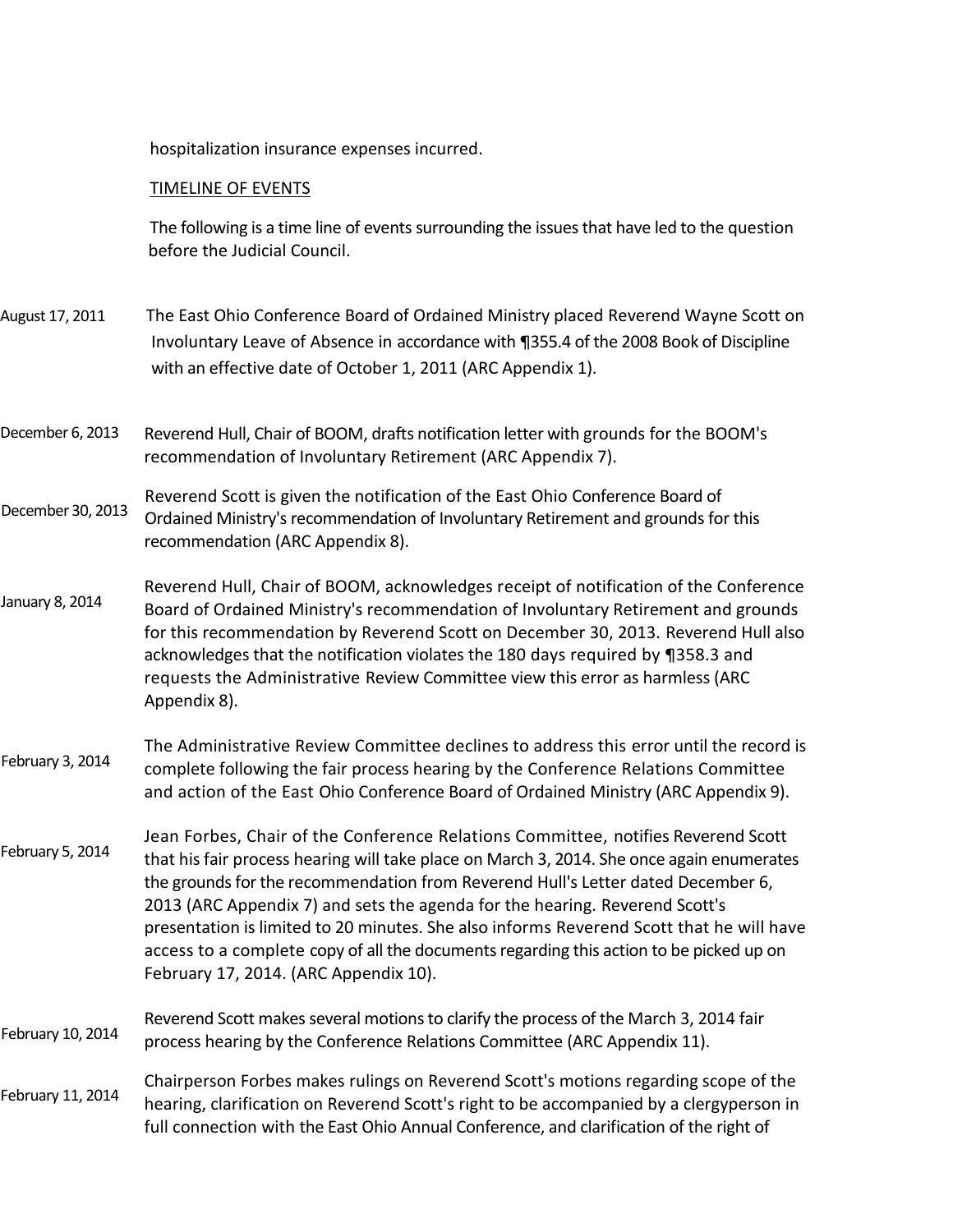Reverend Scott to submit written documentation at the hearing and the process for doing so {ARC Appendix 11).

Reverend Scott submits for a ruling of law as to the scope and power of the Conference Relations Committee to adjudicate the recommendation of the Board of Ordained Ministry for Involuntary Retirement based upon the grounds provided in Reverend Hull's letter (ARC Appendix 7) and Jean Forbes' Letter (ARC Appendix 10) based upon the restrictions of Judicial Council Decision 1031 (ARC Appendix 12). February 13, 2014

March 2, 2014

Reverend Scott requests a continuance of the fair process hearing in that after contacting numerous individuals (ARC Appendix 14) that met the disciplinary criteria he was unable to secure someone to accompany him to the hearing (ARC Appendix 13).

Chairperson Forbes rules against a continuance of the fair process hearing on the grounds that Reverend Scott could find no one to accompany him to the hearing on March 3, 2014 (ARC Appendix 15). March 2, 2014

The East Ohio Conference Relations Committee of the Board of Ordained Ministry conducts a fair.process hearing regarding the Board's recommendation to place Reverend Scott on Involuntary Retirement Status at the 2014 Annual Conference, effective July 1, 2014. At this hearing Reverend Scott made the following written and oral motions stemming from violations of fair process: March 3, 2014

- 1. Oral Objection to 20 minute limitation of the presentation of his material in accordance with ¶362.2.a.
- 2. Written Request for ruling of law as to the scope and power of the Conference Relations Committee to adjudicate the recommendation of the Board of Ordained Ministry for Involuntary Retirement based upon the grounds provided in Reverend Hull's letter (ARC Appendix 7) and Jean Forbes' Letter (ARC Appendix 10) based upon the restrictions of Judicial Council Decision 1031 (ARC Appendix 16).
- 3. Written Objection and Motion to Dismiss based upon violations of process in accordance with ¶358.3 (ARC Appendix 17).
- 4. Written Objection and Motion to Dismiss based upon violations of fair process and access to all information in accordance with ¶362.2.b and ¶362.2.e and failure to follow fair process in that the primary purpose of the process is to seek a just resolution (ARC Appendix 18).
- 5. Written Objection and Motion for Continuance due to violations of the fair process right to be heard as no verbatim record was taken in accordance with 11362.2.a (ARC Appendix 19).

6. Written Objection and ruling regarding the violation of fair process by the Board of Ordained Ministry in its failure to pursue a just resolution and maintain the presumption of innocence (ARC Appendix 20).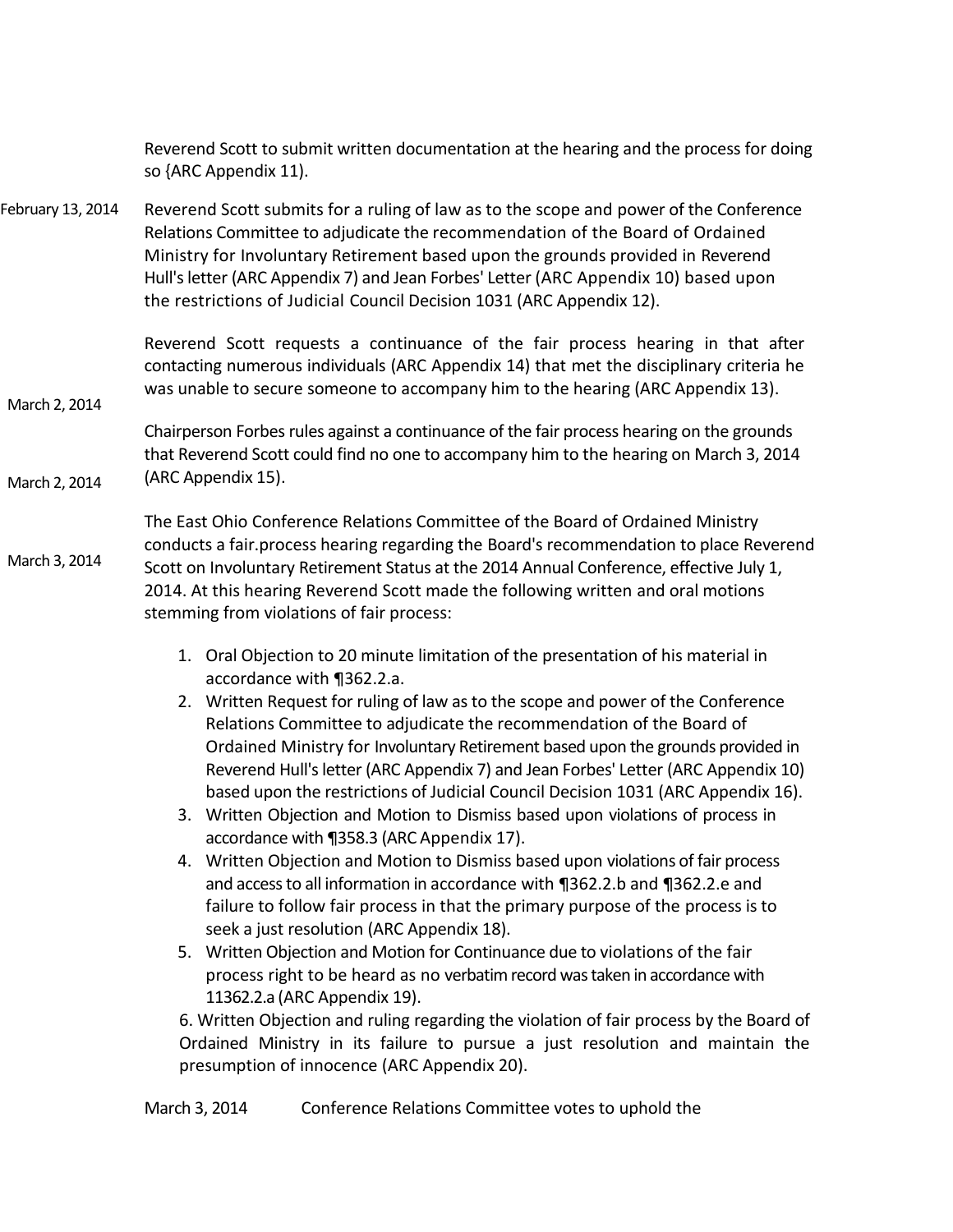recommendation of the Board of Ordained Ministry to place Reverend Scott in an Involuntary Retirement Status as of July 1, 2014 (ARC Appendix 21).

March 5, 2014 Reverend Scott requests the record of his fair process hearing via

email to Jean Forbes (Appendix B)

March 12, 2014 The East Ohio Board of Ordained Ministry votes to place

Reverend Scott in an Involuntary Retirement Status as of July 1, 2014 (ARC Appendix 21).

March 18, 2014 Reverend Hull notifies Reverend Scott of the Conference Board of

Ordained Ministry's Decision (ARC Appendix 21).

March 21, 2014 Reverend Scott once again requests the record of his fair process

hearing and minutes of the Conference Board of Ordained Ministry to Reverend Hull and Jean Forbes (Appendix C).

- April 14, 2014 Reverend Scott objects via email to the Chair of the Administrative Review Committee of failure to have records from the hearing and Board of Ordained Ministry Meeting in violation of fair process protections 1}362.2.e. (Appendix D)
- May 21, 2014 Reverend Scott notified by Chair of the Administrative Review Committee that "We will report that it is our finding that all appropriate Disciplinary procedures were followed in coming to the recommendation to be presented by the Board of Ordained Ministry<sup>"</sup>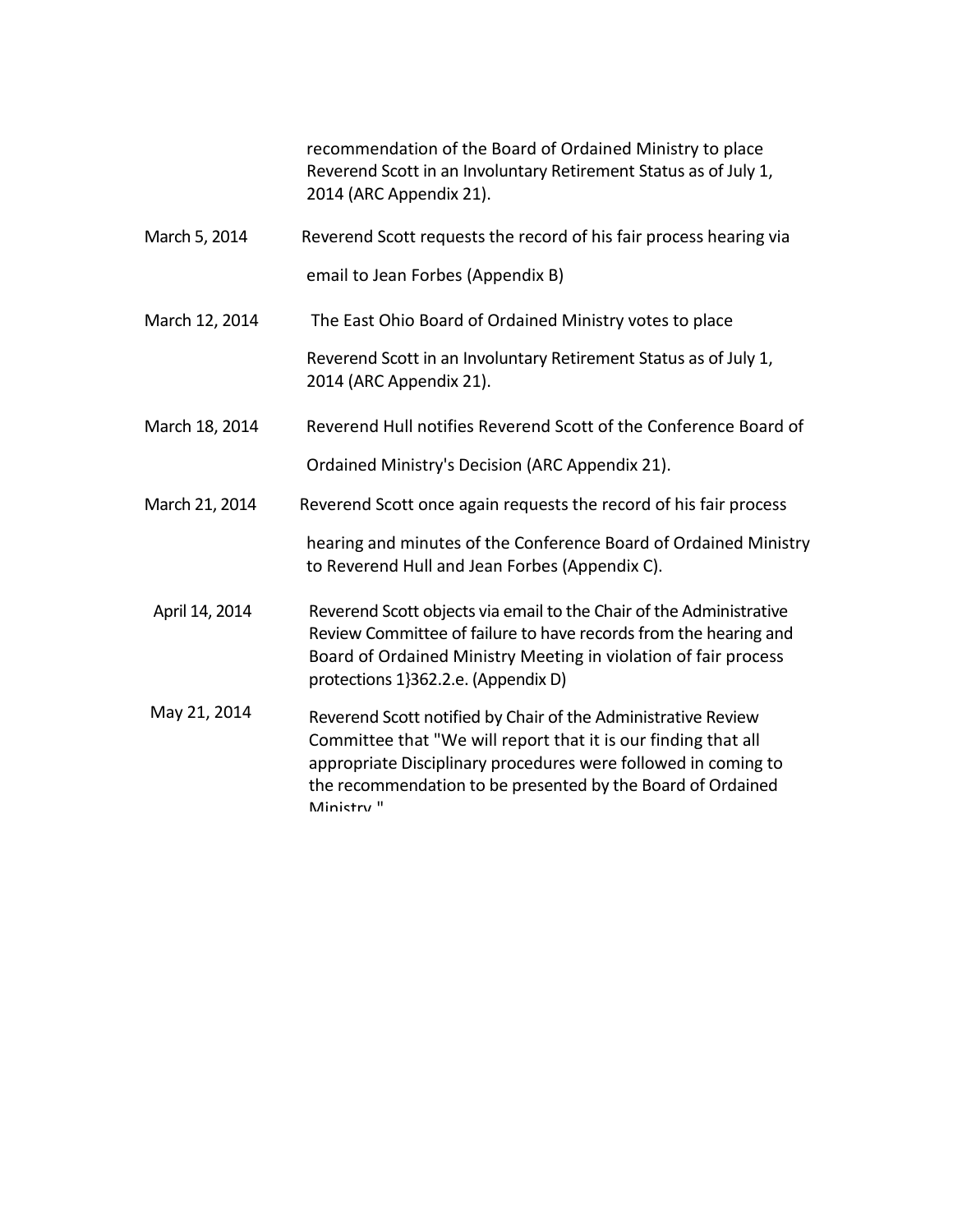#### **IV. RATIONALE & ANALYSIS**

**1. Failure to meet a requirement set by the General Conference for a recommendation of involuntary retirement in accordance to ¶358.3, "Written notice of the intended action shall be given to such member by the Board of Ordained Ministry at least 180 days prior to annual conference."**

Division Two, Section II, Article IV of the Constitution gives the General Conference the power "To define and fix the powers and duties of elders, deacons, supply preachers, local preachers, exhorters, deaconesses, and home missioners;" (J16.2) and, further gives to the General Conference the power, "To define and fix the powers and duties of annual conferences, provisional annual conferences, missionary conferences and missions, and of central conferences, district conferences, charge conferences, and  $\overline{\text{congregation}}$  congregational meetings." ( $^4$ 1j16.3)

The General Conference has defined the power of the annual conference to place clergy members in an Involuntary Retirement Status in 11358.3 with the following requirement, "Written notice of the intended action shall be given to such member by the Board of Ordained Ministry at least 180 days prior to annual conference."

Judicial Council Decision 513 states, "Decisions 313 and 318 hold that Par. 15 of the Constitution has placed in the General Conference the power to establish standards, conditions and qualifications for admission to the ministry, a matter of distinct connectional importance, and that where, as is the case here, the General Conference has acted it has thereby pre-empted such authority, so that an Annual Conference may not add to, nor subtract from, the requirements established by the General Conference."

The Board of Ordained Ministry of the East Ohio Annual Conference failed to meet the 180 notification standard of 11358.3 and may not alter that requirement due to the constitutional provisions stated above. Therefore, the Conference Relations Board should have dismissed this recommendation. If at the 2014 meeting of the East Ohio Annual Conference this motion to place Reverend Scott on involuntary retirement status is adopted, the East Ohio Annual Conference will have usurped the power of the General Conference and acted in an illegal fashion.

The Judicial Council should note this as a grievous error and remand this matter back to the full Board of Ordained Ministry to correct this matter. If the East Ohio Annual Conference has acted on this measure the Board of Ordained Ministry should be barred from taking any further action as a violation of double jeopardy.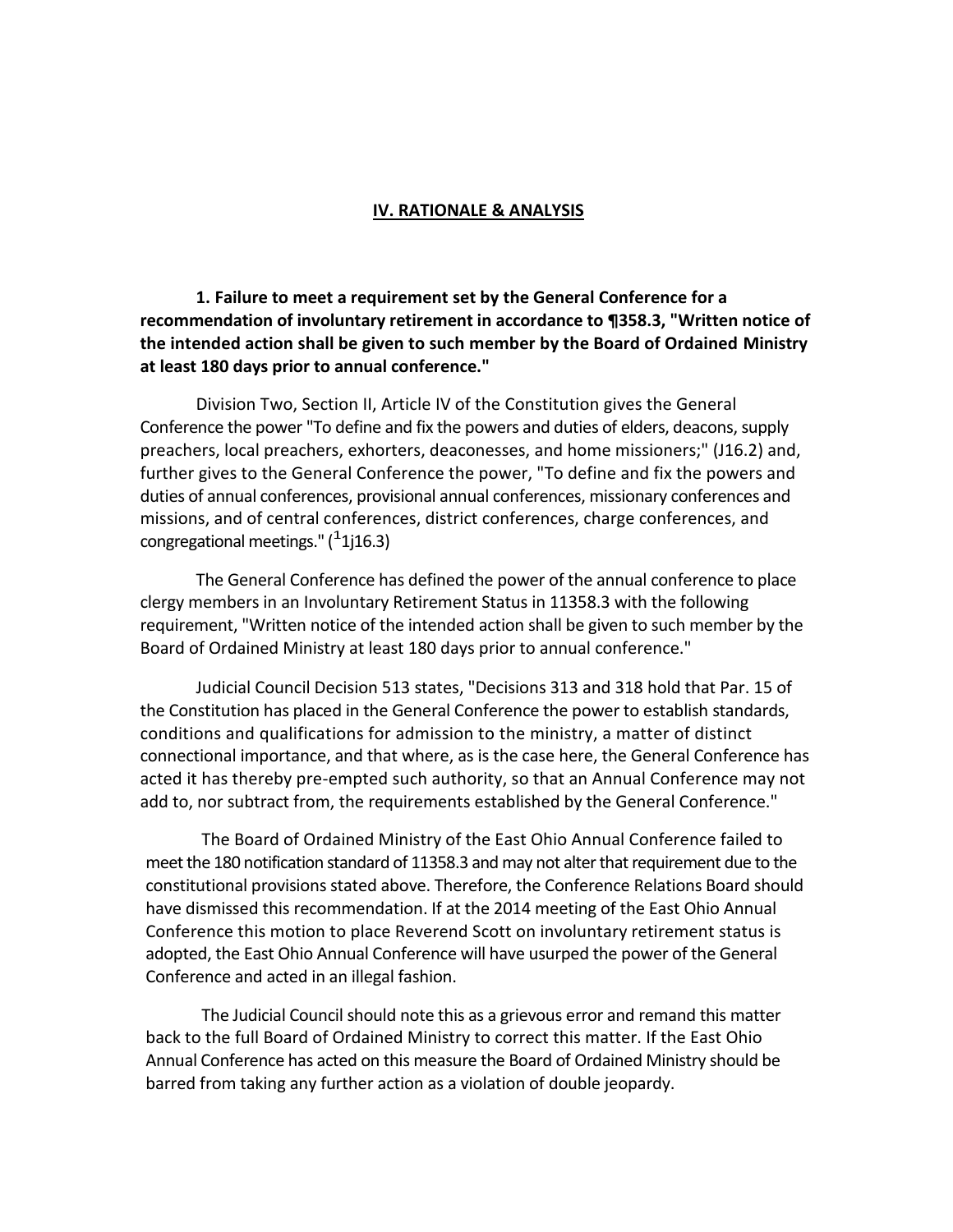2. Failure of the chair of the Conference Relations Committee to rule on questions of law in accordance with Judicial Council Decision 830.

Reverend Wayne Scott submitted the following questions of law and objections prior to or at the first session of the proceedings to place him in an involuntary retirement status: Request for Ruling of Law by Hearing Chair Re: Judicial Council Decision 1031(ARC Appendix 12, 16); Motion to Dismiss as a Violation of11358.3 (ARC Appendix 17); Motion to Dismiss because of Failure to Seek Just Resolution (ARC Appendix 18); Objection to Violation of Right to be Heard (ARC Appendix 19); Request for Ruling by Chair for violation of Just Resolution and Presumption of Innocence (ARC Appendix 20). Judicial Council Decision 830 states, "Any objection to irregularity of the proceedings, must be made prior to or at the first session of the proceedings and the presiding officer shall rule on such questions as in the same manner set for in 112627 of the 1996 Discipline."

As of the writing of this brief the presiding officer has not answered these questions of law, in violation of Judicial Council Decision 830 and Reverend Scott's right to a fair process.

The Judicial Council should note this as a grievous error and remand this matter back to the full Board of Ordained Ministry to correct this matter. If the East Ohio Annual Conference has acted on this measure the Board of Ordained Ministry should be barred from taking any further action as a violation of double jeopardy.

3. Failure of the Conference Relations Committee to restrain the scope of its hearing authority on matters of clergy character and conduct and extend the authority of the Conference Relations Committee beyond its disciplinary powers in accordance with Judicial Council Decision 1031.

The Judicial Council in Decision 1031 ruled;

1. Involuntary administrative processes/administrative complaints are based on allegations of incompetence, ineffectiveness, or unwillingness or inability to perform ministerial duties.

2. The Conference Relations Committee of the Conference Board of Ordained Ministry has no authority to consider a judicial complaint.

3. The Board's authority extends to consideration of remedial or other action on an administrative complaint.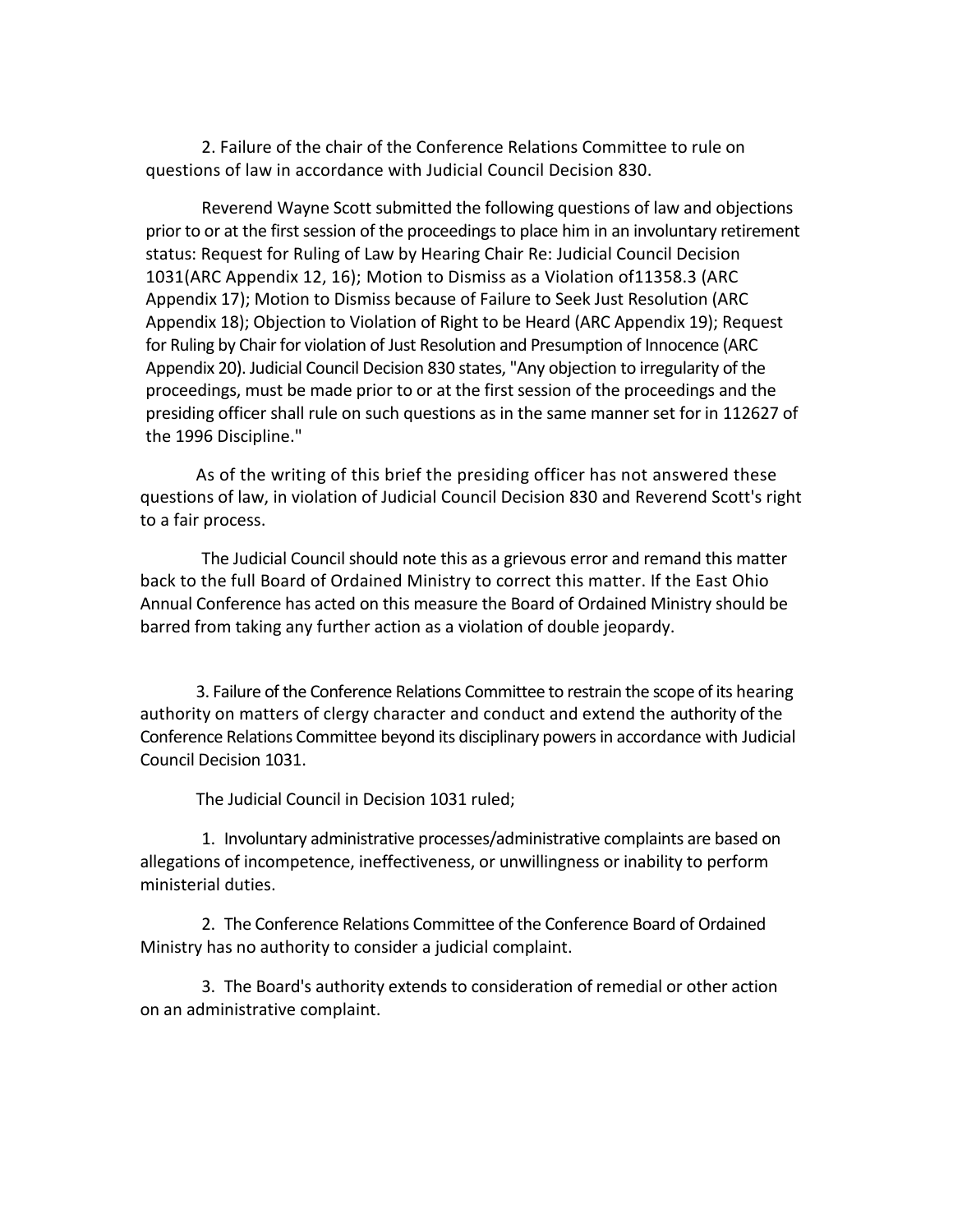4) The Board of Ordained Ministry does not have the authority to transform an allegation determined by the Bishop to be the basis for an administrative recommendation/complaint into a chargeable offense.

Specifically in the analysis of Decision 1031 the decision of the board of ordained ministry actually transformed the administrative complaint in this manner, "Since [the Elder] is unwilling to uphold [sic] Book of Discipline and to take direction and supervision from his superintendent and his bishop, this makes it inappropriate for him to continue to serve under appointment."

Decision 1031 further states, "Simply because the complaint has an administrative label and went through the administrative process does not change what actually occurred,"

According to Conference Relations Committee Chairperson Jean Forbes' letter of February 5, 2014 (ARC Appendix 10), the following actions alleged in Reverend Nancy Hull's letter of December 6, 2013 are the basis for the recommendation of involuntary retirement for Reverend Scott:

1. Administrative Complaint process in 2011: Reverend Scott failed to observe and respond to supervision.

2. Administrative Complaint process in 2011: Reverend Scott failed to meet the conditions of a signed agreement resulting from a previous supervisory response.

3 . Failure of Reverend Scott to adhere to the restrictions of the 2012 Book of Discipline 955.6.

4. Failure to keep ethical boundaries with parishioners and former parishioners including but not limited to admitting that money gifts from parishioners and former

parishioners were accepted by Rev. Scott during the period of time when he had no employment.

5. Failure of Reverend Scott to prove during the time on Involuntary Leave of Absence that he was supervisable.

These allegations are matters for a judicial complaint under ¶2702 and not based on allegations of incompetence, ineffectiveness, or unwillingness or inability to perform ministerial duties. The matters are not administrative in nature, but rather judicial in nature.

Whereas these allegations were the basis of the recommendation for the administrative action considered at the March 3, 2014 hearing, the Conference Relations Committee of the Conference Board of Ordained Ministry has no authority to consider a judicial complaint and should have referred the matter back to the full Board to correct this error. Further, in this process the Conference Board of Ordained Ministry exceeded its authority and considered a matter that must be handled as a judicial complaint. In this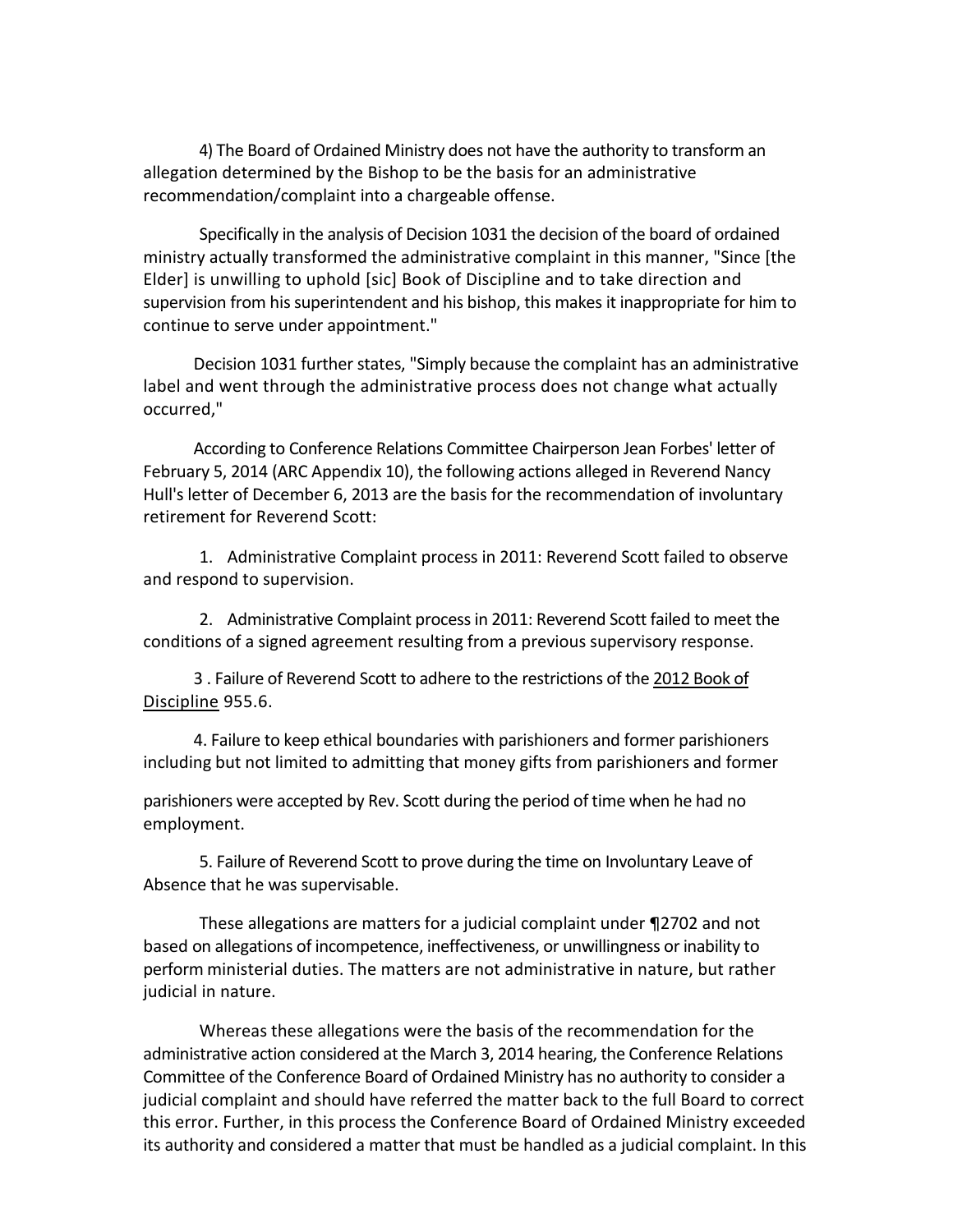case the Board of Ordained Ministry does not have the authority to transform an allegation determined by the Bishop to be the basis for an administrative recommendation/complaint into a chargeable offense.

The Judicial Council should note this as a grievous error and remand this matter back to the full Board of Ordained Ministry to correct this matter. If the East Ohio Annual Conference has acted on this measure the Board of Ordained Ministry should be barred from taking any further action as a violation of double jeopardy.

4. Failure to seek a just resolution in accordance with ¶361,1 (2008 BOD) and ¶363 (2012 BOD) and Judicial Decision 1082.

From the very beginning, the Cabinet and the Board of Ordained Ministry failed to uphold the requirement of pursing the "primary purpose of this review," which is "a just resolution of any violations of this sacred trust [ordination and membership in an annual conference of The United Methodist Church] in the hope that God's work of justice, reconciliation and healing may be realized in the body of Christ," in accordance with ¶361.1 (2008 BOD) and ¶363 {2012 BOD). This is the foundation of any fair process, that the parties seek a just resolution.

Conference Relations Committee Chairperson Jean Forbes noted in her letter dated February 11, 2014 (ARC Appendix 11) that this hearing is really based upon the failure of the specific remedial action plan, "This hearing will only address the process of the Board of Ordained Ministry from June, 2011, to the present in making their recommendation to the Clergy Session for you to be placed on Involuntary Retirement status. The merits of the original request for involuntary leave of absence were heard and evaluated in 2011. The Board of Ordained Ministry, Cabinet and Executive Clergy Session of the Annual Conference all affirmed that that case had been appropriately decided and fair process had been followed. So the merits of that administrative complaint will not be addressed in this hearing."

BOOM Chair Rev. Dr. David A. Baker noted in his letter dated August 29, 2011, "The Board of Ordained Ministry at its August 17, 2011 meeting voted to place you [Rev. Scott] on Involuntary Leave of Absence in accordance with Paragraph 355.4 (2008 BOD), effective October 1, 2011. In addition, because of the breaking of the "Sacred

Trust" among the covenant community of the Order of Elders in The East Ohio Annual Conference, we require that a private reprimand be placed in your permanent file in accordance with ¶363.2.j of the 2008 Book of Discipline. This letter is to state the reoccurring patterns of the breaking of ethical and moral practices, the refusal of appropriate supervision, and the betrayal of Ordination Vows of United Methodist Clergy during the dissemination of your ministerial duties."

Paragraph 363.2.j of the 2008 Book of Discipline outlines the requirements of a Private reprimand as "a letter signed by the chairperson of the Board of Ordained Ministry and the clergyperson's district superintendent, addressed to the clergyperson with a file copy in the permanent file of the Board of Ordained Ministry (5606.6) stating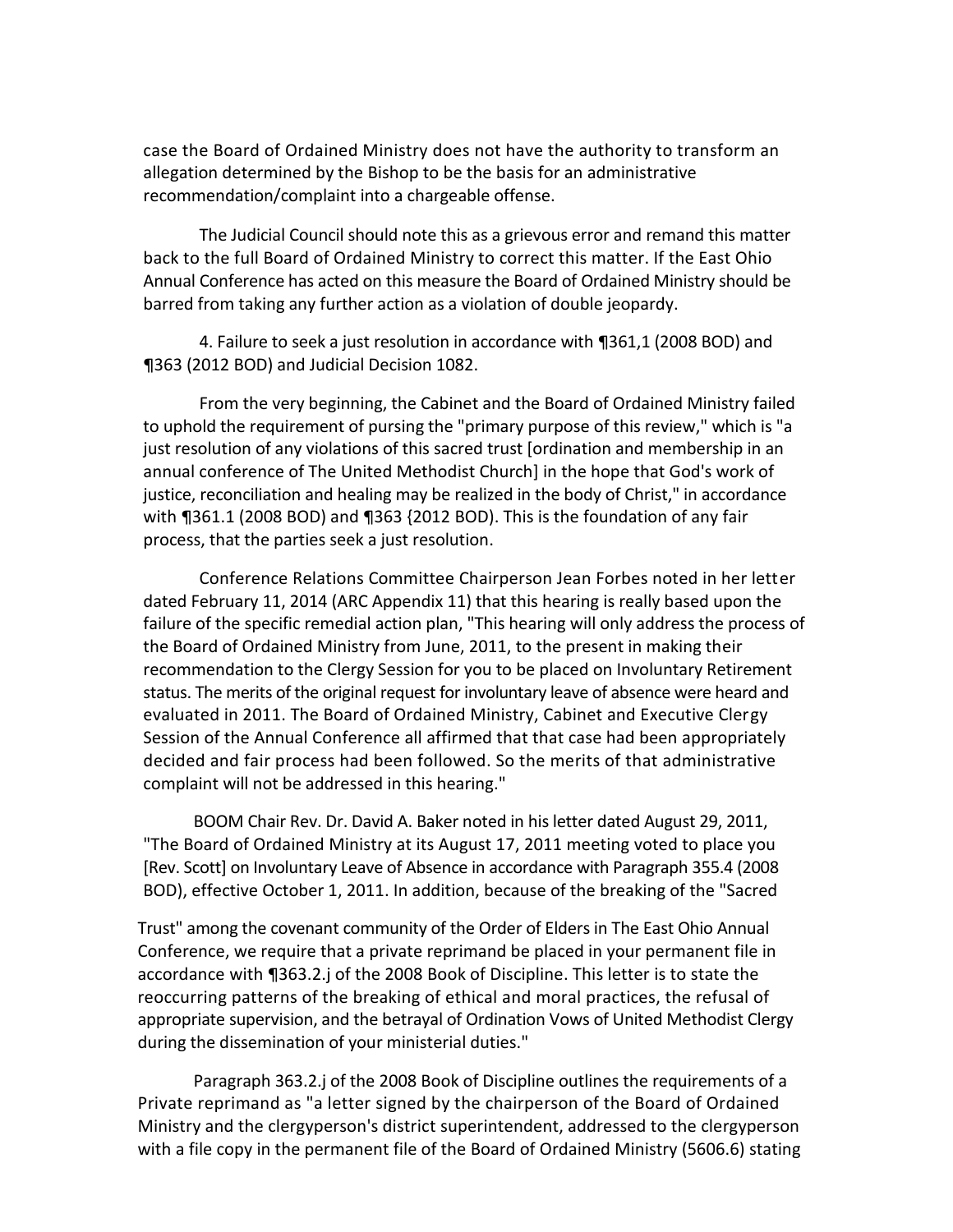the appropriateness of the complaint, the specific remedial action required, and the conditions under which the reprimand shall be withdrawn. A report of the reprimand and the remedial action taken shall remain in the personnel file of the respondent once the reprimand has been withdrawn."

Paragraph 361.1 (BOD 2008) and ¶363 (BOD 2012) states, "This review shall have as its primary purpose a just resolution of any violations of this sacred trust, in the hope that God's work of justice, reconciliation and healing may be realized in the body of Christ. A just resolution is one that focuses on repairing any harm to people and communities, achieving real accountability by making things right in so far as possible and bringing healing to all the parties."

Judicial Council Decision 1082 strikes down a policy for dealing with ineffective clergy in the Memphis Conference on the grounds that it circumvents the primary purpose of a just resolution in that, "The policy provides no means for the clergyperson to challenge the determination of ineffectiveness or to have access to all records that were relied upon in making that determination;" and further, "The policy does not provide adequate pastoral care and support to the clergyperson who has been declared ineffective, nor is there any mention of pastoral care and support for his or her spouse and family,"

Reverend Scott has never received a copy of the letter of reprimand although 1P63.2 .j of the 2008 Book of Discipline requires that it be in the form of a letter addressed to him. Reverend Scott also has asked for a copy of this letter of reprimand (and the vital information it contains) many times since receiving Rev. Baker's August 17, 2011 letter, but has never been given even a copy. Reverend Scott therefore did not have access to:

- 1. Know the "specific remedial action required" by the Board of Ordained Ministry in accordance with ¶363.2.j (2008 BOD), and have sufficient detail to allow the respondent [Rev. Scott] to meet those specific remedial actions to fulfill his part of the just resolution as required by ¶361.1 (2008 BOD) and ¶363 (2012 BOD);
- 2, Know the "conditions under which the reprimand shall be withdrawn" in accordance with 11363.2.j (2008 BOD), and have sufficient detail to allow the respondent [Rev. Scott] to fulfill his part of the just resolution as required by 61.1 (2008 BOD) and 11363 (2012 BOD) and provide healing to all parties (including but not limited to Rev. Scott, the Board of Ordained Ministry, and the Order of Elders of East Ohio Conference);
- 3. Know how the letter of reprimand stated the "appropriateness of the complaint" in accordance with ¶363.2.j (2008 BOD) and provide for an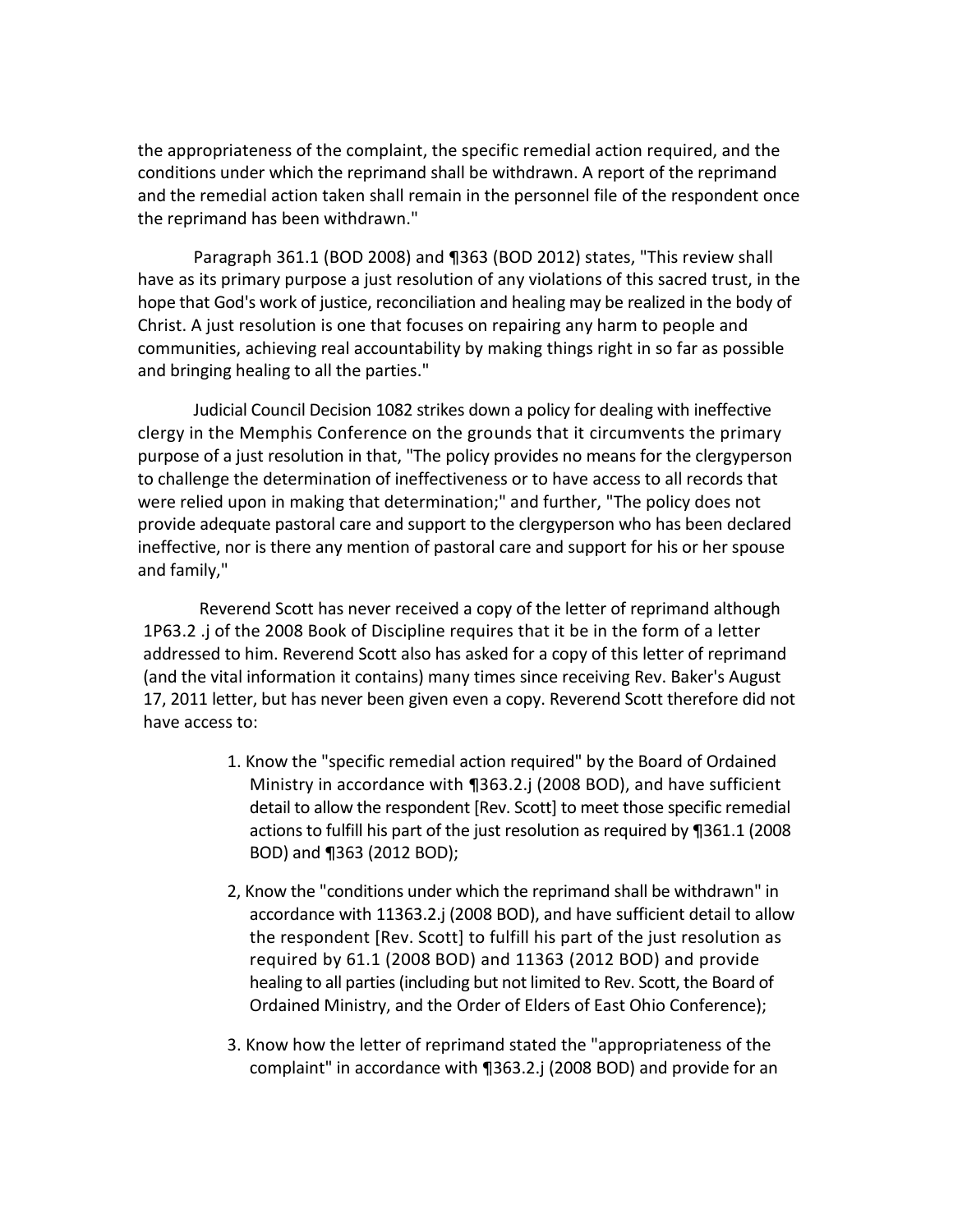opportunity of review and appeal as provided by ¶20 (2008 & 2012 BOD), ¶636 (2008 & 2012 BOD), and ¶2715.9 (2008 & 2012 BOD);

4. Reverend Scott may not be held responsible for items in a remedial action plan (963.2, 2008 BOD) in a letter of reprimand (1363.2.j, 2008 BOD) of which he was given no written notice or means to challenge (JCD 1082).

Failure to provide access to the remedial plan and letter of reprimand shows a reluctance of the Board of Ordained Ministry to have ever had as its primary purpose in this review of Reverend Scott's ministry a just resolution of any violations of this sacred trust, in the hope that God's work of justice, reconciliation and healing may be realized in the body of Christ.

This failure of the Board of Ordained Ministry to pursue a just resolution, reconciliation and healing is further illustrated by the failure of the Board to conduct "regular oversight and an annual review" of the remedial action plan with the respondent during the first two years of the respondent's involuntary leave status in accordance with ¶363.2 (2008 BOD), though such oversight and review was repeatedly requested by the respondent. The Board only conducted a review on October 8. 2013 as the involuntary leave was about to expire for the purpose of recommending involuntary retirement.

In addition, the Board of Ordained Ministry has provided no pastoral care and support to Rev. Scott who had been declared ineffective, nor has there been any pastoral care or support for Rev. Scott's spouse and family.

The Judicial Council should note this as a grievous error and remand this matter back to the full Board of Ordained Ministry to correct this matter. If the East Ohio Annual Conference has acted on this measure the Board of Ordained Ministry should be barred from taking any further action as a violation of double jeopardy.

5. Failure to maintain the presumption of innocence in the administrative process in accordance with Judicial Council Decision 920.

The Board of Ordained Ministry violated ¶361.I (2008 BOD) and 1[363 (2012 BOD) in failing to uphold its requirement of pursing the primary purpose of a just resolution of any violations of the sacred trust of ordination and membership in the annual conference, and the presumption of innocence in the administrative process (JCD 920) in the comments in the minutes of the Board of Ordained Ministry regarding Rev. Scott's employment as a Volunteer and Bereavement Coordinator for Tridia Hospice. These comments were used by the Board of Ordained Ministry in the formulation of its recommendation to place Reverend Scott on Involuntary Retirement.

Paragraph 361.1 (BOD 2008) and 11363 (BOD 2012) states, "This review shall have as its primary purpose a just resolution of any violations of this sacred trust, in the hope that God's work of justice, reconciliation and healing may be realized in the body of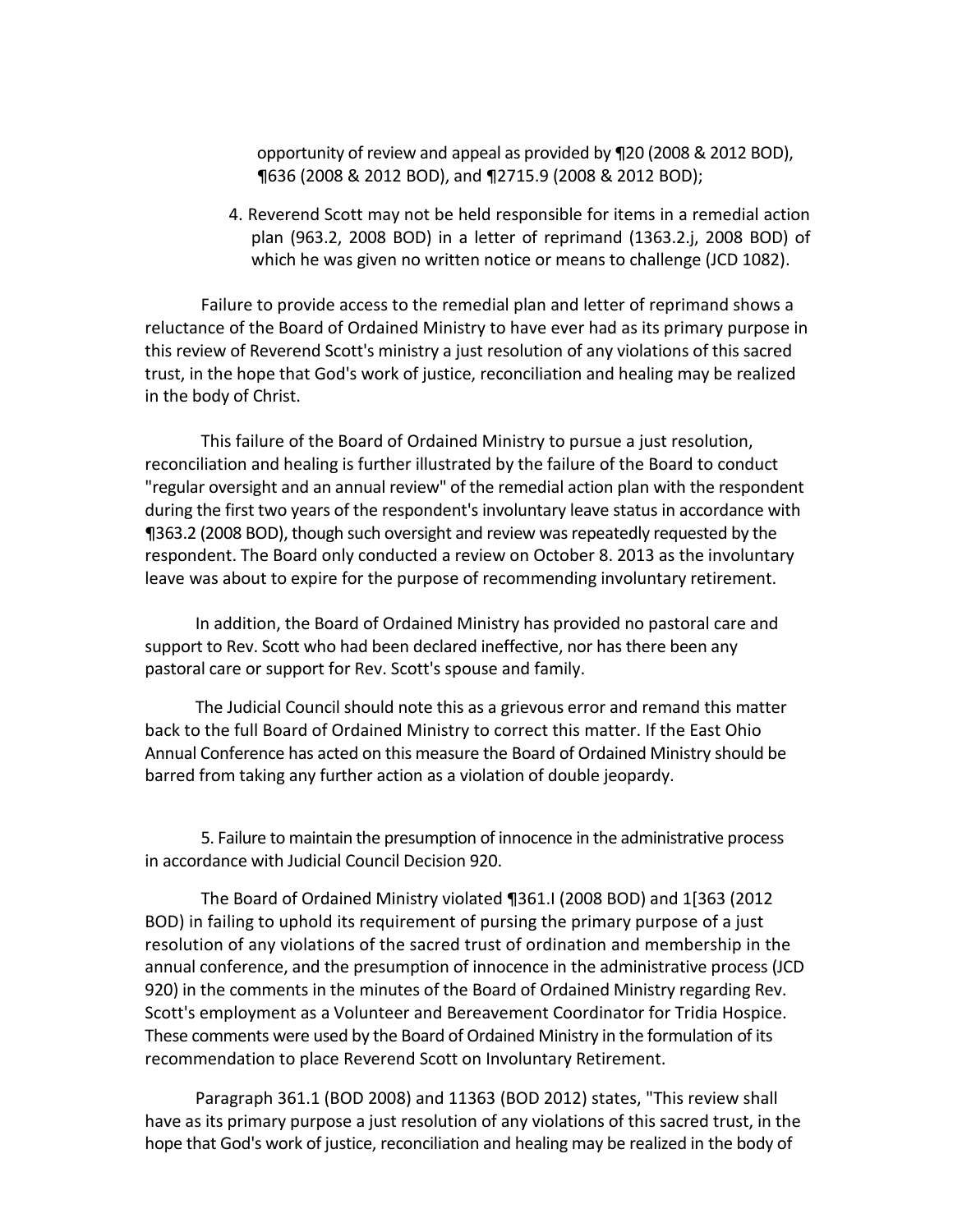Christ. A just resolution is one that focuses on repairing any harm to people and communities, achieving real accountability by making things right in so far as possible and bringing healing to all the parties."

Judicial Council Decision 920 states, "Under our polity, a presumption of innocence is to be maintained until conclusion of the administrative or trial process."

The December 3, 2013 Board of Ordained Ministry Minutes extract states, "The team vetted Wayne's work with hospice. It is a for-profit hospice. Wayne is the coordinator of volunteers. He recruits and trains volunteers. In his mind, he has performed no ministerial duties. Though it may be possible to have that position and not perform ministerial duties, the team wondered if that was possible, especially for someone like Wayne."

The Board of Ordained Ministry Team's opinion that Rev. Scott's employment involved ministerial functions in violation of ¶355.6, for the recommendation of Involuntary Retirement status, was not based on facts that the team had gathered (rather in contradistinctions to those facts) and demonstrates that the Team and the Board of Ordained Ministry failed to maintain a presumption of innocence through the administrative process. Further, these statements demonstrate that the purpose and intent of the Team's presentation (as the basis of the decision to recommend Involuntary Retirement status by the Board of Ordained Ministry) were not conducted with the primary purpose of a just resolution in accordance with ¶361.1 (BOD2008) and ¶363 (BOD 2012).

The Judicial Council should note this as a grievous error and remand this matter back to the full Board of Ordained Ministry to correct this matter. If the East Ohio Annual Conference has acted on this measure the Board of Ordained Ministry should be barred from taking any further action as a violation of double jeopardy.

## **6. Failure to ensure that the respondent's right to be heard was protected before any final action was taken (in accordance with ¶362.2.a) in that no verbatim record of the hearing was made, and his right to be heard was arbitrarily limited.**

There are two instances whereby the hearing violated Reverend Scott's right to be heard. First, no verbatim record was made of the March 3, 2014 hearing. Second, over the objection of Reverend Scott, the presiding officer ended Reverend Scott's presentation of his De Novo case after an arbitrarily set time period.

A. No Verbatim Record: No verbatim record was made at Reverend Scott's Fair Process hearing held on March 3, 2014 and this is a violation of fair process. Paragraph 362.2.a affords the respondent shall have a right to be heard before any final action is taken.

The respondent's right to be heard is protected by the fair process hearing held by the Conference Relations Committee. The right to be heard is inseparably linked to a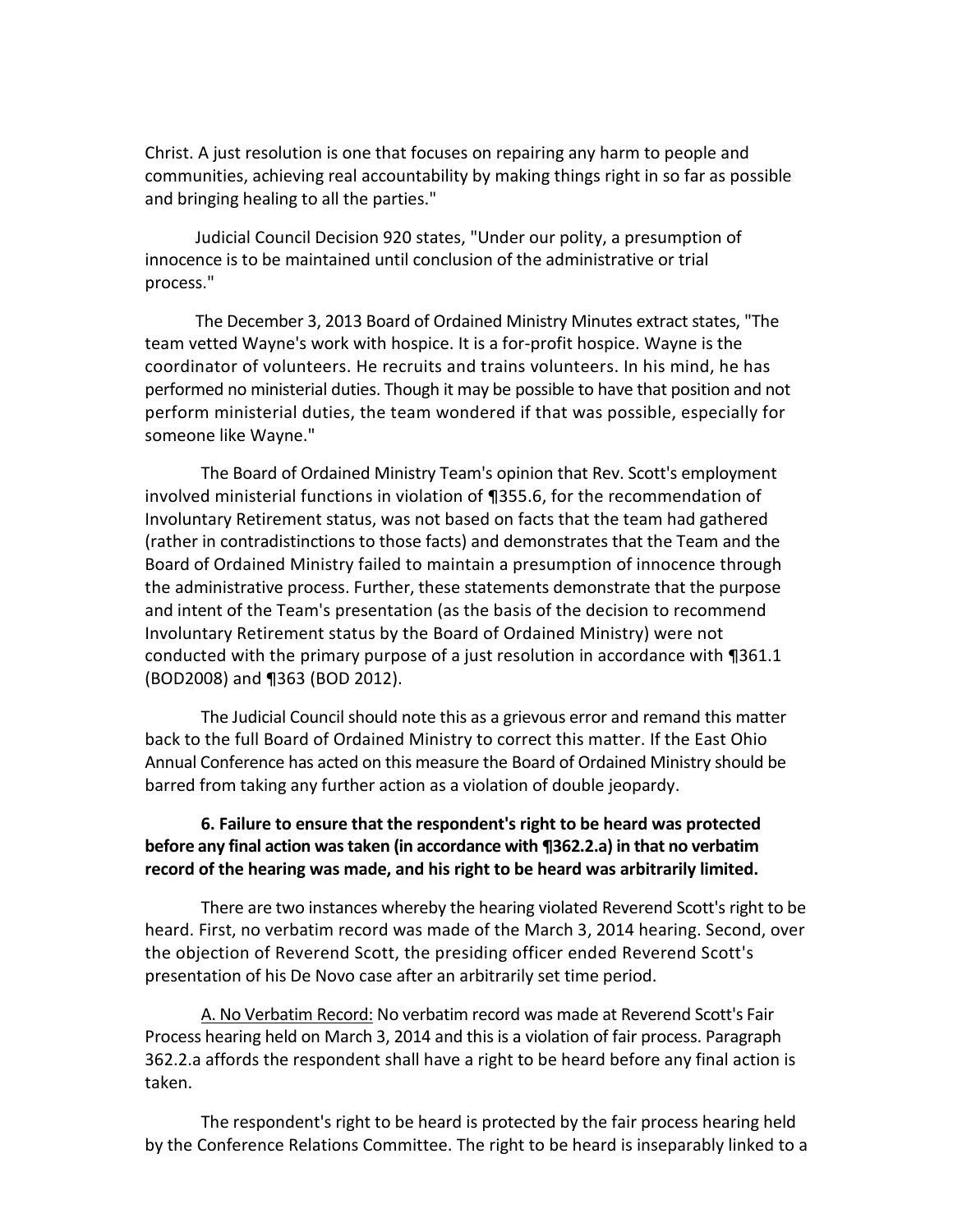verbatim record in Judicial Council Decision 698, which states, "This file, of course, contains no verbatim record of the proceedings of the Joint Review committee, thus depriving the respondent the right to be heard by the entity which imposes the sanction."

Because no verbatim record was made, a verbatim record did not accompany the recommendation of the Conference Relations Committee to the full Board of Ordained Ministry and cannot accompany the recommendation of the full Board of Ordained Ministry to the Clergy Session of the East Ohio Annual Conference. This deprives Reverend Scott the right to be heard by those bodies. This right was clarified in Judicial Council Decision 784, which states, "We held in Decision 698 that a verbatim record of

the proceeding must accompany the recommendation to a body which has the authority to recommend remedial action."

It is the responsibility of the Conference Relations Committee to provide a verbatim record for any appeal (including review by the Administrative Review Committee). This responsibility was expressed in Judicial Council Decision 836, which states, "The purpose of the required verbatim of the judicial process is to provide a detailed record for any further process or appeal" and further, "If and when, reconciliation and/or resolution is not attained, the Discipline provides for a proper hearing, notice, advocacy and verbatim record."

This has been further clarified in Judicial Council Decision 921, which states, "Par. 633 does not require the administrative review committee to do anything more than review the record for any violations of fair process. The probationary member in question and a member of the executive committee of the board of ordained ministry are not required to be involved in this review process. However, the board of ordained ministry must provide to the administrative review committee a complete written record of the entire administrative process leading to the action for change in conference relationship' 011633). If a hearing is held, the administrative fair process procedures in ¶359.2 must be followed."

The Board of Ordained Ministry has not provided a "complete written record of the entire administrative process leading to the action for a change in conference relationship" for Reverend Scott by failing to provide a written verbatim record/transcript of the March 3, 2014 hearing, thereby depriving the right of Reverend Scott to be heard by the bodies that make the final actions and appeal decisions in this process.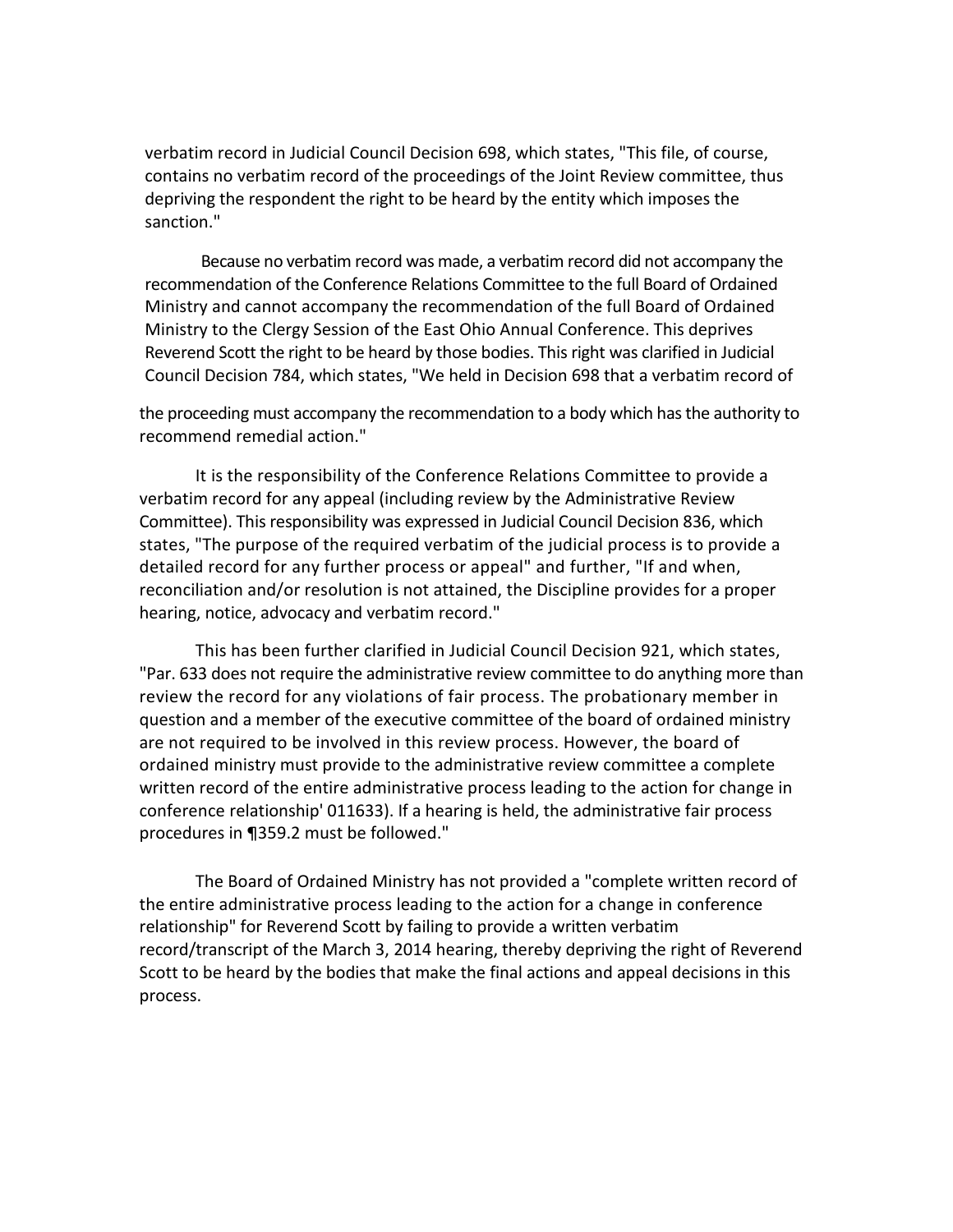The Judicial Council should note this as a grievous error and remand this matter back to the full Board of Ordained Ministry to correct this matter. If the East Ohio Annual Conference has acted on this measure the Board of Ordained Ministry should be barred from taking any further action as a violation of double jeopardy.

B. Ending Reverend Scott's De Novo presentation Over His Objection: The chair of the Conference Relations Committee stopped the presentation of Reverend Wayne Scott after the time period set in her agenda. The fair process hearing is the De Novo hearing of record for the bodies by whom the final decisions are made and the hearing of record for appeal bodies (i.e., no new evidence may be presented or objections may be presented).

The Discipline does not give the chair of a hearing of record the authority to limit the oral presentation of a respondent as it does for an appeal body. To the contrary, the Discipline holds that the respondent has a right to be heard. Provided that the respondent is still presenting new information to the hearing body for the record, the chair does not have the power to abridge the right of the respondent to be heard by the hearing body in accordance with ¶362.2.a.

As the chair prematurely halted the presentation of Reverend Wayne Scott to the hearing body for the sake of an arbitrary time limit, the Judicial Council should note this as a grievous error and remand this matter back to the full Board of Ordained Ministry to correct this matter. If the East Ohio Annual Conference has acted on this measure the Board of Ordained Ministry should be barred from taking any further action as a violation of double jeopardy.

7. Failure to ensure the respondent's right to be accompanied to any hearing by a clergyperson in full connection of the respondent's annual conference (962.2.c).

Fair process under 1f362.2.c states, "the respondent shall have the right to be accompanied to any hearing by a clergyperson who is a member in full connection of the respondent's annual conference." However, two trajectories have collided to deny Reverend Scott someone who met the standards outlined in the 2012 Book of Discipline to accompany him to the hearing. Although Rev. Scott requested assistance in finding a person to accompany him to the hearing and also asked for a continuance to continue his search, the Conference Relations Committee neither assisted Reverend Scott in the search nor did they afford him more time to secure his right not to go through this process alone.

The first trajectory that worked against Reverend Scott was the fact that the General Conference has made qualifications much stricter in the 2012 Book of Discipline. Indeed, these qualifications historically have been made tighter and tighter. The 1996 Book of Discipline allowed any clergyperson to accompany a person going through a fair process hearing 01358.2.4 The 2000 Book of Discipline made the qualifications stricter by requiring that the clergyperson be a clergyperson in full connection (11339.2.c). The 2012 Book of Discipline makes the qualifications even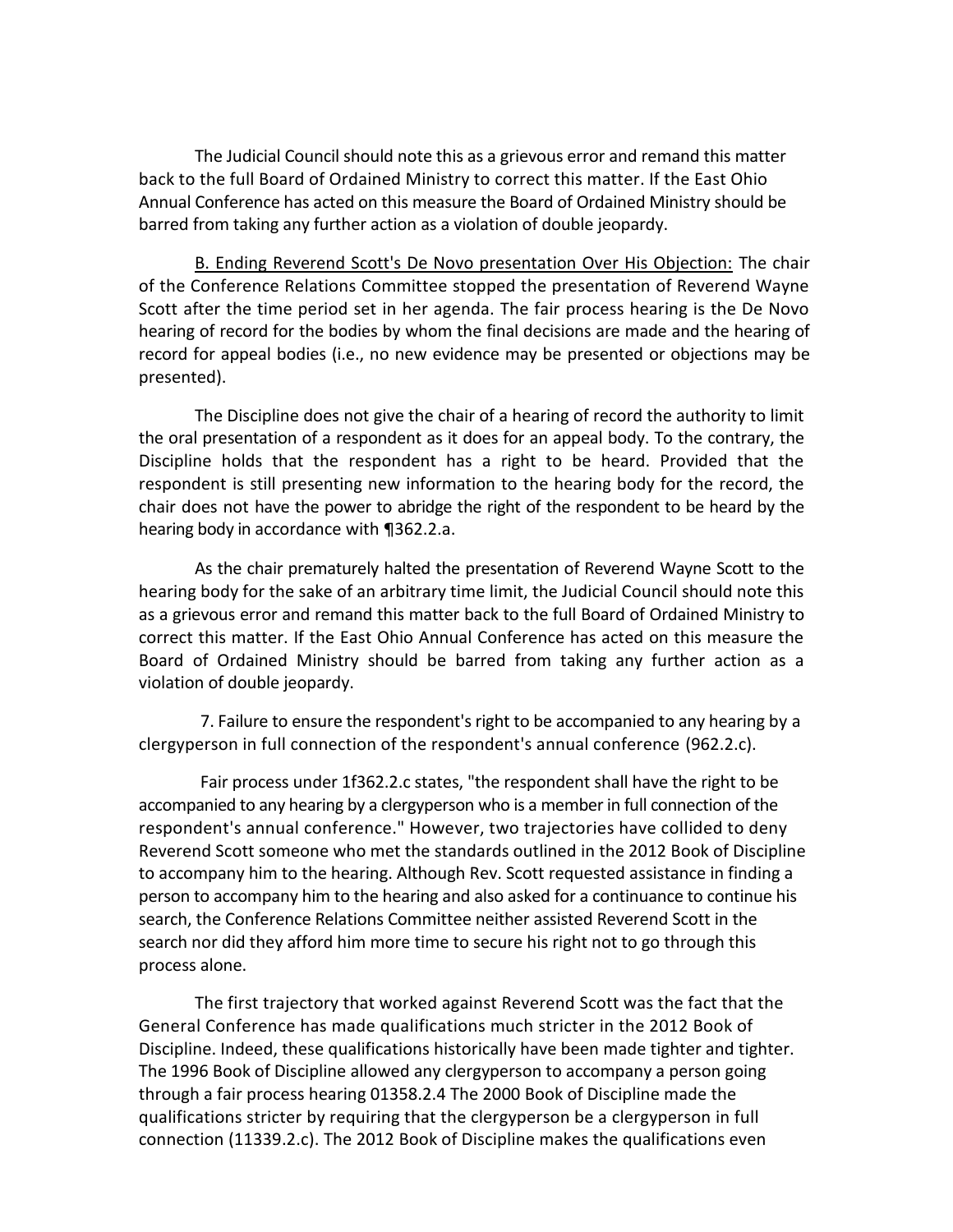stricter still, by restricting the clergyperson to one who is a member in full connection of the respondent's annual conference (1362.2.c). This trajectory has made it increasingly difficult for a respondent's fair process right to be secured.

The second trajectory that worked against Reverend Scott was the onerous manner in which the leadership of the annual conference used the time that Reverend Scott was on involuntary leave to stigmatize him and isolate those who might have aided him in securing the right not to walk through this process alone. For example, during East Ohio Conference Executive Sessions in 2012 and 2013, The Board of Ordained Ministry unnecessarily disparaged and vilified Reverend Scott. Then, when he contacted a list of over a dozen clergypersons in full connection (see Appendixl4) no one would go with him.

Fair process procedures outlined in ¶362.2 are part of the holy covenant that exists within the membership and organization of The United Methodist Church. These procedures are presented for the protection for the rights of the individuals and for the protection of the Church in administrative hearings. The Church provides for and ensures that fair process procedures are followed.

The Church provides the hearing committee and ensures that the respondent has a right to be heard (962.2,a). The Church provides notice with sufficient detail to allow the respondent to prepare a response and ensures that this is done at least 20 days prior to the hearing, to provide for fairness (11362.2.b). The Church provides the assurance the respondent shall be present when matters of substance are discussed and ensures that under no circumstances shall one party, in the absence of the other party, discuss issues with members of the hearing body (11362.2.d). The Church provides all records relied upon in the determination of the outcome of the administrative process (11362.2.e), including a verbatim record.

The Church also has legislated that the respondent shall have the right to be accompanied to any hearing by a clergyperson who is a member in full connection of the respondent's annual conference (11362.2.c). The respondent has the right to be accompanied and this right is provided for by the Church. The Church did not legislate that the respondent has the right to ask someone to accompany him or her to a hearing, but the right to have someone accompany him or her.

If because the stigma of the process or the restrictions on the person to accompany the respondent to a hearing are so onerous that a person is unable to find someone to accompany him or her, the Church has a responsibility of finding/appointing someone who meets the disciplinary qualifications to accompany the respondent.

Reverend Scott was thwarted in his attempts to find someone to accompany him to the hearing. He requested help and a continuance to ensure this fair process right, but the Church failed to ensure the respondent's right to be accompanied by a clergyperson who is a member in full connection of the respondent's annual conference.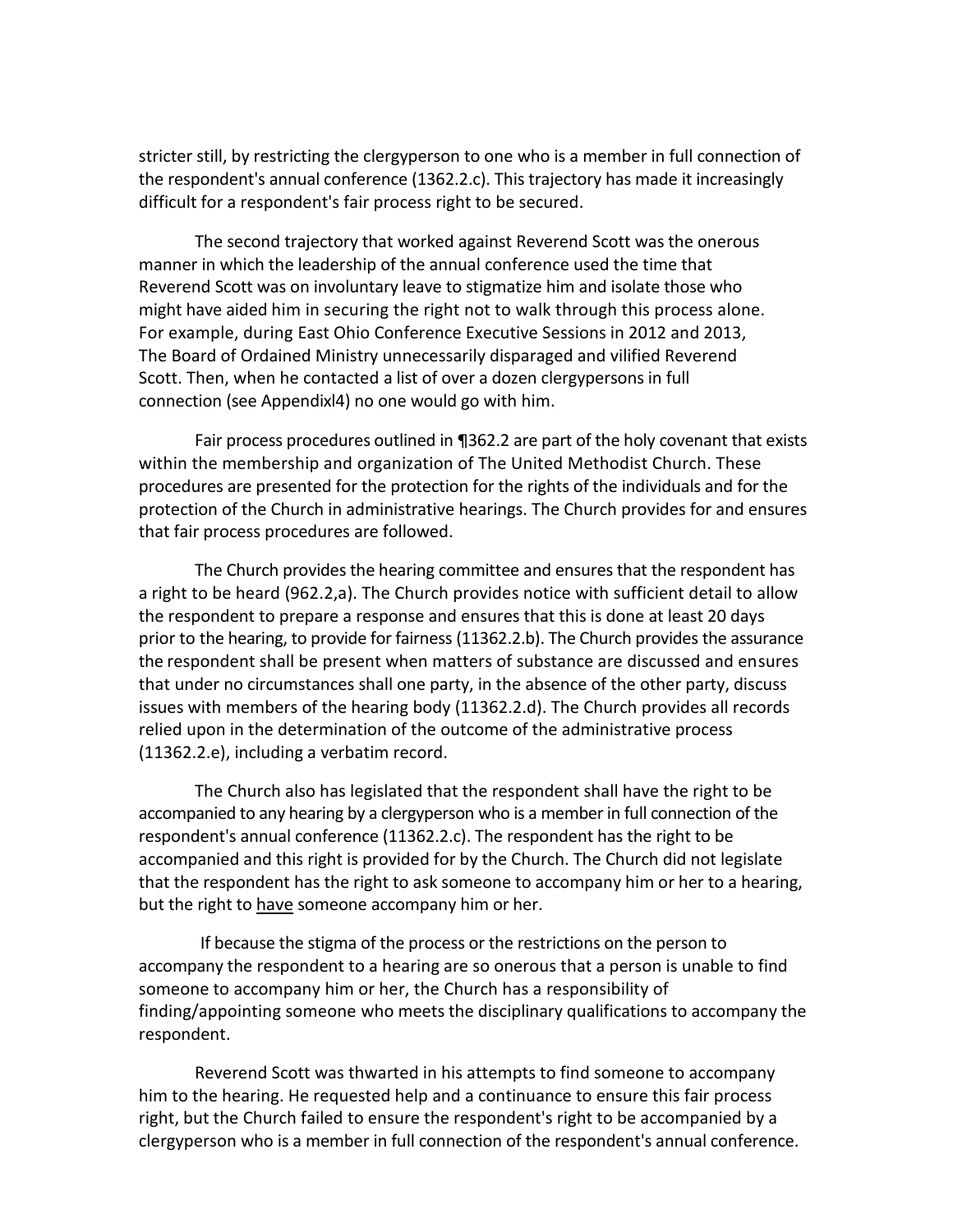In fact, in the email message sent to Rev. Scott {ARC Appendix 15) the chairperson of the Conference Relations Committee removes from the Church any burden of ensuring fair process and places it solely on the respondent, stating, "this provision does not require that the respondent have an advocate."

The Judicial Council should note this as a grievous error and remand this matter back to the full Board of Ordained Ministry to correct this matter. If the East Ohio Annual Conference has acted on this measure the Board of Ordained Ministry should be barred from taking any further action as a violation of double jeopardy.

## **8. Failure to provide access to all records in violation of ¶362.2.b and ¶362.2.e in that Reverend Scott was never provided the Private Letter of Reprimand referenced in Reverend Baker's Letter dated August 29, 2011, nor even a copy thereof.**

Reverend Scott was never provided the private letter of reprimand with the specific remedial action (nor even a copy thereof), as required by ¶363.2.j (2008 Book of Discipline). This document was needed to develop Reverend Scott's response to the remedial program under review of the Conference Relations Committee at their March 3, 2014 hearing. This denied Reverend Scott the following Fair Process rights:

- notice being given not less than 20 days prior to the hearing (11362.2.11);
- sufficient detail to allow the respondent to prepare a response (J362.2.b);
- and access to material for the specific remedial action under review by this hearing (1l362.2.e).

Conference Relations Committee Chairperson Jean Forbes noted in her letter dated February 11, 2014 (ARC Appendix 11) that this hearing is really based upon the failure of the specific remedial action plan: "This hearing will only address the process of the Board of Ordained Ministry from June, 2011, to the present in making their recommendation to the Clergy Session for you to be placed on Involuntary Retirement status. The merits of the original request for involuntary leave of absence were heard and evaluated in 2011. The Board of Ordained Ministry, Cabinet and Executive Clergy Session of the Annual Conference all affirmed that that case had been appropriately decided and fair process had been followed. So the merits of that administrative complaint will not be addressed in this hearing."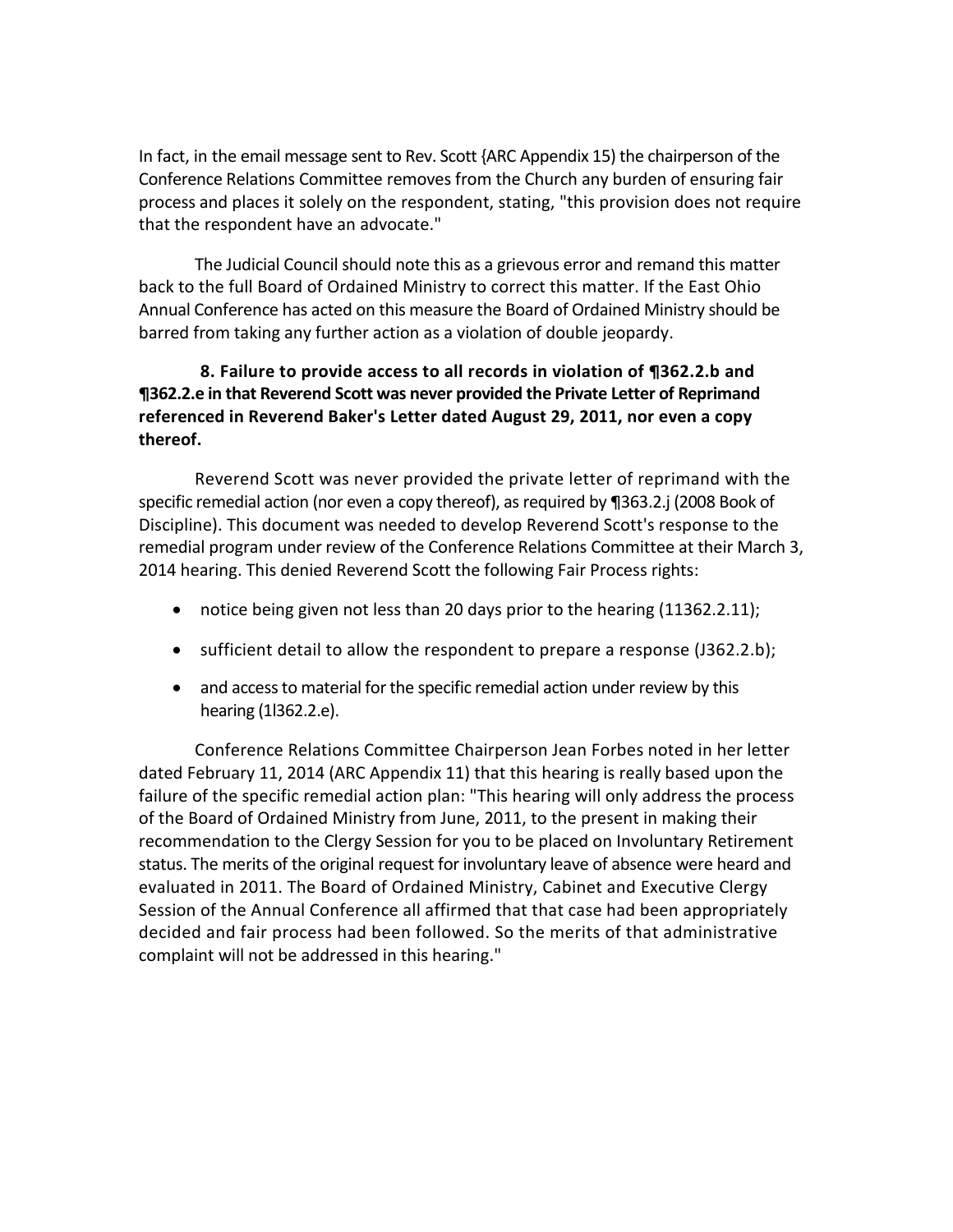BOOM Chair Rev. Dr. David A. Baker noted in his letter dated August 29, 2011 (ARC Appendix 1), "The Board of Ordained Ministry at its August 17, 2011 meeting voted to place you [Rev. Scott] on Involuntary Leave of Absence in accordance with Paragraph 355.4 (2008 BOD), effective October 1, 2011. In addition, because of the breaking of the "Sacred Trust" among the covenant community of the Order of Elders in The East Ohio Annual Conference, we require that a private reprimand be placed in your permanent file in accordance with ¶363.2.j of the 2008 Book of Discipline. This letter is to state the reoccurring patterns of the breaking of ethical and moral practices, the refusal of appropriate supervision, and the betrayal of Ordination Vows of United Methodist Clergy during the dissemination of your ministerial duties."

Paragraph 363.2.j of the 2008 Book of Discipline outlines the requirements of a Private reprimand as: "a letter signed by the chairperson of the Board of Ordained Ministry and the clergyperson's district superintendent, addressed to the clergyperson with a file copy in the permanent file of the Board of Ordained Ministry 0[606.6) stating the appropriateness of the complaint, the specific remedial action required, and the conditions under which the reprimand shall be withdrawn. A report of the reprimand and the remedial action taken shall remain in the personnel file of the respondent once the reprimand has been withdrawn."

Reverend Scott has never received this letter of reprimand (or even a copy thereof) even though ¶363.2.j of the 2008 Book of Discipline requires that it be in the form of a letter addressed to him. He has also asked for a copy of this letter of reprimand (and the vital information it is to contain) many times since receiving Rev. Dr. Baker's letter, but has never been given it. Reverend Scott therefore did not have access to:

- 1. Know the "specific remedial action required" by the Board of Ordained Ministry in accordance with ¶363.2.] (2008 BOD), and have sufficient detail to allow the respondent [Rev. Scott] to prepare a response in accordance with ¶362.2.b (2012 BOD);
- 2. Know the "conditions under which the reprimand shall be withdrawn" in accordance with ¶363.2.j (2008 BOD), and have sufficient detail to allow the respondent [Rev. Scott] to prepare a response in accordance with ¶362.2.b (2012 BOD);
- 3. "Have access, at least seven days prior to the hearing, to all records relied upon in the determination of the outcome of the administrative process" in accordance with ¶363.2.e (2012 BOD)

In addition, Reverend Scott was not given access to any records or other documentation from his fair process hearing, nor any records/documents generated in regards to his administrative process following the fair process hearing. Reverend Scott raised a timely request on March 5, 2014 to Chairperson Jean Forbes (Appendix B). He restated this request on March 21, 2014 to Reverend Hull and Jean Forbes (Appendix C). After receiving no resolution he made his objection with his appeal to the Administrative Review Committee on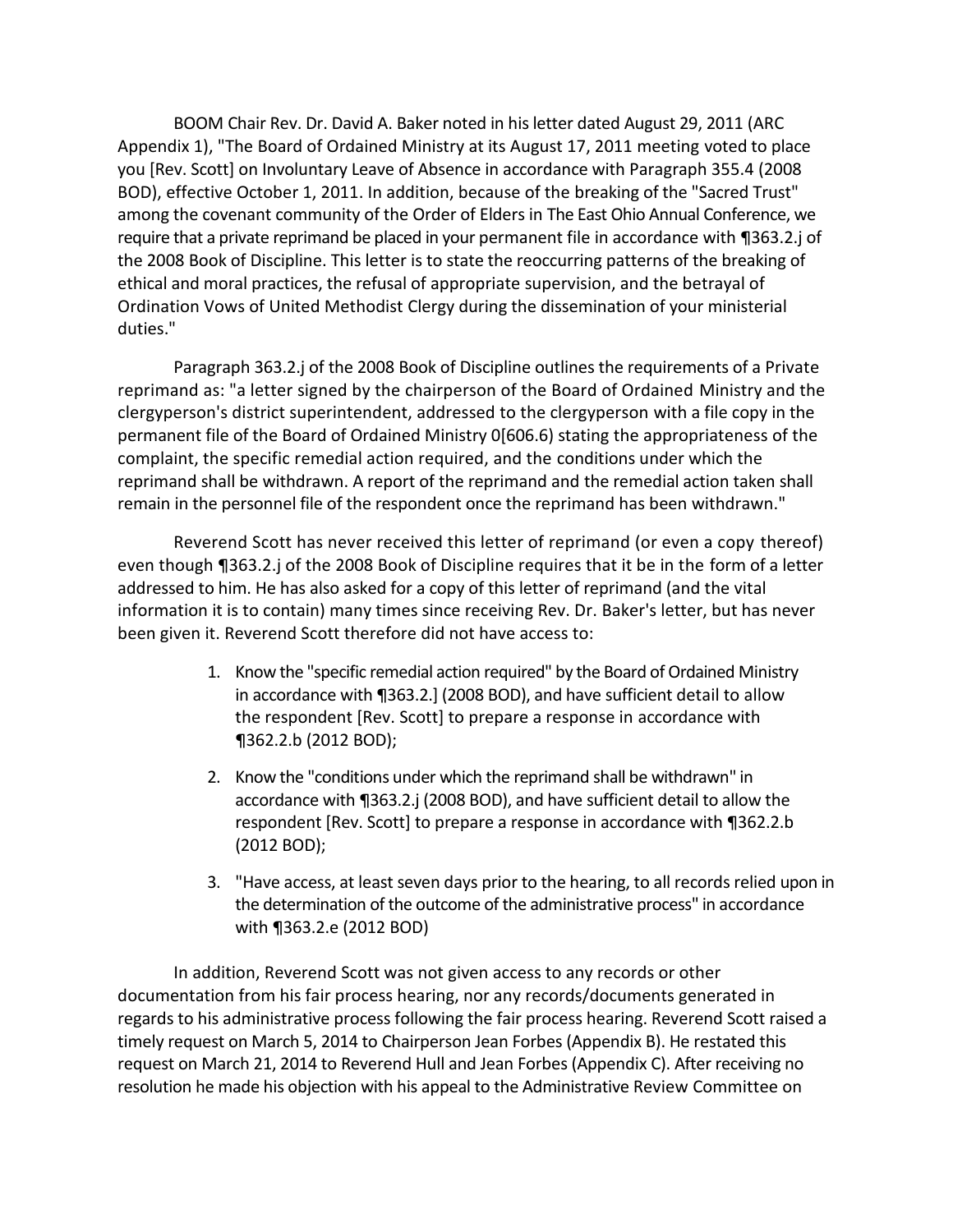April 14, 2014 (Appendix D). As of the writing of this brief Reverend Scott has not been given access to nor received any of this requested documentation. This is an additional violation of fair process in accordance with ¶362.2.e, which affords access by the respondent to all records/documents through the entire administrative process and any appeal.

The Judicial Council should note this as a grievous error and remand this matter back to the full Board of Ordained Ministry to correct this matter. If the East Ohio Annual Conference has acted on this measure the Board of Ordained Ministry should be barred from taking any further action as a violation of double jeopardy.

## **9. Restore Reverend Wayne Scott to a Member in Good Standing (Effective Status) of the East Ohio Annual Conference as of October 1, 2011.**

Reverend Scott was placed on Involuntary Leave of Absence on October 1, 2011. He has remained on this leave through an administrative process riddled with fair process violations and regarding a matter that had nothing to do with ineffectiveness, but was of a secretive process of character slander that should have been handled in a judicial

### proceeding.

The private reprimand that Board of Ordained Ministry chair Rev. Dr. David Baker required in his August 29, 2011 letter (ARC Appendix 1) noted that, "This letter is to state the reoccurring patterns of the breaking of ethical and moral practices, the refusal of appropriate supervision, and the betrayal of Ordination Vows of United Methodist Clergy during the dissemination of your ministerial duties."

Breaking of ethical and moral practices, refusal of supervision, and the betrayal of Ordination Vows during the dissemination of ministerial duties are all beyond the purview of an administrative process. Because this private reprimand was handled as a "secret reprimand" that was never made available to Reverend Scott, he was denied the ability to appeal upon the basis of the contents of the letter of reprimand, take any

meaningful remedial action, and was denied the ability to be heard by the East Ohio Annual Conference, the body which makes the decision on his status.

The Board of Ordained Ministry failed in its responsibility to give Reverend Scott a remedial action plan, nor did it conduct any formal reviews as required by the Discipline, thus further denying him the ability to appeal upon the basis of the contents of the letter of reprimand or any other remedial plan, take any meaningful remedial action, and was further denied the ability to be heard by the East Ohio Annual Conference, the body which makes the decision on his status.

As a result of these grievous errors, the Judicial Council should restore Reverend Scott as a member in good standing as of October 1, 2011, as the East Ohio Conference Board of Ordained Ministry takes action to redress the grievous errors in Reverend Scott's fair process.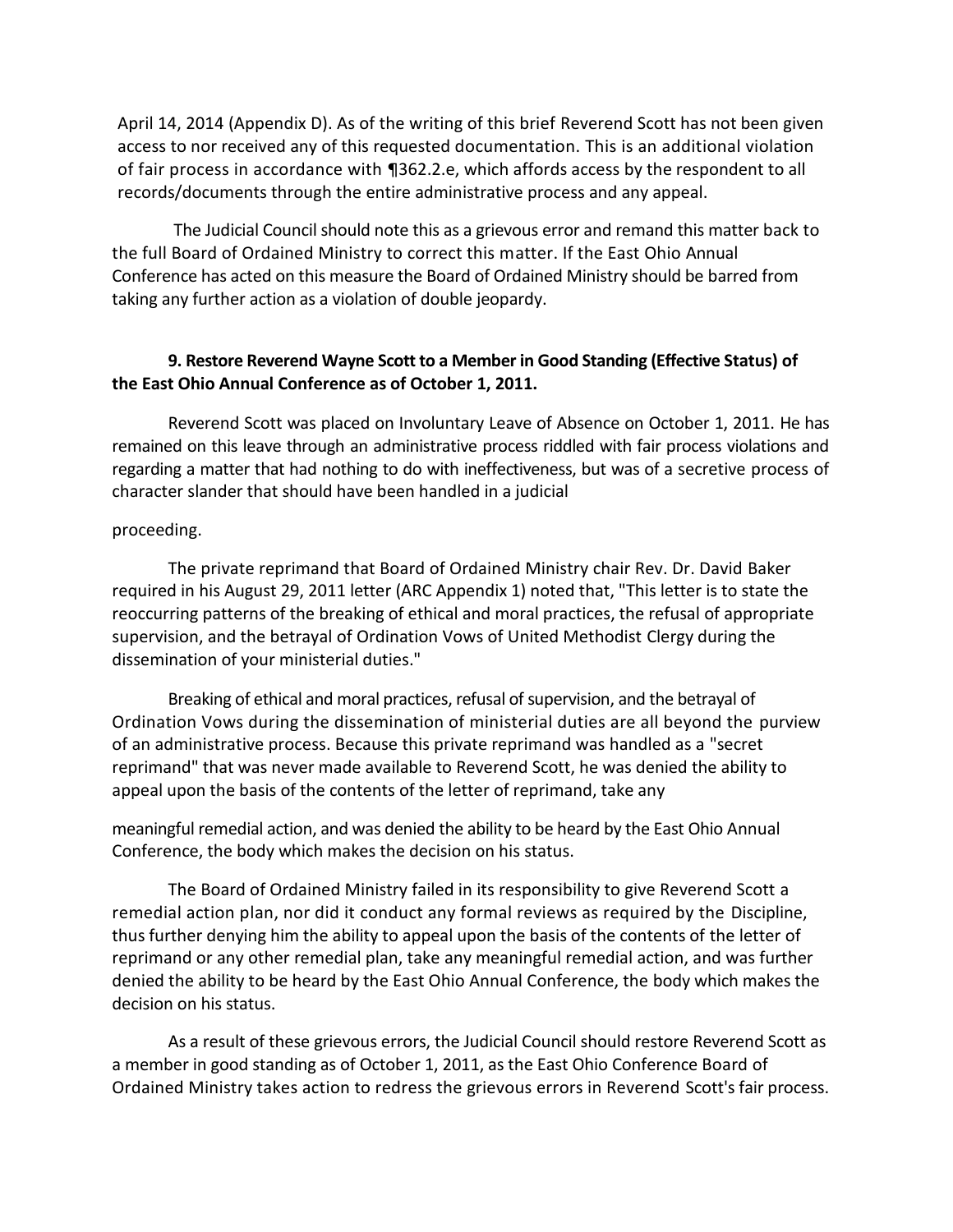**10. Require the East Ohio Annual Conference to pay Reverend Scott at the base compensation rate as established by the conference for an elder in full connection and pay any pension liability for the period affected by this decision. As the Annual Conference has obligated itself for hospitalization under ¶639.7 it should also be required to pay any medical and hospitalization insurance expenses incurred:** The Chair of the Conference Council on Finance and Administration should be required to remunerate Reverend Scott compensation at no less a rate than the conference minimum salary and other remuneration provided in conference rules and policies, prorated for the period without appointment (in accordance with Judicial Council Decision 1135 et al.).

### V. SUMMARY

The process the East Ohio Conference Board of Ordained Ministry and the Conference Relations Committee has used to move Reverend Scott from a member in good standing of the East Ohio Conference has neither been fair nor disciplinary. The Administrative Review Committee'sfailure to remand these grievous errors back to the Conference Board of Ordained Ministry has neither been fair nor disciplinary. The failure of the Administrative Review Committee of the East Ohio Conference to remand these grievous errors back to the Conference Board of Ordained Ministry for correction, and their finding that all appropriate Disciplinary procedures were followed, should be overturned. The Judicial Council should remand this matter back to the full Board of Ordained Ministry to correct this matter. If the East Ohio Annual Conference has acted on this measure the Board of Ordained Ministry should be barred from taking any further action as a violation of double jeopardy.

### **LETTER FROM BISHOP HOPKIN'S ASSISTANT**

Greetings in the name of the Lord of the Church, Jesus Christ. Bishop Hopkins has directed me to communicate with you concerning your June  $16<sup>th</sup>$  e-mail response to Rev. Robert Zilhaver and copied to Bishop Hopkins and other East Ohio Conference leaders. Your response to Rev. Zilhaver acknowledged receipt of an alleged brief (appeal) he sent you and your further instruction to Rev. Zilhaver as follows:

*"In addition to the material you have sent me, I need the minutes of the session at which the report of the Administrative Review Committee was given (and any other relevant minutes)."*

Bishop Hopkins is not currently aware of any provision in The Book of Discipline of The United Methodist Church 2012 which permits Rev. Zilhaver to submit what he states is a "brief' to the Judicial Council. It is Bishop Hopkins' understanding that absent the annual conference having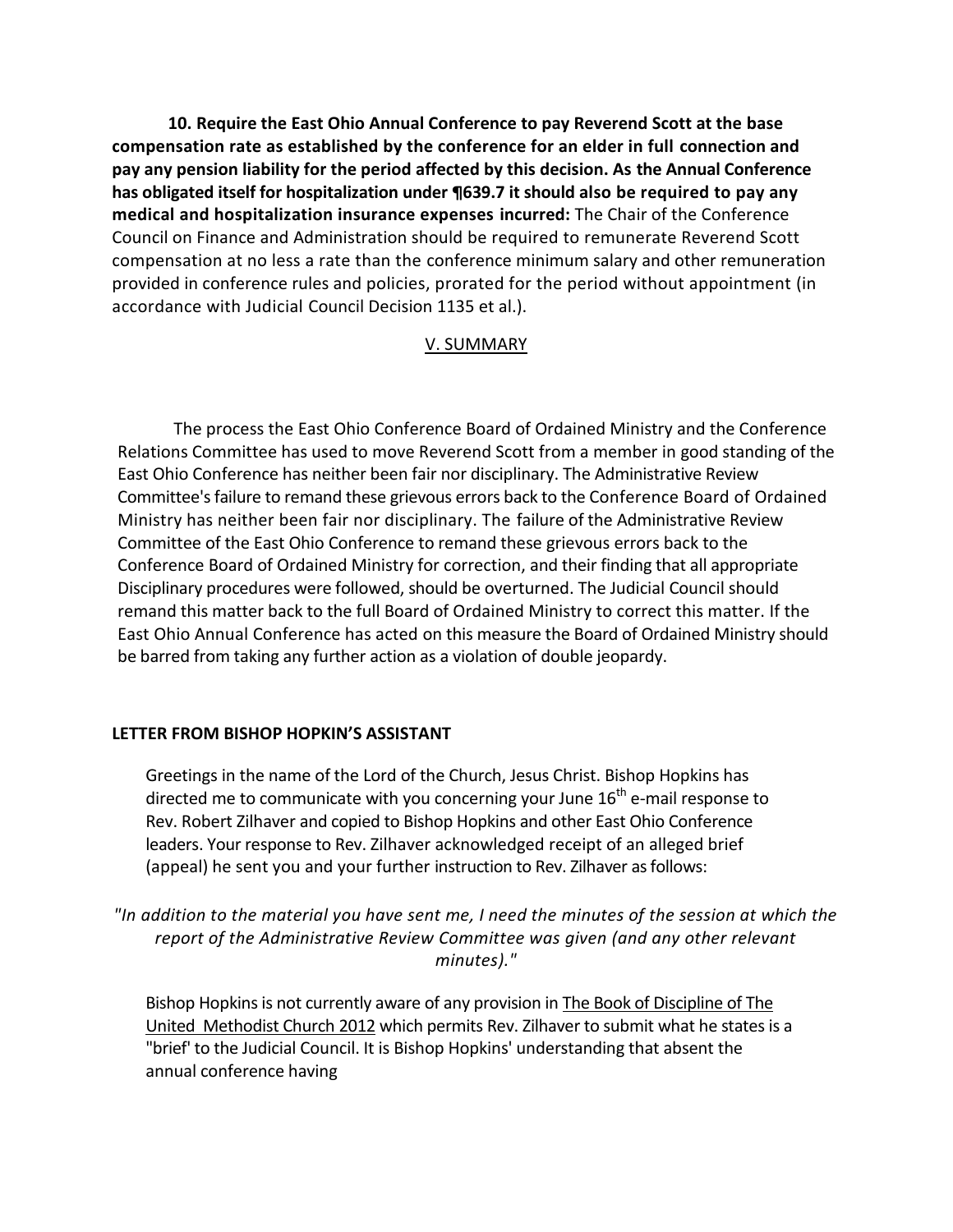requested the Judicial Council for a Declaratory Decision (W610.1-3) or the automatic review by the Judicial Council of a Bishop's Decision (Ruling) of Law (I12609 6), Mr. Zilhaver has no basis to "appeal" the findings of the East Ohio Conference's Administrative Review Committee's findings. It may be important to be aware of the following information:

- Rev. Zilhaver's June 14 e-mail (copied to Bishop Hopkins and others) notifying you of Rev. Zilhaver's submission of the items he sent predated the East Ohio Conference clergy session which was held Monday, June 16, and as part of the session of the East Ohio Annual Conference held June 16-19.
- Rev. Zilhaver did not identify his standing or role in submitting the items sent to you. Rev. Zilhaver appears to be a clergy member of the Western Pennsylvania Annual Conference. He is not a clergy member of the East Ohio Annual Conference. He does not identify himself as an advocate for Rev. Wayne Scott, who is a clergy member of the East Ohio Annual Conference.
- As part of the East Ohio Conference clergy session held on Monday, June 16, the clergy session upon hearing the findings of the conference's Administrative Review Committee as per 11636 of the current Book of Discipline and upon recommendation of the conference board of ordained ministry voted to place Rev. Wayne Scott on Involuntary Retirement as per the provisions of **11358.3** and having observed the *"Administrative Fair Process"* provisions found in 1362.1-3. The report of the Administrative Review Committee was reported to the clergy session before the vote to place Rev. Scott on Involuntary Retirement was taken by written ballot. Approximately 83% of the members in full connection present and voting supported the board of ordained ministry's recommendation (significantly more than the 2/3 vote required) in full connection voted to place Rev. Scott on Involuntary Retirement.
- No motion or request for either a Declaratory Decision ((¶2610.1-3) nor a Bishop's Decision (Ruling) of Law (¶2609.6) was made at either the clergy session held on Monday, June 16, or any point during the annual conference session held June 16-19.

In view of the information cited above, Bishop Hopkins respectfully asks for your clarification as to whether or not Rev. Zilhaver's submission is able to be considered by the Judicial Council and subsequently docketed by the Judicial Council. If so, which specific paragraph(s) from the current Book of Discipline would be applicable in this matter? Your timely response will be helpful to Bishop Hopkins and the other conference leaders by knowing if Rev. Zilhaver's submission may require a formal response on the part of the annual conference to you as the secretary of the Judicial Council,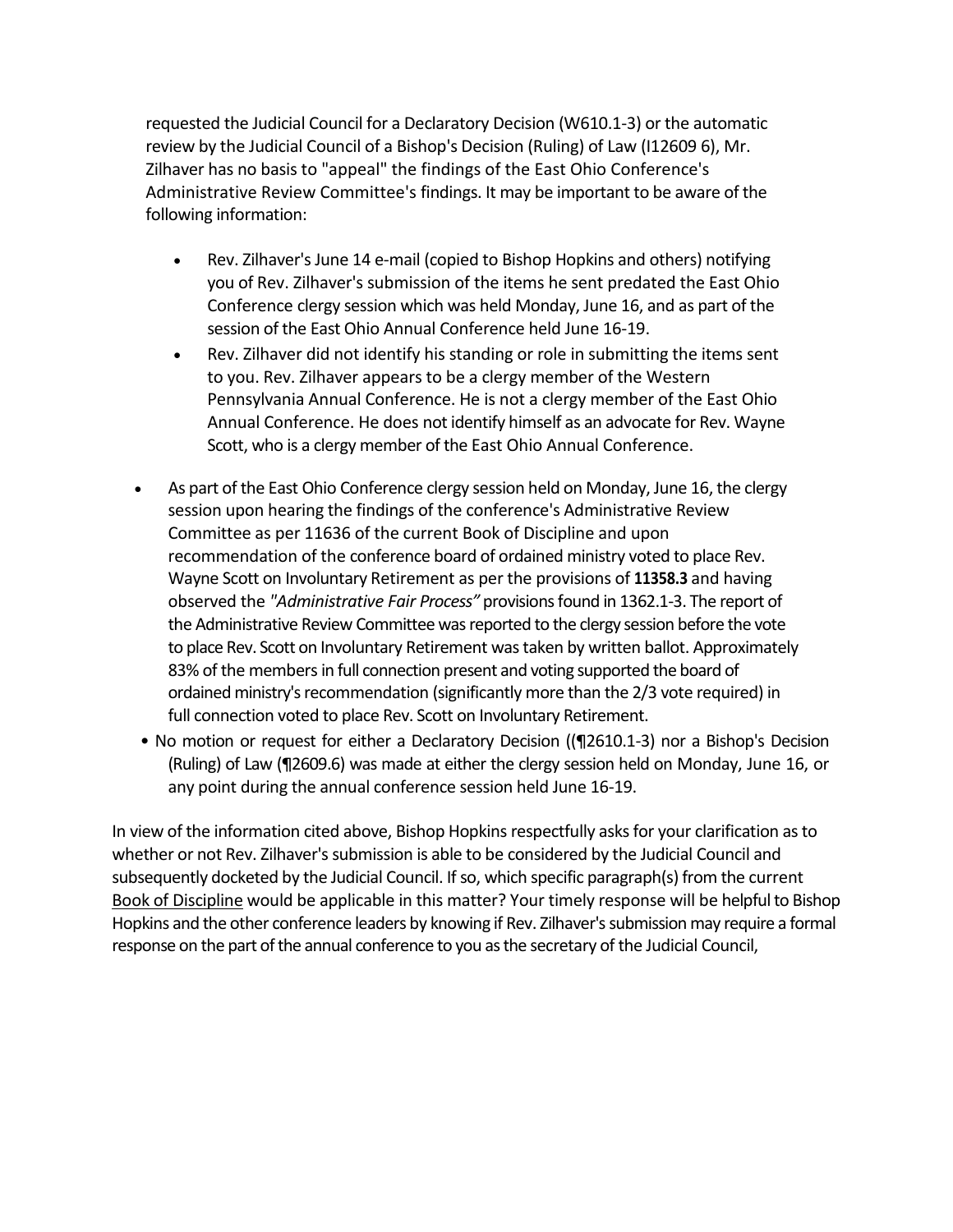#### **DOCKET 1014-9**

# *IN RE: Review of a Bishop's Decision of Law in the New England Annual Conference Regarding Whether Its Resolution RS-204 Conforms to Article XXII of the Methodist Articles of Religion*

## **RS – 204 – TO AFFIRM GOD'S CALL TO MINISTRY AND MARRIAGE**

As those who oppose, seek to change, and intend to live in disobedience to the United Methodist Disciplinary language that "homosexuality is incompatible with Christian teaching" as a criteria for ordination and marriage and those policies that emanate from this language, we submit the following for adoption and implementation by the New England Annual Conference of the United Methodist Church, WHEREAS our Conference, just as the general church, is not of one mind, RESOLVED:

- 1. We prayerfully support those clergy who have been brought to trial for solemnizing marriage vows for all properly prepared couples.
- 2. We strongly urge our Board of Ordained Ministry, Appointment Cabinet, and Resident Bishop to do all within their power to make the New England Annual Conference a place of welcome and refuge to those convicted by Church trial courts for presiding over same gender Christian weddings or faithfully responding to the call to ordained ministry.
- 3. We strongly urge the next General Conference of the United Methodist Church to remove all language that prohibits the ordination and marriage of persons based upon gender orientation or to allow Annual Conferences a "local option" to discern their own criteria in these matters.

We strongly urge our New England Conference congregations and their clergy to open their "hearts, minds, and doors" to all couples regardless of gender seeking to sanctify their unions in holy matrimony.

### BISHOP'S RULING OF LAW

Resolution 204 – by which the 2014 New England Annual Conference voted to: (1) prayerfully support clergy brought to trial for solemnizing same gender marriage vows; (2) strongly urge the Board of Ordained Ministry, the Cabinet and Bishop to do all within their power to make the Conference "a place of welcome and refuge for those convicted by church trial courts for presiding over same gender Christian weddings or faithfully responding to the call to ordained ministry"; (3) strongly urge that the next General Conference remove certain prohibitive language from the Book of Discipline or to allow Annual Conferences a "local option" to discern their own criteria in these matters; and (4) strongly urge the New England Annual Conference congregations and clergy to open their hearts, minds and doors to all couples regardless of gender seeking to sanctify their union in holy matrimony – is a resolution that is thoroughly aspirational in nature. None of the actions being urged in any way break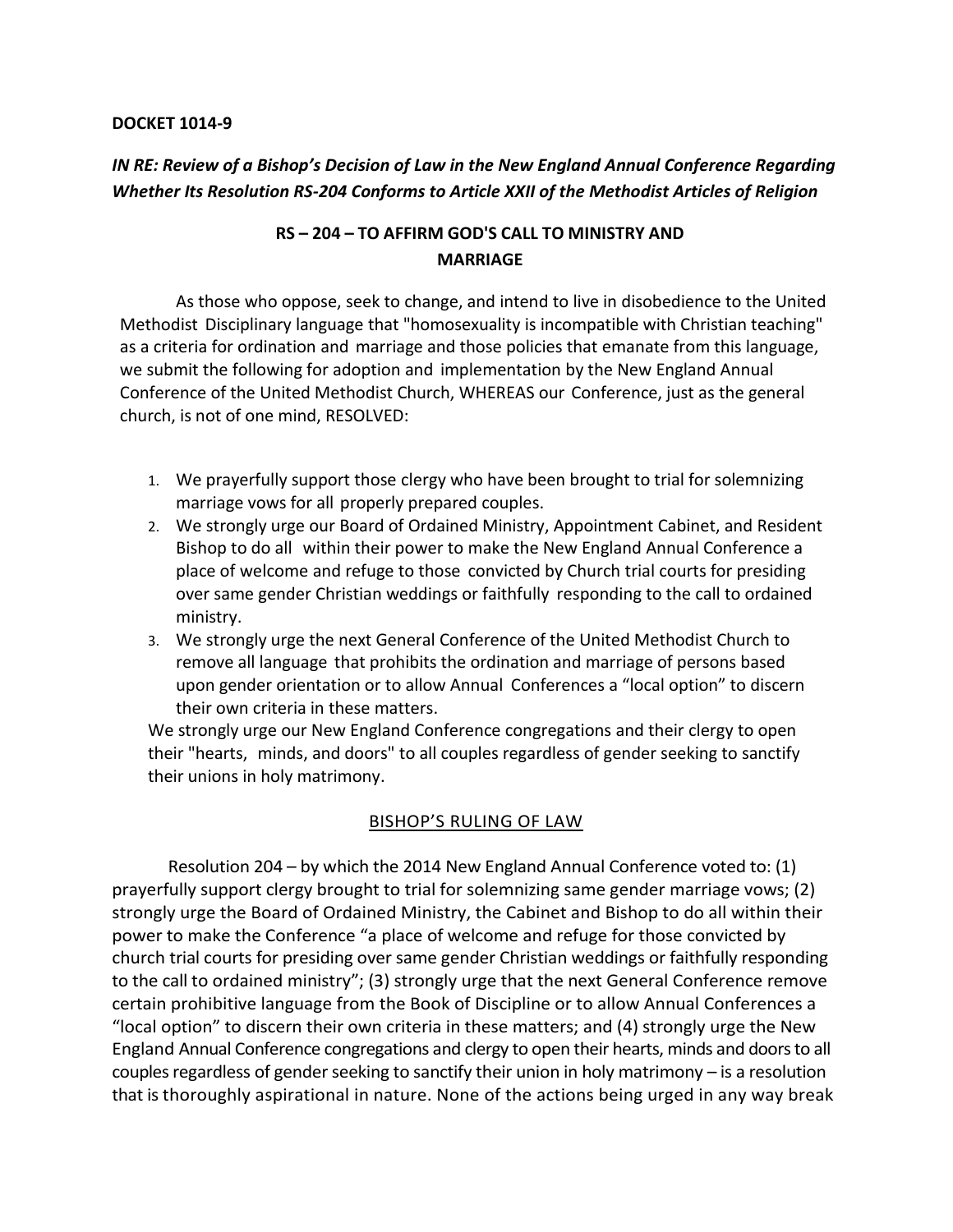the mandates of the church rites and ceremonies noted in Article XXII. If the wording of Resolution 204 is read as I read it, nothing contained within the four corners of Resolution 204 would serve to mandate, negate, ignore, or violate The Book of Discipline, nor is any of it in any way unlawfully prescriptive in nature, and I rule that it is upheld as lawful in its entirety.

#### IV. REASONS SUPPORTING BISHOP DEVADHAR'S RULING OF LAW

Resolution 204 calls for four things. First, it calls for the New England Annual Conference to "prayerfully support those clergy who have been brought to trial for solemnizing marriage vows for all properly prepared couples." Secondly, it "strongly urges" the Board of Ordained Ministry, the Cabinet, and the Bishop to do "all within their power to make New England Annual Conference a place of welcome and refuge" for those convicted by church trial

courts for presiding over same gender weddings. Third, Resolution 204 "strongly urges" the next General Conference to remove certain language that prohibits the ordination and marriage and persons based on gender or to allow Annual Conference a "local option" to discern their own criteria in these matters. Finally, it "strongly urges" New England Annual Conference congregations and clergy to open their "hearts, minds and doors" to all couples regardless of gender orientation, seeking to sanctify their unions in holy matrimony. All four of those components of Resolution 204, as expressly and intentionally worded by its makers, are aspirational, without prescriptive force, and do not serve to negate, ignore or violate a provision of the Discipline, or an act of the General Conference. The aspirational nature of the chosen language can be seen by reference to governing Judicial Council Decisions, as noted below.

Words of aspiration, as identified by Judicial Council Decisions, are usually easy to identify. First, they are non-mandatory. Secondly, they are typically expressions of human hopes, dreams, goals or commitments, all directed towards affirming, supporting or seeking to change certain social policies, institutions or attitudes. For example, a resolution "affirming the sacred worth," committing to continue to build inclusive communities, and inviting churches and individuals to adopt a statement, was upheld as aspirational. Calls to affirm, commit or invite are lawful according to the Judicial Council. Decision No. 1220 (2012). Similarly, a resolution "reaffirming a historic commitment," declaring a passionate opposition to continued genderoriented distinctions, acknowledging a grave pastoral crisis facing the church, stating that while Bishops, boards, agencies and clergy "are bound by the Book of Discipline", they are also "bound to exercise their consciences and are bound by Jesus' call to stand with the marginalized and the oppressed", and finally urging the annual conference to recognize that the individuals conducting certain actions do so "contrary to the historic expression of the annual conference at the risk of causing great harm to LGBT persons" was also all upheld as aspirational. Language declaring a passionate opposition, stating a belief, and urging recognition, has no prescriptive force and is lawful. Decision 1218 (2012). Similarly, an annual conference resolution calling for a "commendation" for those who have provided nurture to same sex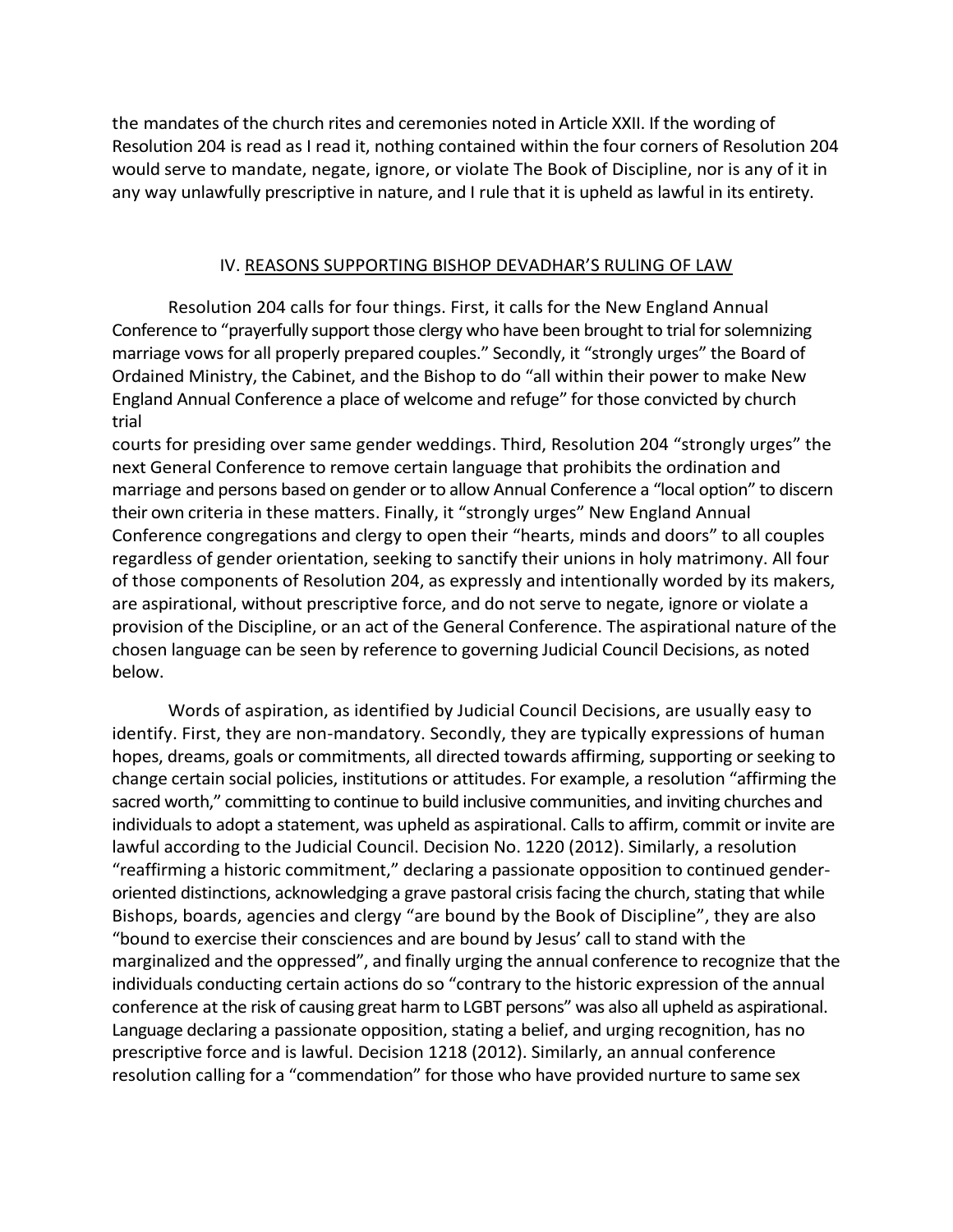couples, was upheld as "a historical recounting of actions by others, and is aspirational." Decision 1255 (2013).

By contrast, annual conference resolutions that cross the boundary of lawfulness tend to be far more forceful, prescriptive and commanding. A resolution to "renounce" a legislative act of General Conference was not legal, as it was plainly and openly disobedient to the Discipline ("We renounce the statement that homosexuality is incompatible with Christian teaching...") Decision 1220 (2012). A resolution informing annual conference of the names of clergy willing to perform same gender unions in violation of the Book of Discipline was also unlawful, again as attempting to negate, ignore, or violate the provisions of the Book of Discipline. Decision 1111 (2009). A resolution which proclaimed that its own stated principles were "a more authentic and truthful representation of the United Methodist Church" implied that it believed the present language of the Book of Discipline was less authentic, less truthful and presumably, therefore, less lawful than its own resolution; and that was considered by the Judicial Council to go beyond a permissible expression of a mere disagreement. Decision 1120 (2009). Another variety of an impermissible resolution is found in Decision 1250. In that Decision, the annual conference attempted to impose a suggested alternative penalty to a church trial court sanction in a manner that violated the trial court's prerogatives under the Book of Discipline. Obviously, this resolution was by its nature a usurpation of powers not granted to annual conference, and therefore unlawful and unenforceable. Decision 1250 (2013).

Turning now to each item in Resolution 204:

Item #1 of Resolution 204 says that the Conference will keep clergy brought to trial in prayer. Absolutely nothing in Article XXII is violated by praying for someone. This is aspirational in nature. See, Decision 1255 (Commendation for those who have taken a stand for justice).

Item #2 of Resolution 204 calls for the New England Conference to be a welcoming conference and a refuge for those whom the church has convicted. Absolutely nothing in Article XXII is violated by a conference being a welcoming refuge – to ANYONE, and it should be to ALL. This, too, is aspirational in nature. See, Decision 1255.

Item #3 of Resolution 204 urges that actions be taken by General Conference 2016. This is totally appropriate and is part of the process by which General Conference discerns issues. It is anticipated that many petitions concerning this topic will be submitted. Absolutely nothing in Article XXII is violated by urging General Conference to adopt new laws. See, Decision 1255 (Commending) and 1218 (Reaffirming and Recognizing).

Item #4 of Resolution 204 – and probably the main item being asked for a ruling of law, although not specifically stated as such, urges local United Methodist Churches to open their "hearts, minds and doors". To open one's heart is to care for people; to open one's mind is to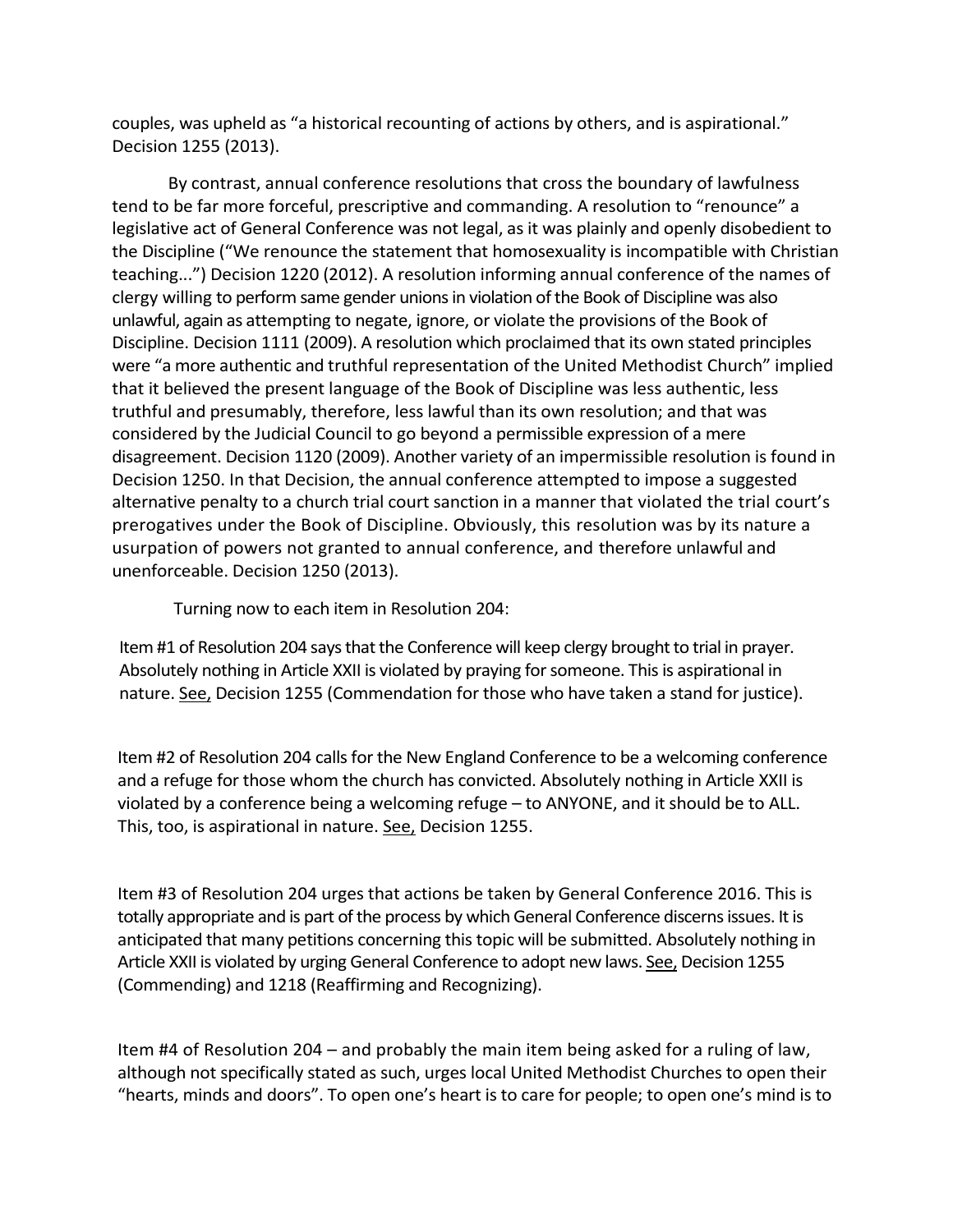gather information, learn and discern; to open one's doors is to let someone in to worship. Not one of these acts, actually announced as United Methodist ways of behaving, is a violation of Article XXII. Additionally, Item # 4 does not prevent nor override the provisions of Par.340.2(3)a of the Book of Discipline of the United Methodist Church, 2012, which gives the pastor the authority to determine whether or not to perform a marriage ceremony after due counsel of the parties involved and in accordance with the laws of the state and the rules of the United Methodist Church. This applies to all couples seeking to be married in the church and/or by the pastor. Additionally, the encouragement to welcome all couples...is keeping with par.161F which affirms our commitment to be in ministry with and for all persons.

Finally, Item #4 does not urge the sanctification of same gender marriages that would negate, ignore or violate the Book of Discipline. See, Decision 1111 (Offering names of retired clergy who would perform same gender marriages did serve to negate, ignore, or violate Discipline). Rather, Item #4 as worded, merely urges clergy and congregations to open their hearts, minds, and doors to all couples "seeking to sanctify their unions in holy matrimony." This is aspirational, and does not have the effect of negating, ignoring or violating the Discipline.

However, the Judicial Council may view Item #4 of Resolution 204, like the person who requested the ruling of law, that the words really are urging local congregations to have samegender marriages in United Methodist churches and that the services be conducted by United Methodist clergy. If this is the interpretation to be given, then Item #4 is a violation of the Discipline as discussed above and should therefore be removed from Resolution 204 as null and void.

#### V. CONCLUSION

Resolution 204 - by which the 2014 New England Annual Conference voted to: (1) prayerfully support clergy brought to trial for solemnizing same gender marriage vows; (2) strongly urge the Board of Ordained Ministry, the Cabinet and Bishop to do all within their power to make the Conference "a place of welcome and refuge for those convicted by the church trial courts for presiding over same gender weddings"; (3) strongly urge that the next General Conference remove certain prohibitive language from the Book of Discipline; and (4) strongly urge the New England Annual Conference congregations and clergy to open their hearts, minds and doors to all couples regardless of gender orientation - is a resolution that is thoroughly aspirational in nature. None of the actions being urged in any way break the mandates of the church rites and ceremonies noted in Article XXII. Nothing contained within the four corners of Resolution 204 mandates negating, ignoring or violating the Book of Discipline, nor is any of it in any way unlawfully prescriptive in nature. Resolution 204 of the 2014 New England Annual Conference is upheld as lawful in its entirety.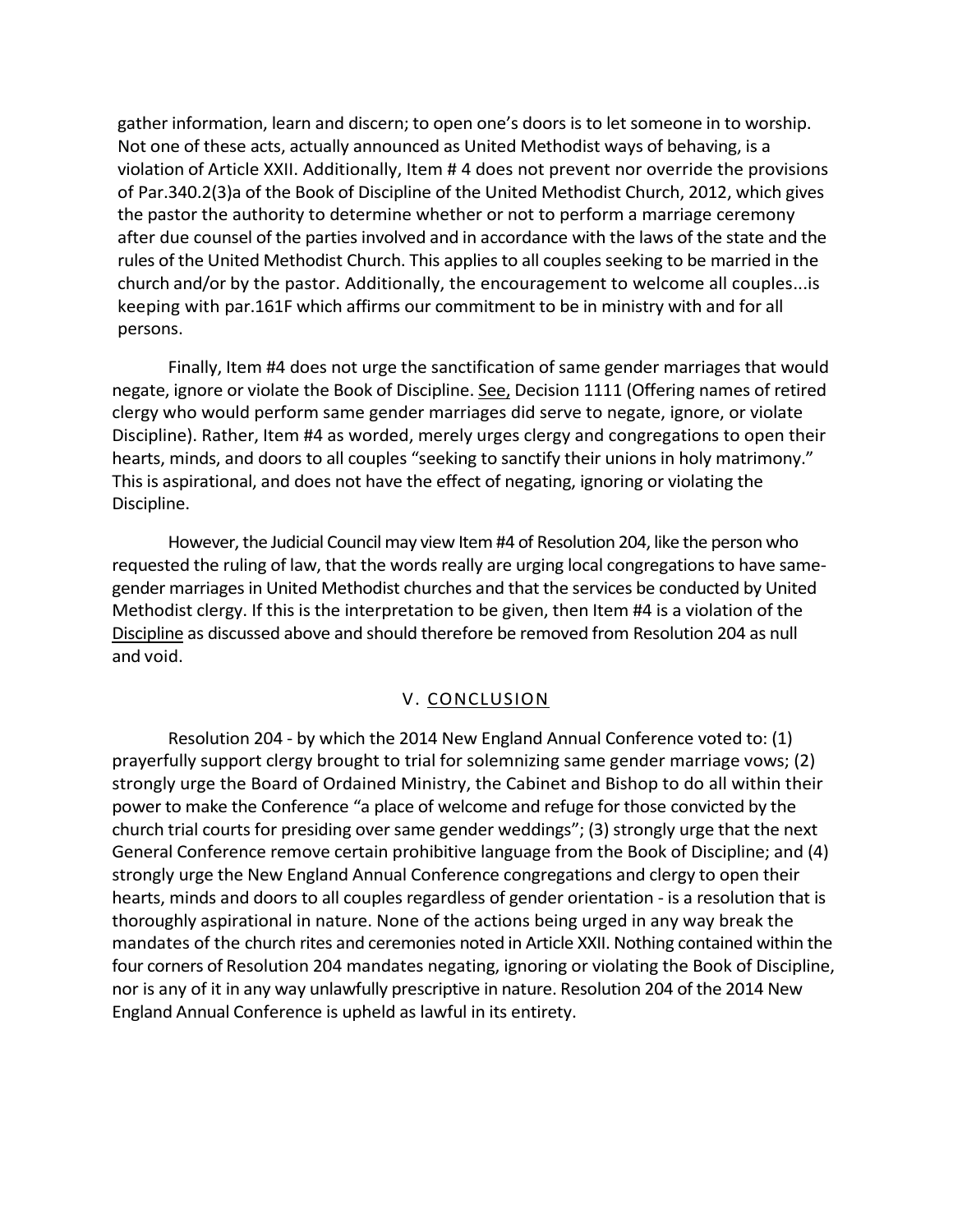#### **Docket 1014-10**

# *IN RE: Review of a Bishop's Decision of Law in the Detroit Annual Conference Regarding Whether Resolution #14 Complies with ¶¶ 2702.1b, 2704.2a, and 324.13, as well as Judicial Council Decisions 1111, 1115, 1120, and 1218*

Pursuantto1151and1156.3ofthe 2012*BookofDisciplineofTheUnited Methodist Church ("Discipline"),* I hereby submit for Judicial Council review my Decision of Law on the written and signed request made for such a decision by a lay member on May 18, 2014 from the floor of the plenary session of the Detroit Annual Conference of The United Methodist Church ("DACUMC") asto Resolution #14, adopted by the DACUMC on May 17, 2014.

#### Resolution #14, as adopted, states:

Therefore be it resolved the Detroit Annual Conference of The United Methodist Church in response to our common belief that God's grace and love is available to all persons and in keeping with the United Methodist tradition of diversity that each member, pastor, deacon, congregation, bishop, and committee be strongly encouraged to:

- 1. Support lesbian, gay, bisexual,and transgender lay members who marry and to refrain from filing complaints against pastors and deacons who perform marriages between gender and sexual minorities (also referred to as "same-sex marriages"); and
- 2. Refrain from using its resources to investigate or enforce a ban on marriages between lesbian, gay, bisexual,and transgender people, or for church trials, or for otherwise disciplining clergy that offer the ministry of marriage to all persons in their congregation or community; and
- 3. Refrain from using its resources to investigate the gender or sexual orientation of a minister or candidate for ministry, and not to use its resources to enforce a ban on the certification of a lesbian, gay bisexual, or transgender candidate for ministry, or the ban on ordination of a lesbian, gay, bisexual,or transgender minister.

The request for a Decision of Law as presented states:

I hereby request that Bishop Deborah L. Kiesey determine the following as to Resolution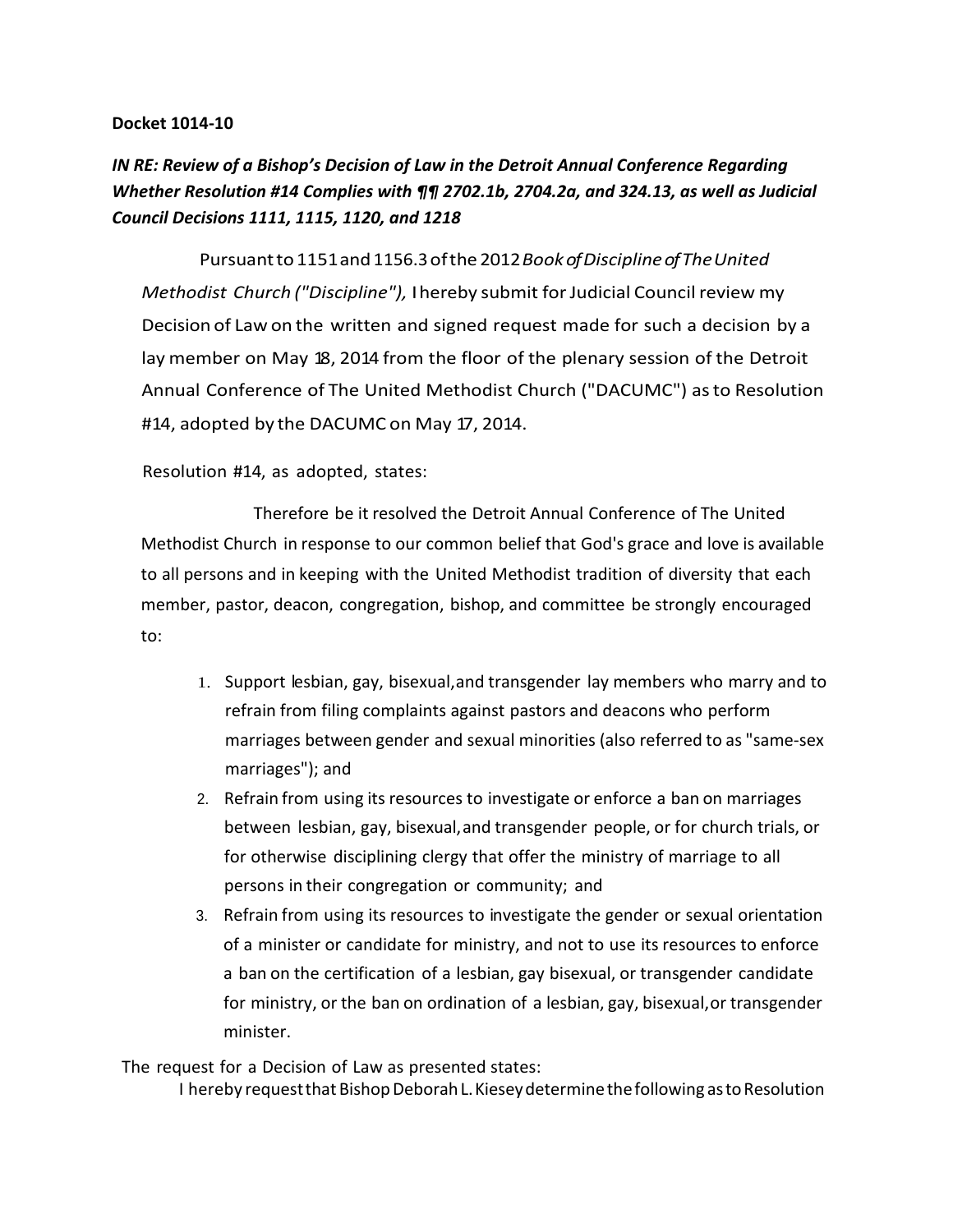#14 adopted by the 2014 session of the Detroit Annual Conference on May 17, 2014.

- 1. Issection 1ofthe resolution incompliance with 2702.l(b) ofthe 2012 *Book of Discipline of TheUnited Methodist Church* andJudicial Council Decisions 1111, 1115,1120,and 1218?
- 2. Issection 2 of the resolution in compliance with 2704.2(a) ofthe 2012 *Book of Discipline of The United Methodist Church* and Judicial Council Decisions 1111, 1115, 1120, and 1218?
- 3. Issection 3 of the resolution in compliance with 324.13 of the 2012 *Book of Discipline of The United Methodist Church* and Judicial Council Decisions 1111,1115, 1120, and 1218?

Although the request for a Decision of Law on Resolution #14 references only specific provisions ofthe *Discipline* and certain Judicial Council Decisions, my analysis and ruling of necessity have considered any relevant provisions and Decisions. My Decision of Law is:

1. Although the three numbered sections ofthe Resolution are preceded by the phrase "resolved...that each member, pastor, deacon, congregation, bishop, and committee be strongly encouraged to" take or to refrain from taking specified actions, with no penalty for a failure to comply, which could arguably make the entire Resolution aspirational

and non-binding in nature, and hence, valid and not in violation of the *Discipline,* prior decisions by the Judicial Councilsuggest that the full context of the Resolution and its debate, the substance of each numbered section, and their impact must be separately considered in determining whether the Resolution would negate, ignore or violate provisions ofthe *Discipline.*

- 2. In section #1, with regard to the phrase "support lesbian, gay, bisexual,and transgender lay members who marry",the Resolution is valid as an aspirational hope, and to the extent "support" is limited to actions that are not in violation of the *Discipline* (e.g. offering emotional support for lay people that have a same-sex marriage), consistent with Decision 1262 of the Judicial Council and the distinctions offered therein.
- 3. In section #1, with regard to the phrase "and to refrain from filing complaints against pastors and deacons who perform marriages between gender and sexual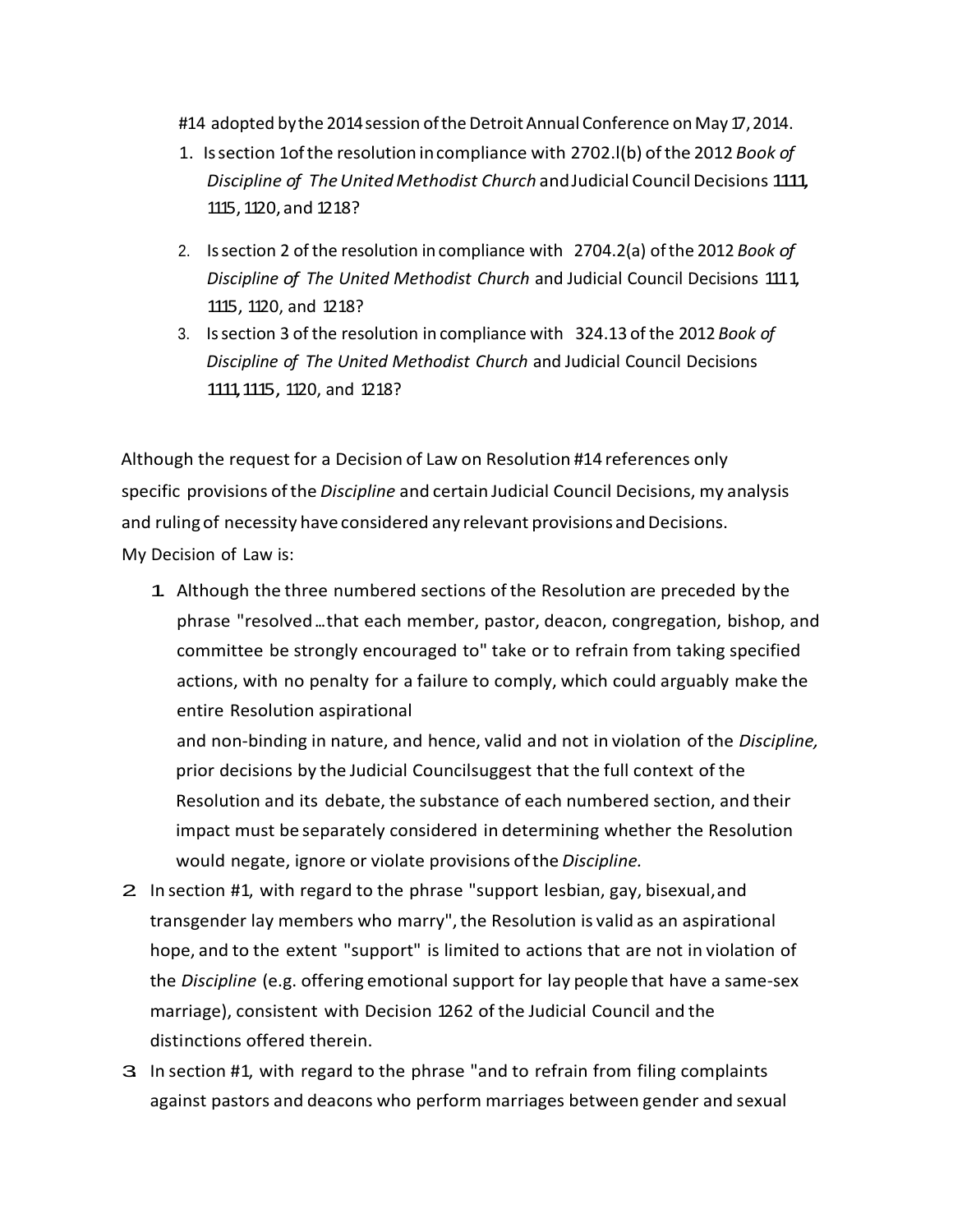minorities (also referred to as "same-sex" marriages"), the Resolution is null and void as an intention, encouragement, or summons either to ignore or to violate Church Law,

or to expressly discourage the enforcement of Church Law, since conducting samesex marriages by pastors is within the scope of the phrase "performing same-sex wedding ceremonies", a chargeable offense in the *Discipline.* See e.g. *Discipline* ¶¶ 2702; 2704.

4 Insection #2, with regard to the phrase "Refrain from using its resources to investigate or enforce a ban on marriages between lesbian, gay, bisexual, and transgender people, or for church trials, or for otherwise disciplining clergy that offer the ministry of marriage to all persons in their congregation or community", the Resolution is null and void as a summons to violate the provisions ofthe *Discipline* which require a Bishop and others in positions of supervision to use their time and other Church resources to investigate complaints alleging that chargeable offences have been committed, to participate in related trials, and to otherwise participate in the supervisory process and to provide due process when allegations of violations of the *Discipline* have occurred.

See e.g. *Discipline* **¶¶** 2702, 2704

5. In section #3, with regard to the phrase: "Refrain from using its resources to investigate the gender or sexual orientation of a minister or candidate for ministry, and not to use its resources to enforce a ban on the certification of a lesbian, gay, bisexual, or transgender candidate for ministry, or the ban on ordination of a lesbian, gay, bisexual, or transgender minister", the Resolution is null and void (a) as a summons to violate the provisions of the *Discipline* that require the Board of Ordained Ministry and others within the Church to use their time and other resources to determine whether a clergy person isinviolation of the provision of the *Discipline* or whether a candidate for ministry would be in violation of the provisions of the *Discipline* immediately upon becoming a clergy person, and (b) as a summons not to use resources to enforce any related Disciplinary ban on ordination which currently applies. See e.g. *Discipline* **1111**

324.12; 324.13; 2702; 2704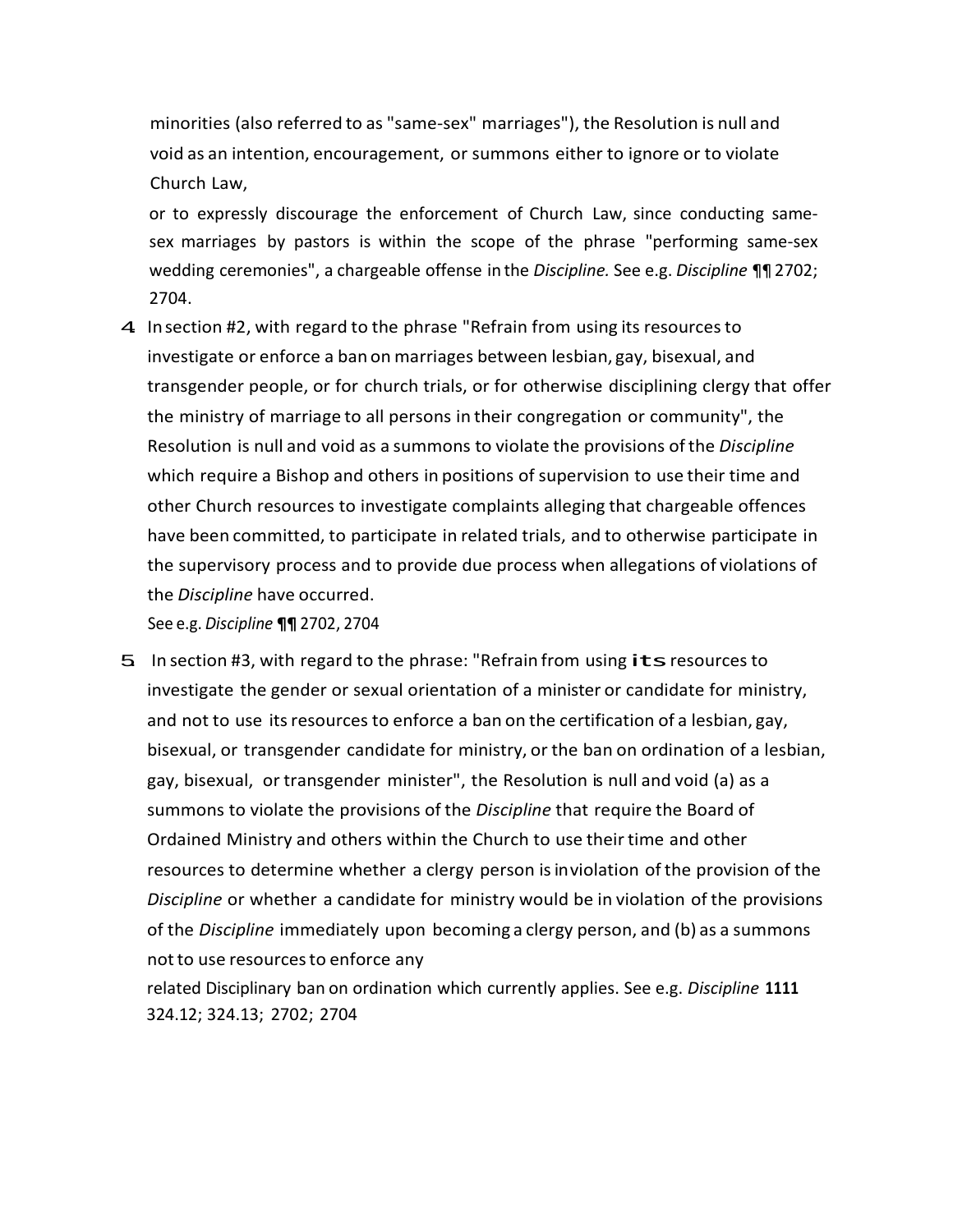### **DOCKET 1014-11**

# *IN RE: Review of a Bishop's Decision of Law in the Indiana Annual Conference Regarding the Authority of the Conference Board of Trustees to Establish Policies for the Demolition of Closed Church Properties in Light of ¶ 2549.7*

During the 2014 Session of the Indiana Annual Conference, Darren Cushman Wood submitted in writing a request for the bishop to respond to the following question of law:

"Does the Indiana Annual Conference Board of Trustees have authority to set policy concerning the demotion [sic] of closed church properties in urban areas (as defined by Par. 2549.1)? If so, is the Trustees policy on the Closed Church Demolition Fund in compliance with Par. 2549.1?"

After reviewing the facts of the situation, my ruling is as follows:

The Board of Trustees of the Indiana Conference has authority to propose policies regarding the disposition of any funds from the sale of discontinued church properties, with the Annual Conference Session holding final authority to approve or disapprove of such policies.

The 2014 Session of the Indiana Conference approved the proposal of the Conference Trustees that up to 15% of net proceeds from the sale of all closed church properties be used for the demolition of such properties, maintaining a balance of up to \$100,000 in that demolition fund, with the expressed provision that such demolition funds assessed to properties in urban centers of more than 50,000 in population be retained in a *separate*  demolition fund for that *population* center in order to comply with Par. 2549.7.

Given that other costs associated with the sale of closed church properties (such as insurance costs, utility costs, and realtor fees) are normally accounted from the "gross" sale proceeds to determine the final "net" proceeds, it is the right of the Trustees to propose that a "demolition fund" also be deducted from the "gross" proceeds as a part of the work of the Trustees to dispose of such properties. The 2014 Session of the Indiana Conference approved this policy in the Trustees report, with the specific notation that proceeds from the sale of closed churches in urban centers be retained in a separate demolition fund for that population center in order to comply with Par. 2549.7.

Therefore it is my ruling that the actions of the Board of Trustees and the approval of the 2014 Session of the Indiana Conference do not violate Par. 2549.1.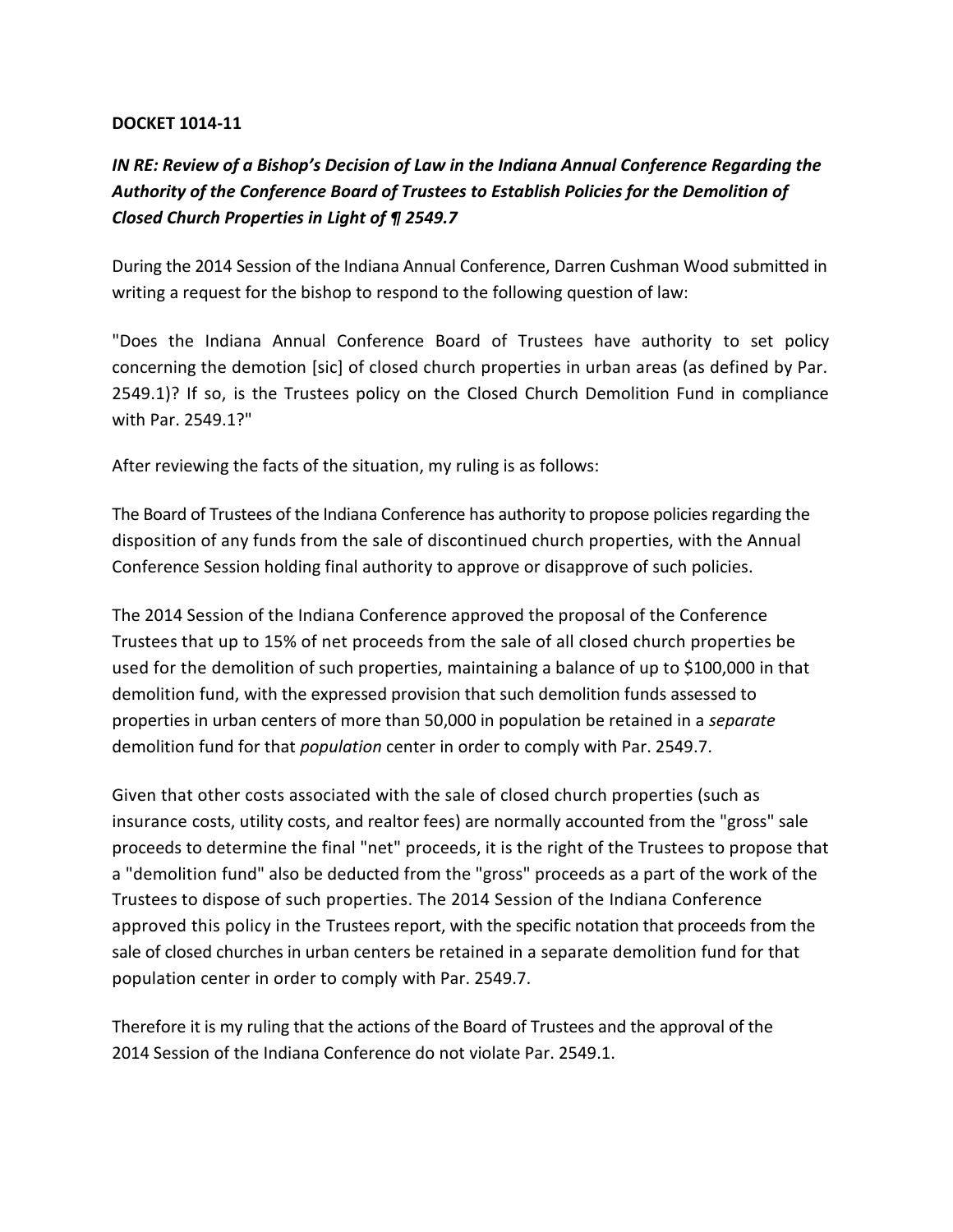### **DOCKET 1014-12**

# *IN RE: A Request from the Alaska Annual Conference for a Declaratory Decision on the Constitutionality, Meaning, Application, and Effect of ¶ 316.6 in Light of ¶ 35*

As authorized by ¶2610.2.(j) the Alaska United Methodist Conference requests that the Judicial Council make a declaratory decision on the constitutionality, meaning, application and effect of ¶316.6 which says, in relevant part, "local pastors…shall have the right to vote on all matters except…election of delegates to general, jurisdictional, or central conferences…" This request is made in light of ¶35 which says, "The clergy delegates to the General Conference and to the jurisdictional or central conference shall be elected from the clergy members in full connection and shall be elected by the clergy members of the annual conference or provisional annual conference who are deacons and elders in full connection, associated members, and those provisional members who have completed all of their educational requirements and local pastors who have completed course of study or and M. Div. degree and have served a minimum of two consecutive years under appointment immediately preceding the election."

### Rationale:

There is an obvious conflict between what is said of local pastors in ¶35 and what is said of them in ¶316.6. Since ¶35 is part of the United Methodist Constitution, the prohibition on local pastors' voting for delegates to General, jurisdictional, and central conference in ¶316.6 is unconstitutional and must be stricken.

### **DOCKET 1014-13**

# *IN RE: Review of a Bishop's Decision of Law in the Eastern Pennsylvania Annual Conference Regarding the Eligibility of Certain Members of the Board of Ordained Ministry to Serve in Light of Judicial Council Decision 980 and ¶ 341.6*

After the retiree service concluded, the final retiree vignette was shown. After the vignette, Bishop Johnson called a brief recess. After the recess, Bishop Johnson called forward those who were going to present the Nominations Report. As they were moving to the podium, Bishop Johnson addressed to body to remind them that she had been presented with a request for a decision of law the previous day by Rev. Jo DiPaolo. She then re-read the written request.

It stated: "I request a ruling of law on the following: In light of the fact that there are presently members of the Board of Ordained Ministry who have made consci entious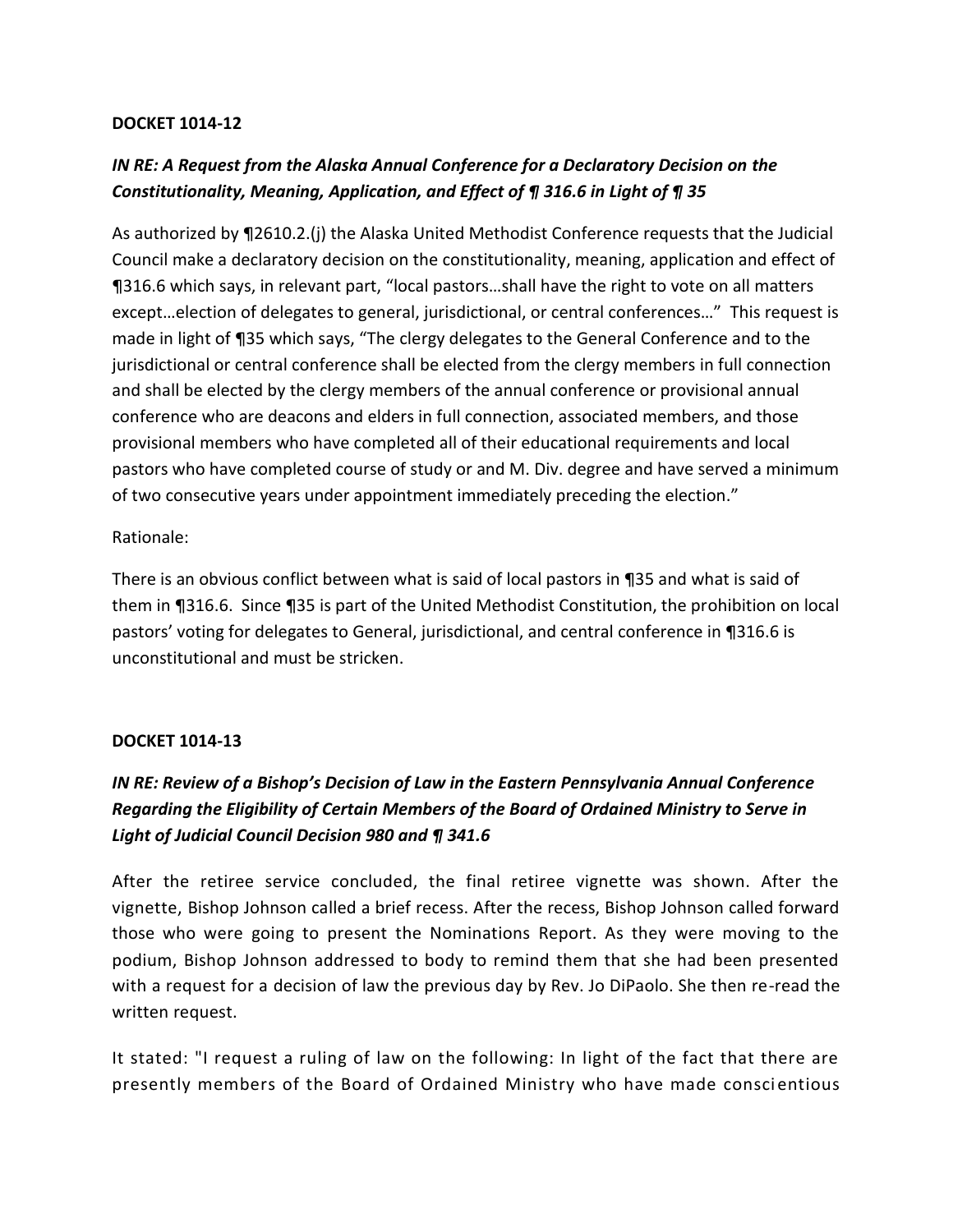statements in public that they cannot and will not uphold the Discipline, namely those who participated in the Arch Street same-gender wedding on November of 2013, is it legal for such persons to be or to remain members of or advisers to the Board of Ordained Ministry, which is a committee whose members are responsible to uphold the Discipline in the administration and oversight of all clergy matters? I refer you to Judicial Council Decision 980 (2003), which held that persons who would not uphold the Discipline were ineligible to serve on the Committee on Investigation or in a jury pool."

Bishop Johnson then ruled that "It is the opinion of the chair that Judicial Council Decision 980 does not apply to the nominations process. Decision 980 involved the judicial process where the accused party would receive due process. The committee on nominations cannot exclude possible nominees arbitrarily. Any person who cannot carry out the Disciplinary duties of their committee should consider not accepting the nomination in accordance with Decision 980."

Rev. Joe DiPaolo then made a motion for a vote of the body to appeal Bishop Johnson's ruling of law to the Judicial Council. The motion was seconded by Rev. Nelson Alleman. A vote was taken, and the majority voted to do so.

### **DOCKET 1014-14**

# *IN RE: Review of a Bishop's Decisions of Law in the Philippines Central Conference Regarding the Legality of Proposed Rules for the Election of Bishops in Light of Judicial Council Decision 1249*

#### **MEMORANDUM 1249**

**In RE:** *Review of a Bishop's Decision of Law in the Philippines Central Conference Regarding the Legality of Proposed Rules for the Election of Bishops*

### **STATEMENT OF FACTS**

On December 12, 2012, in the course of the Twentieth Regular Session of the Philippines

Central Conference, two members made two separate requests for decisions of law by the

presiding bishop, Bishop Warner Brown. The requests were as follows: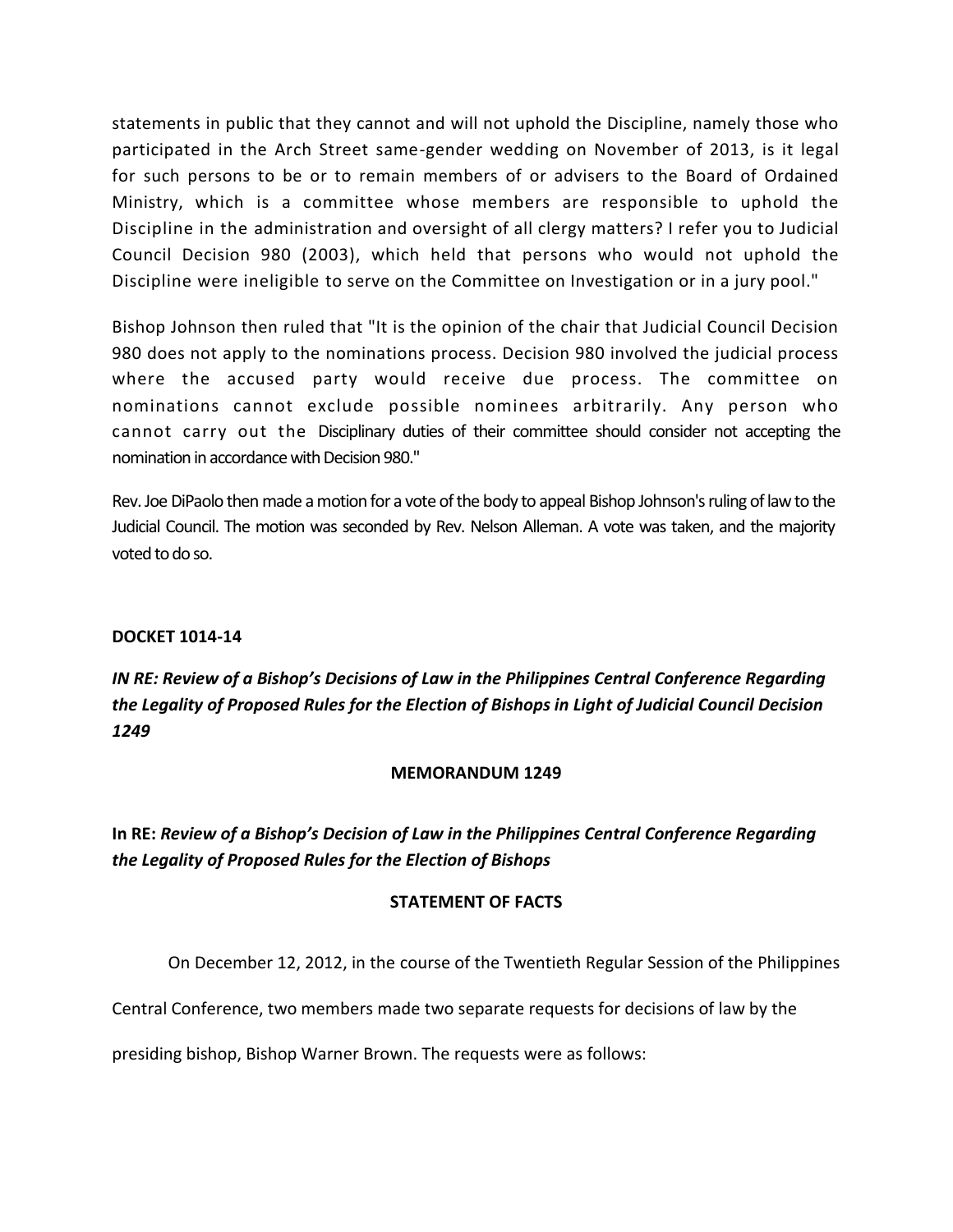1. I move that the presiding bishop make a ruling on Page 9, Line 229 the whole section on Committee on Elections.

2. I move to request the Chair to rule on whether the CPORO proposal, particularly = ART. 2, Part E: Committee on Elections, Sections 18-20 and ART. 5, Part A: General Guidelines, Sections 1-9, as printed in the legislative agenda kit of the  $20<sup>th</sup>$  Regular Session of the Philippines Central Conference, currently convened here in Bayombong, N.V, Philippines (Dec 11-16, 2012) are in conflict with Par. 405 of the *2008 Book of Discipline* of the United Methodist Church and with Sec. III, Part A.3 of the Philippines Central Conference Plan Organization and Rules of Order as printed in the 2012 Handbook for Delegates, page 85.

The presiding bishop made a decision of law in which he found some of the provisions of the Committee on Plan of Organization and Rules of Order Proposal as being in violation of the *2008 Discipline*.

The records submitted to the Judicial Council contained only the two requests for decisions of law and the presiding bishop's decision of law. Absent from the records were the minutes of the December 12, 2012, session at which the requests were made and copies of the Committee on Plan of Organization and Rules of Order Proposal and the Philippines Central Conference Plan of Organization and Rules of Order. Efforts were made by the Judicial Council to obtain the minutes of the December 12, 2012, session with no success.

### **JURISDICTION**

The Judicial Council has jurisdiction under ¶ 2609 of the *2008 Discipline.* 

**DIGEST**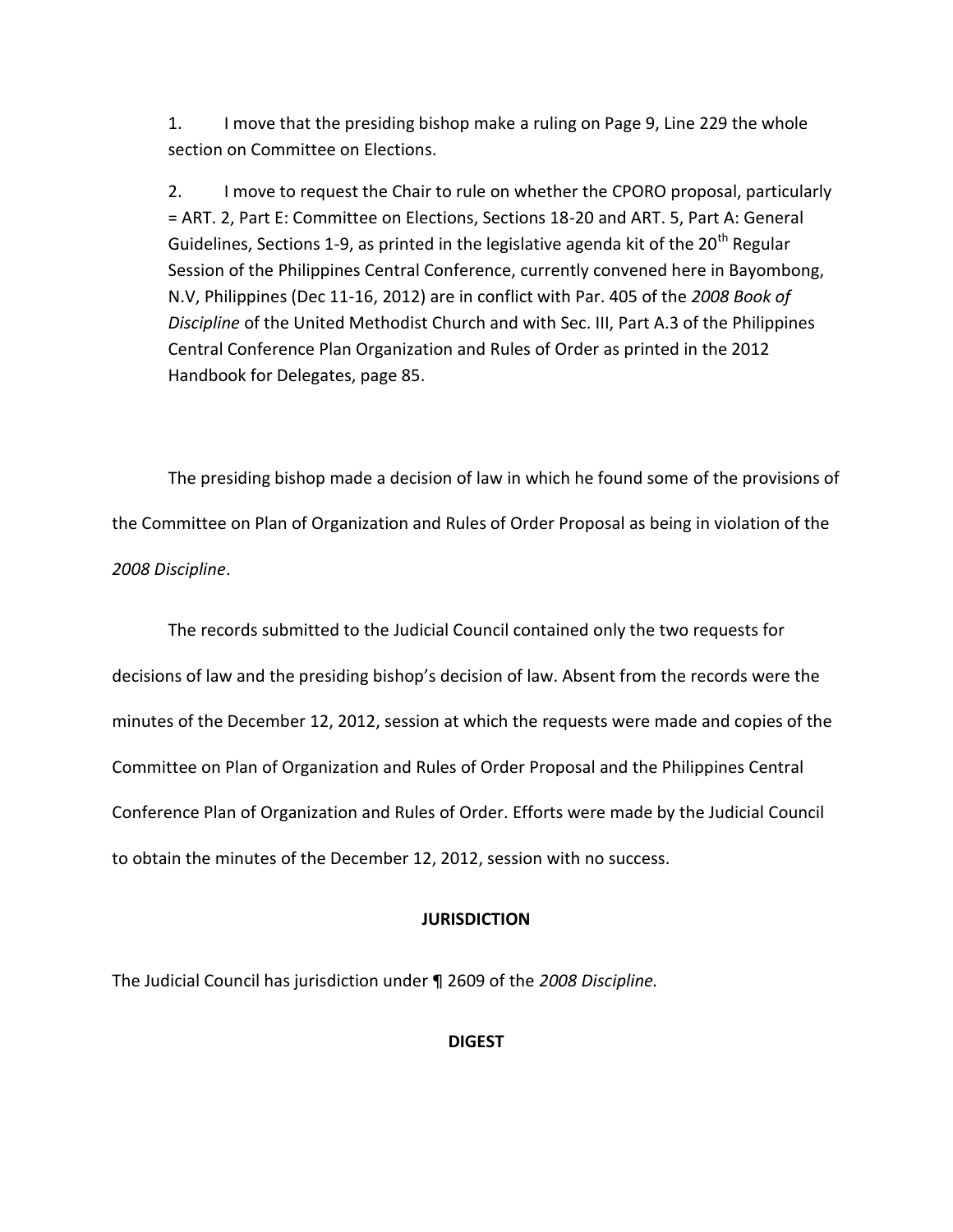Without the minutes of the December 12, 2012, session, the Judicial Council cannot make a determination of whether the requests for a decision of law were received during the regular business of a session. The longstanding jurisprudence of the Judicial Council has been that requests for decisions of law shall be germane to the regular business, consideration, or discussions of the Annual Conference and shall state the connection to the specific action taken, or the questions must be raised during the deliberation on a specific issue of a matter upon which the conference takes action. Also, without the Committee on Plan of Organization and Rules of Order Proposal and the Philippines Central Conference Plan of Organization and Rules of Order the Judicial Council is unable to review the Bishop's decision of law.

Consequently, the matter is remanded to the Philippines Central Conference, and it is instructed to forward to the Secretary of the Judicial Council the minutes of the December 12, 2012, session of the Twentieth Regular session of the Philippines Central Conference and copies of the Committee on Plan of Organization and Rules of Order Proposal and the Philippines Central Conference Plan of Organization and Rules of Order within sixty days as of this decision. The Judicial Council retains jurisdiction.

Dennis Blackwell was absent.

Timothy K. Bruster, first clergy alternate, participated in this decision.

October 26, 2013

#### **DOCKET 1014-15**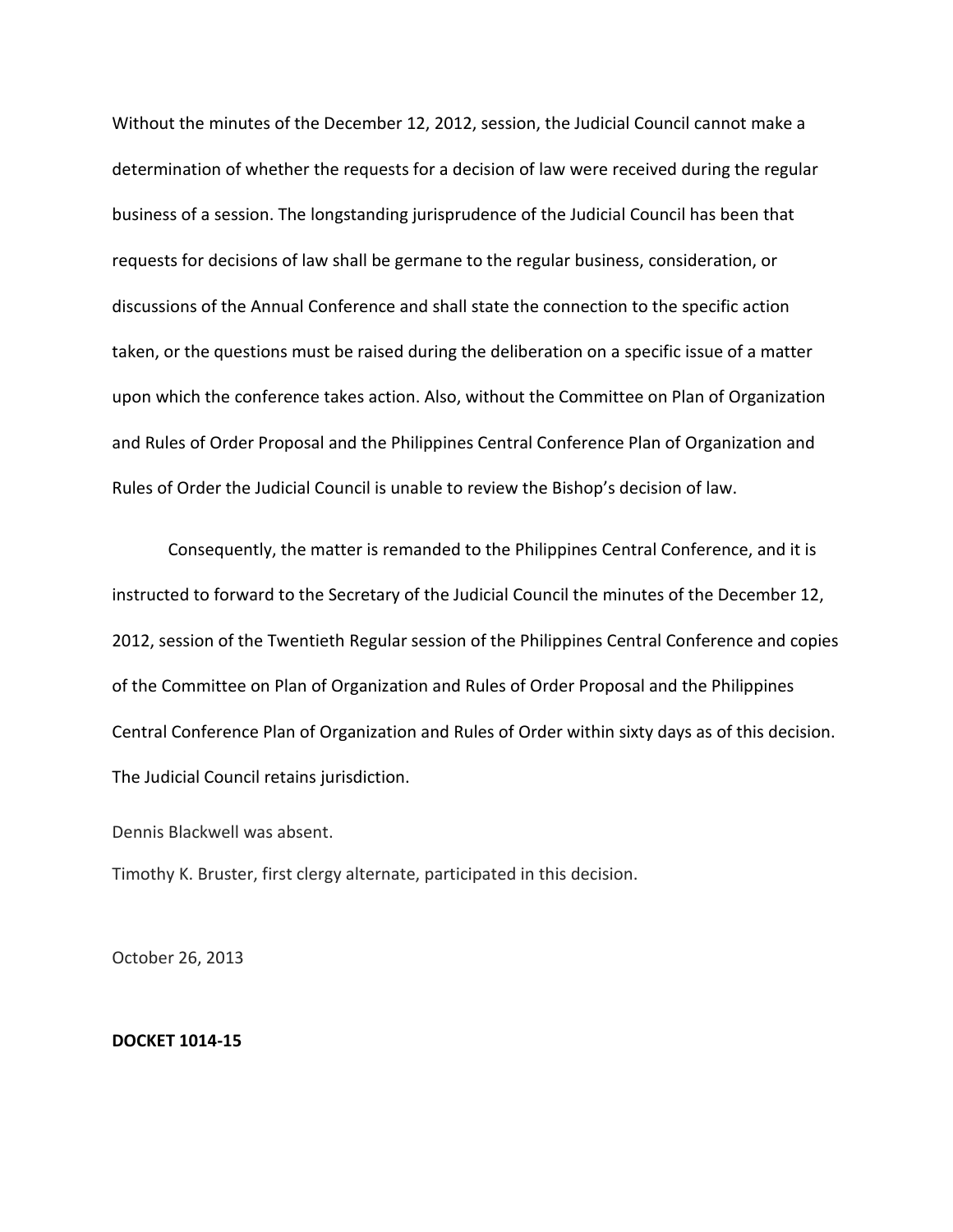# *IN RE: Review of a Bishop's Decision of Law in the Northern Illinois Annual Conference Regarding Legislation "In Support of Marriage Equality" in Light of ¶¶ 304.3 and 2702.1*

On June 9, 2014, Rev. Scott Field requested a decision of law regarding Document 700.08, "In Support of Marriage Equality," and on June 10, 2014, I received his written and signed request which reads as follows:

First, in light of Judicial Council Decision #886 as well as other relevant Judicial Council decisions and the document before us (Doc. 700.08 "In Support of Marriage Equality"), are Annual Conferences and their churches generally and the Northern Illinois Annual Conference and its local churches particularly permitted to disobey disciplinary provisions that prohibit United Methodist clergy from conducting ceremonies which celebrate homosexual unions or performing same-sex wedding ceremonies (par. 2702.1), that refuse candidacy, ordination, and appointment to self-avowed practicing homosexuals (par. 304.3), and that restrict our church buildings from being used to host ceremonies which celebrate homosexual unions or same-sex wedding ceremonies?";

Second, if, by your ruling, Annual Conferences and their churches generally and the Northern Illinois Annual Conference and its local churches particularly are permitted to disobey these provisions of the discipline, to what extent is an Annual Conference and its churches permitted to disobey other provisions of the Discipline?

The legislation (Doc. 700.08, "in Support of Marriage Equality") was approved by a large majority of the delegates to the Northern Illinois Annual Conference on June 9, 2014 after minimal debate and with no speeches against. The request for a ruling cited Judicial Council Decision #886 which clearly states that "annual conferences may not legally negate, ignore, or violate provisions of the *Discipline* with which they disagree, even when the disagreements are based upon conscientious objections to those provisions."

Doc. 700.08 has four sections with areas of concern but overall, it is an aspirational statement and non-binding or specifically prescriptive. It doesn't cite any specific Disciplinary statement in relation to any specific action. It's an historical and aspirational statement without prescriptive force which does not specifically negate, ignore or violate provisions of the *Discipline* (Judicial Council Decision 1218 and Judicial Council Decisions 1021, 1044, 1111, 1120, and 1185).

The legislation contributes and underscores previous historical statements that the Northern Illinois Annual Conference has made in regards to a compassionate and caring response to LGBTQ persons. As of Annual Conference 2014, Northern Illinois Annual Conference has passed 25 petitions, statements, and other legislation since 2006 in opposition of the *Discipline* and/or Judicial Council Decisions and has submitted petitions to General Conference in support of more inclusiveness on the part of The United Methodist Church.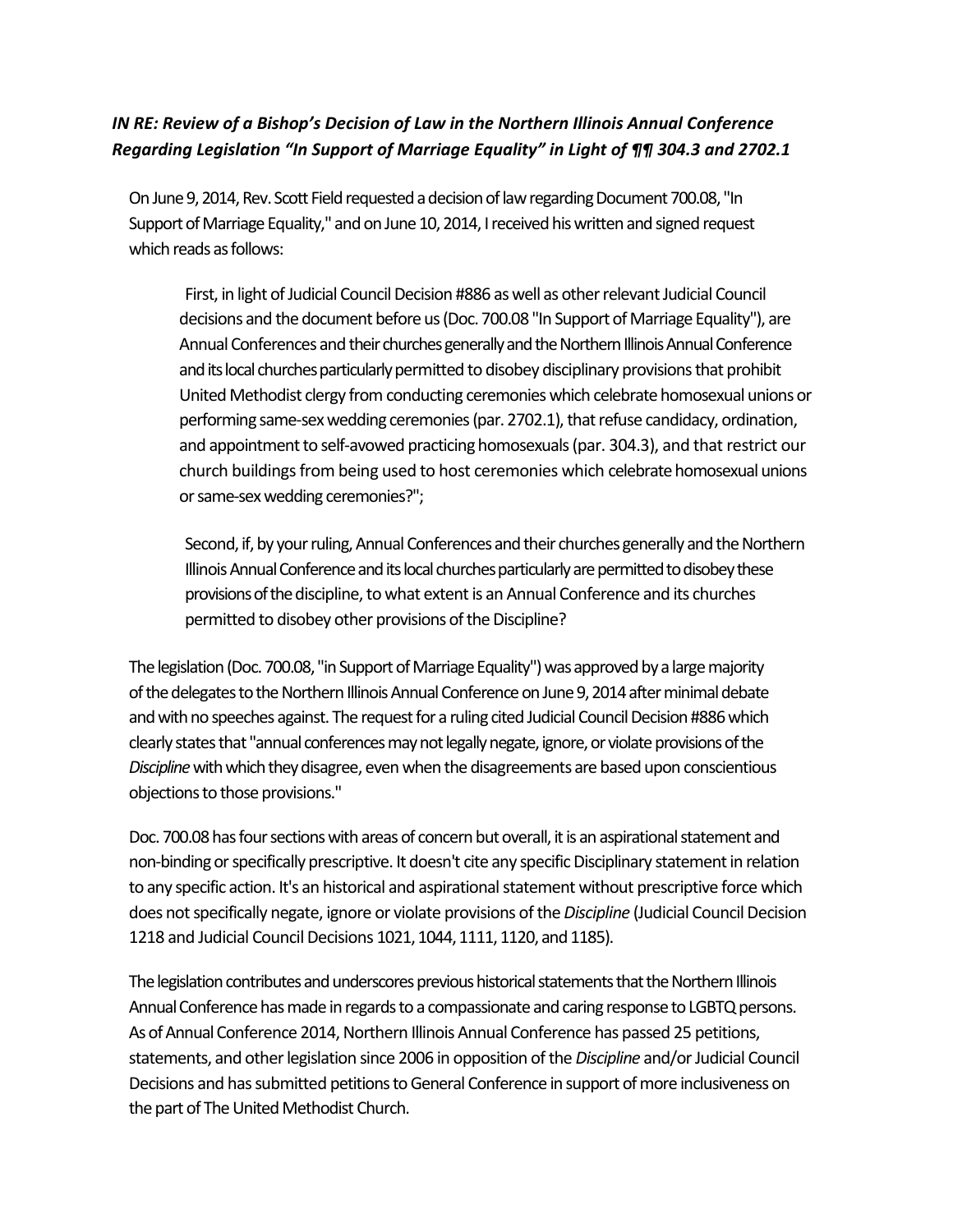If anything, Doc. 700.08 is a statement of what the majority of delegates to the Northern Illinois Annual Conference believe in relation to matters of same-gender marriage, ordination, and other aspects of sexual orientation. It makes a statement to the general church as much as to any congregation or clergy person in Northern Illinois. Judicial Council Decision #1120 clearly states that "a resolution may express disagreement with the current language of the *Discipline* and may express its aspirational hopes," even as it may "not legally negate, ignore, or violate provisions of the *Discipline,*  even when the disagreements are based upon conscientious objection to those provisions."

In regards to each of the sections of the Doc. 700.08:

**1.** We call upon our Northern Illinois Conference congregations and their pastors to open their "hearts minds and doors" (sic) to all couples regardless of gender, who are seeking to sanctify their unions in holy matrimony.

This call to congregations and clergy suggests radical hospitality in some form. But it doesn't explicitly

identify radical hospitality according to specific Disciplinary paragraphs. It begs the question, perhaps for purposes of awareness, education and discussion, that congregations and clergy are to "open their hearts, minds, and doors." But specifically, what would that be? Would holding a reception or lifting a couple in prayer before or after a same-gender marriage violate the *Discipline* (even if the couple was married by someone other than the clergy and not in the building)? Would that be "celebrating" or "sanctifying" same-gender marriage? Granted, this statement implies in its context that one form of providing radical hospitality to samegender couples would be to violate the provisions of the *Discipline,* but how to "sanctify" is not specifically stated here.

Furthermore, "opening our hearts, minds and doors" to all couples (again, how to do so is not specified) brings out the inherent incongruence of the *Discipline* itself which states that all people are of sacred worth, that the church is called to be in ministry to all people, including LGBTQ persons and families, and families and churches are "not to reject or condemn lesbian and gay members and friends (par. 161). Yet in the same paragraph, it states that the United Methodist Church "does not condone the practice of homosexuality and considers this practice incompatible with Christian teaching" (par. 161). Therefore, *The Discipline* itself creates confusion at best in midst of the practicalities of everyday congregational and ministerial life of reaching out to the LGBTQ community, making it impossible to uphold par. 161 without violating one or another sentence in it.

I do not find this section to be out of order because it's non-binding, not specific and not prescriptive.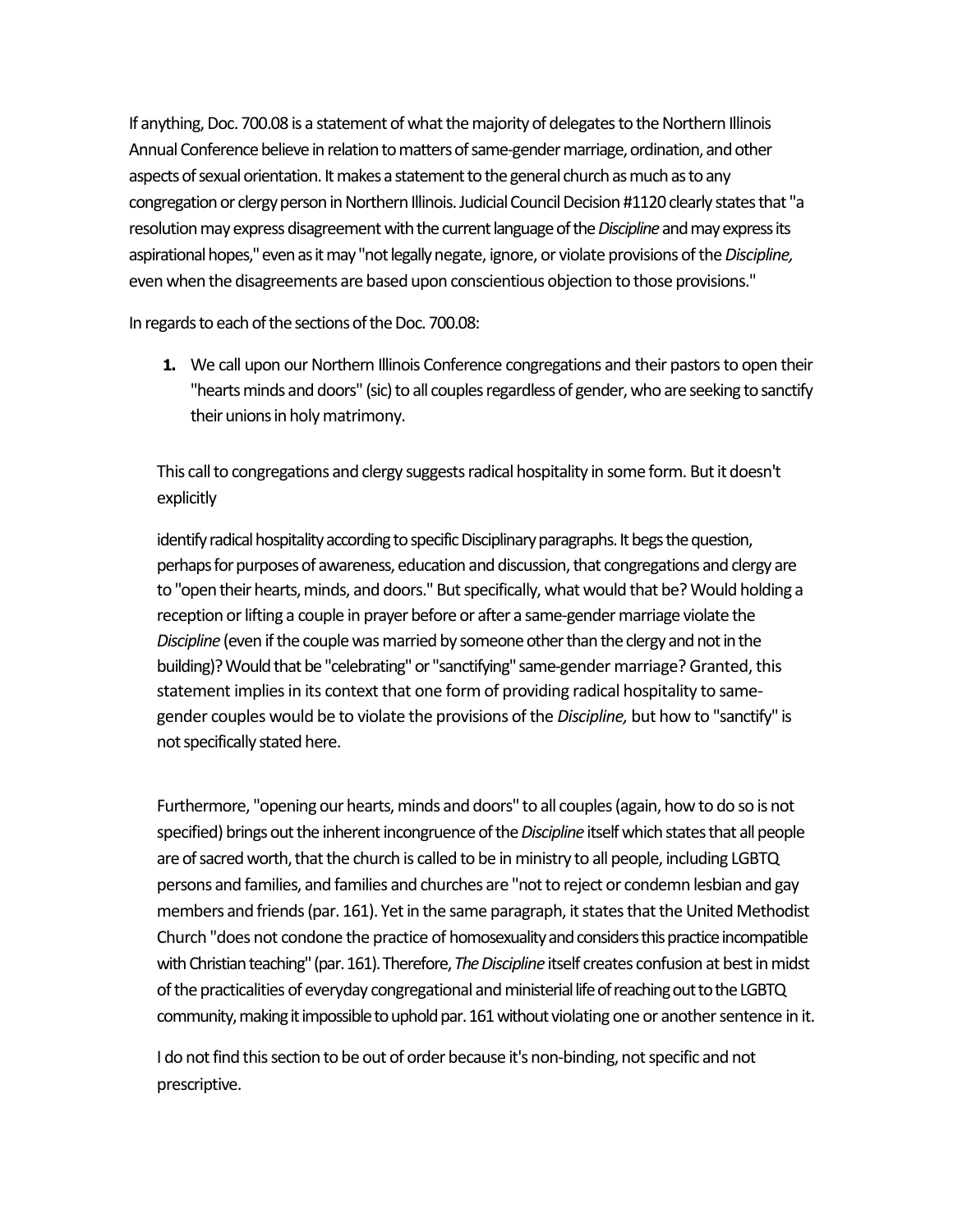**2.** We commend and support those pastors who have been brought to trial for solemnizing marriage vows for properly prepared couples.

There is no *Disciplinary* prohibition against "commending and supporting" persons who have been brought to trial. And again, there is no specificity, prescription or binding action, much less definition, to what support means. To support may be to give financial assistance to persons who have found themselves stripped of their credentials and thereby their means of providing for their families and themselves. There is no prohibition against this. Or support may also mean to encourage and comfort someone who has been stripped of credentials and livelihood. Again, there is no prohibition against this. It may also mean to raise awareness of and encouragement to the broader community to examine new ways of respecting and caring for clergy who have made a decision to practice disobedience to the *Discipline*, especially but not exclusively for their own family members, and out of their sincere understanding of the Gospel. There is no prohibition against that; it doesn't negate, ignore or violate any Disciplinary statement and is supported by Judicial Council Decision #1262 since it doesn't specifically state an action contrary to the *Discipline.*

At the 2014 Northern Illinois Annual Conference, Frank Schaefer was the guest of the Methodists for Social Action banquet (funded by MFSA and not the Northern Illinois Conference) and he was warmly received, i.e. "commended and supported." There is no prohibition against that and therefore is not out of order.

While one definition of "to commend" might mean to "endorse" someone's actions, it doesn't specifically say that or how endorsing or commending would be acted out.

Therefore, I do not find this section to be out of order because it's nonbinding, not specific and not prescriptive.

**3.** We strongly urge our Board of Ordained Ministry, Appointment Cabinet and Resident Bishop to do all within their power to make the Northern Illinois Conference a place of welcome and refuge to those convicted by Church trial courts for presiding over Christian weddings or faithfully responding to the call to ordained ministry.

Again, the language is general, non-prescriptive, and non-binding. For instance, it could mean to welcome those who are hurting from actions taken against them by including them in the life of a congregation and the annual conference. For persons responding to a call to ordained ministry, nothing specific is mentioned in terms of doing "all within their power" by the Board of Ordained Ministry, cabinet and bishop. It could be to knowingly bring into full membership of the annual conference a self-avowed, practicing homosexual which would be in direct violation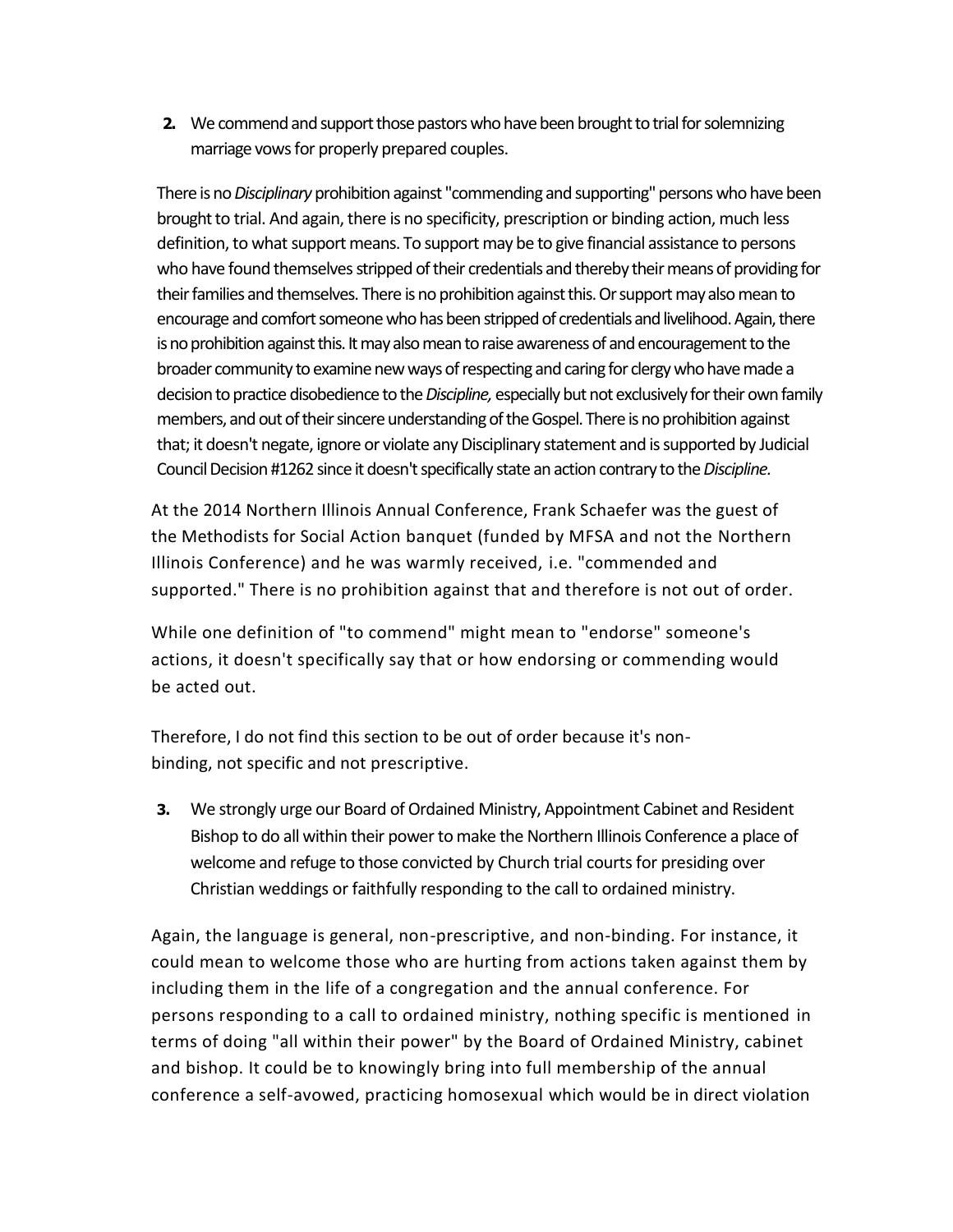of the *Discipline,* but it doesn't say that specifically and there are other ways to "welcome and (provide) refuge."

Since it doesn't specifically say what it means by "to do all within their power," it does not negate, ignore or violate any specific Disciplinary statement and is in order.

4. We call upon the next General Conference of the United Methodist Church to remove all language that prohibits the ordination and marriage of persons based on sexual ordination (sic — I believe the word is meant to be "orientation").

With this legislation, the Northern Illinois Annual Conference declares its position to be that the General Conference in 2016 should remove all language that prohibits the ordination and marriage of persons based on sexual orientation. This is the fundamental right of any individual, group within the United Methodist Church, and Annual Conference (par. 507). Therefore, it is in order.

In relation to the second part of the request for *a* ruling, it is my determination that it is moot and hypothetical because:

- 1. None of the points in the legislation had specific Disciplinary references which called anyone to negate, ignore or violate them.
- 2. It cannot be assumed that even if specific Disciplinary references were negated, ignored or violated in specific actions chosen by specific congregations and clergy that there would be no consequences to those actions.
- 3. This part of the request for a ruling is not germane to the Doc. 700.08 before the Annual Conference in 2014.

Therefore, I rule that Doc. 700.08 is in order (in all four sections) but that the second part of the Field request is moot and hypothetical.

## **DOCKET 1014-16**

*IN RE: Review of a Bishop's Decision of Law in the Arkansas Conference Regarding Nonappointive Members of the Cabinet Participating in Appointment-making in Light of ¶¶ 403.2, 419.2, 424,428, and 608.6*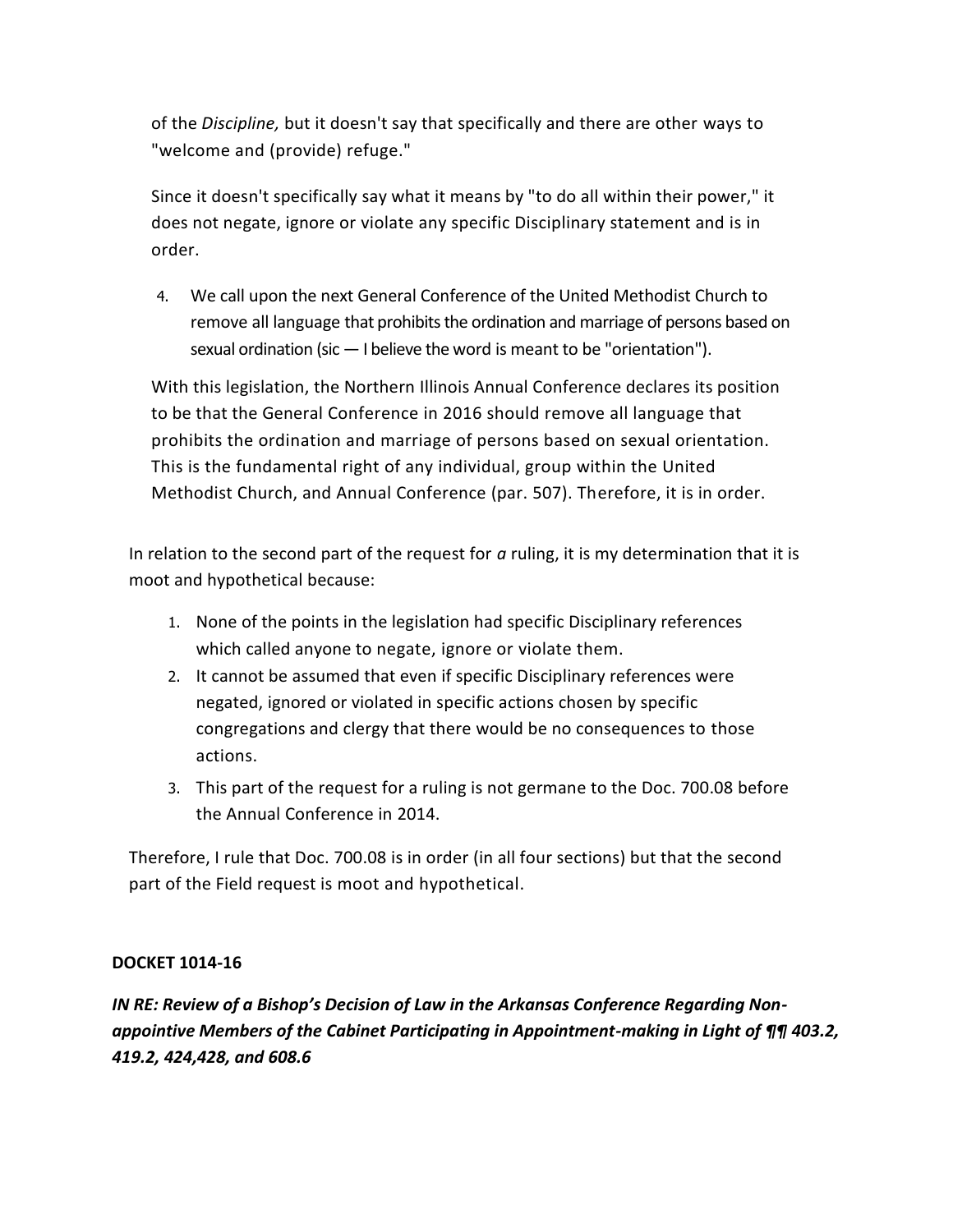During the June 21, 2014, session of the Arkansas Annual Conference, Rev. David Orr made the following request:

I request a ruling of church law regarding the Arkansas Conference practice of nondistrict superintendents participating in the making of appointments.

Specifically, does the Structure of the Arkansas Conference as found in the 2013 Conference Journal defining the Appointive Cabinet (page 445, "PURPOSE: Working with the Bishop, the appointive cabinet facilitates and administers the appointive process. STRUCTURE: The membership of the Appointive Cabinet shall be determined by the presiding Bishop to address the missional needs of the Annual Conference"); and, the Arkansas Conference's current practice of non-district superintendents participating in the making of clergy appointments comply with The 2012 Book of Discipline paragraphs 403.2, 424, 428, 419.2, and 608.6?

It might be appropriate to declare this request for a ruling of law as inappropriately moot and hypothetical because it was not an item related to any business undertaken during the 2014 annual conference, but legislation addressed in a previous annual conference session. See Judicial Council decisions 1214, 1086, 799 and 33. Further, it might be inappropriate because it asks for a ruling of law about an entity, "the appointive cabinet," that does not exist in, and is not defined by, *The Book of Discipline*.

Nevertheless, I will address the request in a substantive manner.

*The Book of Discipline* always takes precedence over annual conference standing rules. If there is a discrepancy between the two, annual conference standing rules must be changed. The bishop's authority to compose the cabinet resides in *The Book of Discipline* and not the Arkansas Conference Standing Rules. In this instance the Arkansas Conference Standing Rules concerning the composition of the "appointive cabinet' is consistent with the cited paragraphs in the request for the ruling of law. However, since *The Discipline* addresses this matter, this particular standing rule is redundant and unnecessary.

The question of whether the Arkansas Conference "current practice" of including persons who are not district superintendents in providing consultation to the bishop in the making of appointments is not a conference practice. It is an act undertaken by the bishop based on the responsibilities given him by *The Book of Discipline.*

¶54 *Article X* makes it clear that district superintendents serve in a consultative role to the bishop, "The bishops shall appoint, after consultation with the district superintendents,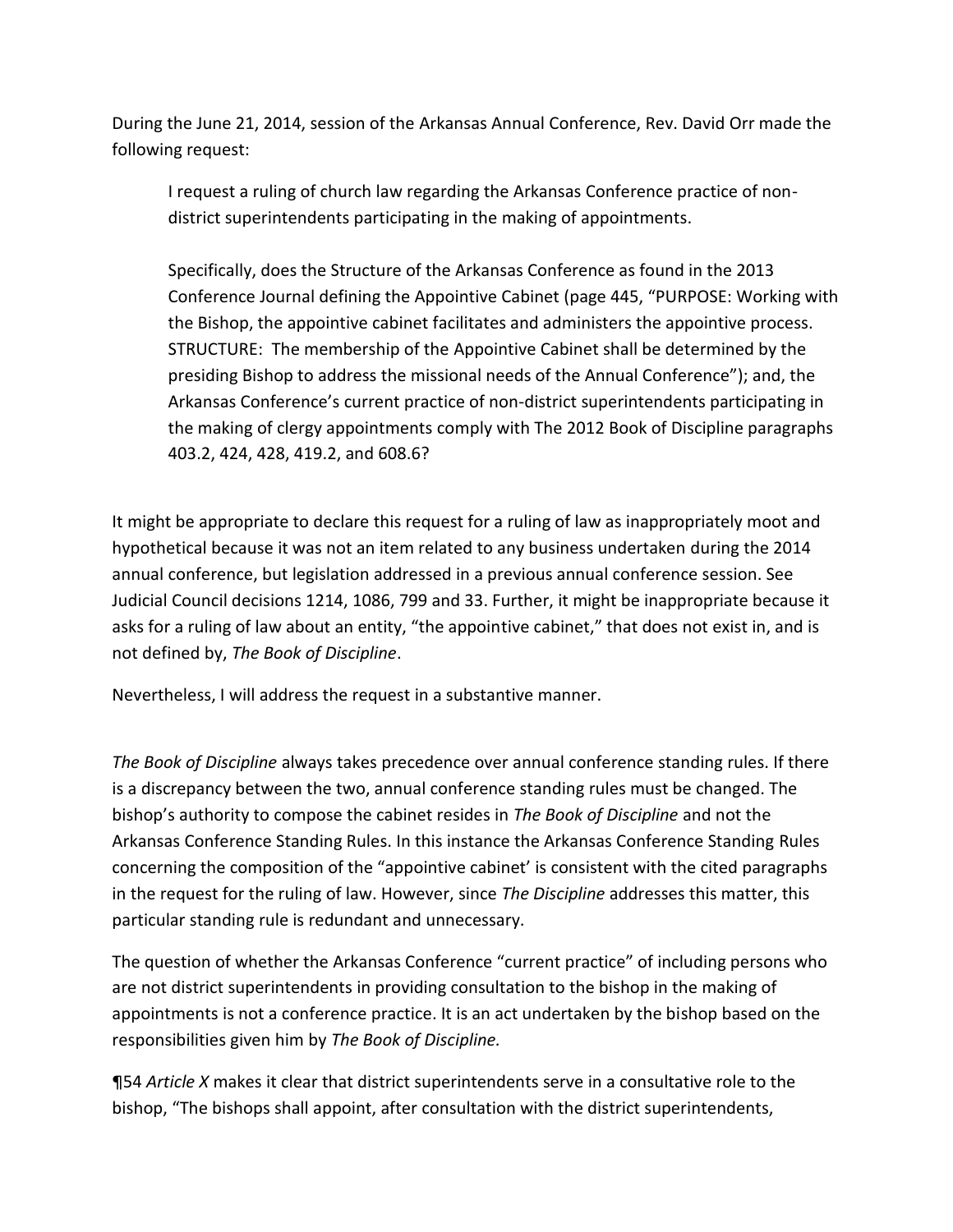ministers to the charges…." ¶419 states that the district superintendent is "an extension of the office of bishop." See also ¶ 403.2. ¶425.1 states that it is the bishop who makes appointments: "Clergy shall be appointed by the bishop, who is empowered to make and fix all appointments in the episcopal area of which the annual conference is a part."

In sum, district superintendents do not make appointments but serve a consultative function to the bishop. As such, any actions they take concerning appointments while meeting as part of the cabinet are merely advisory in nature.

¶424 clearly indicates that all district superintendents are members of "the cabinet." ¶428 prescribes the role of the "cabinet as a whole" in considering all appointments, but it does not preclude the bishop from considering information obtained from other persons, including those with whom the bishop consults in determining the ministry settings that are most appropriate for particular clergy as a part of the bishop's exercise of his or her appointment authority. Likewise, while ¶419.2 provides that the district superintendent "…shall work with the bishop and cabinet in the process of appointment and assignment for ordained and licensed clergy," it does not preclude the bishop from consulting with others, including members of the extended cabinet.

¶619.2 mandates that the director of administrative services "…shall be present when the cabinet considers matters relating to conference administration related to the conference treasurer's or conference treasure/director of administrative service's responsibilities, or other matters as the cabinet and director may determine."

¶608b states that the director of connectional ministries (or designated person) "…shall serve as an officer of the conference and shall sit with the cabinet when the cabinet considers matters relating to coordination, implementation or administration of the conference program, and other matters as the cabinet and director may determine."

¶607.6 states, "The conference lay leader shall meet with the cabinet when matters relating to the coordination, implementation, or administration of the conference program, or other matters as the cabinet may determine are on the agenda."

¶619.2 explicitly states that the director of administrative services shall not meet with the cabinet when it is considering appointments. However, ¶607.6 and ¶608b do not have such a restriction.

While ¶424 is the section of *The Discipline* that addresses the role and function of the cabinet, it never defines its membership to exclude persons who are not district superintendents,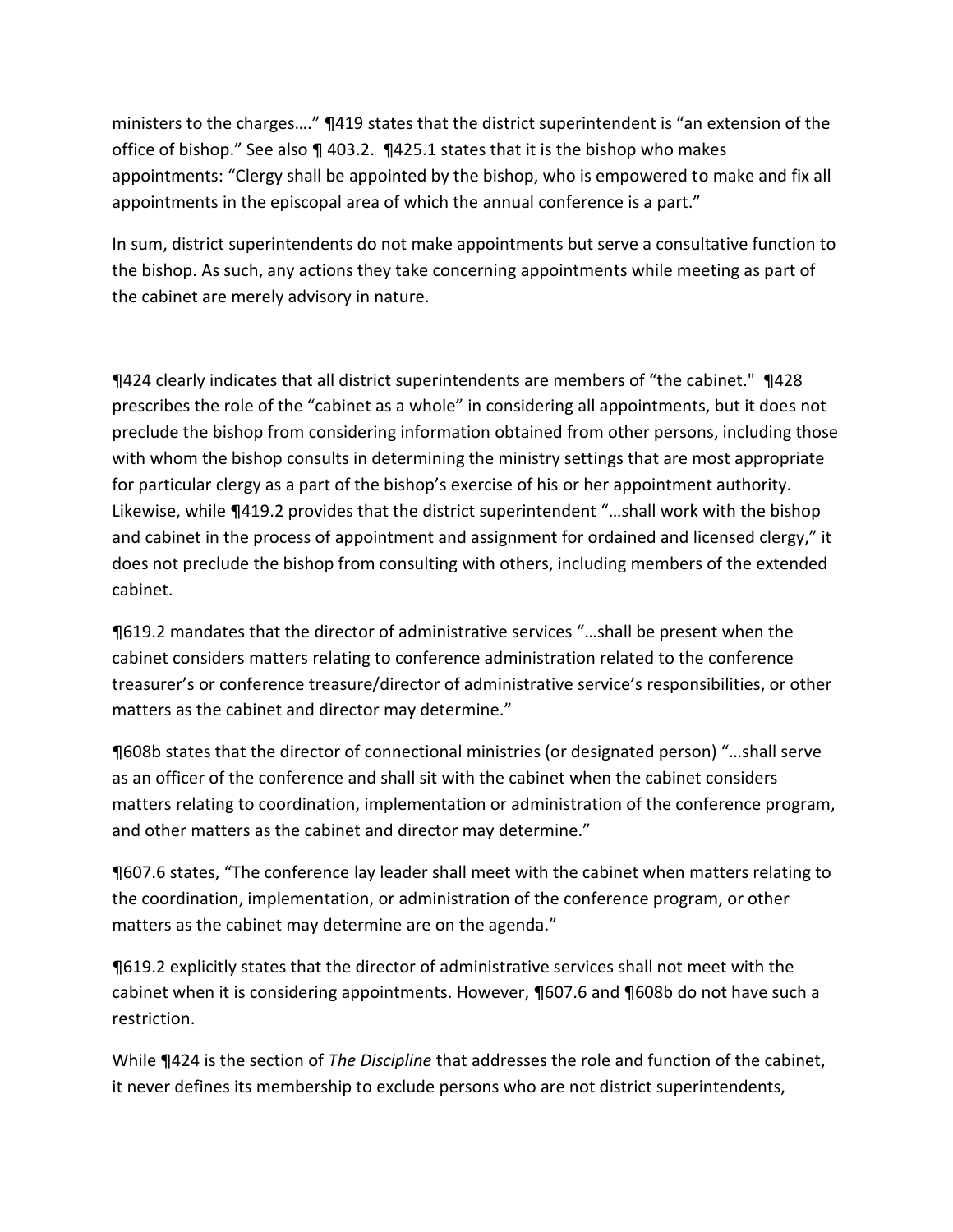particularly since the work of the cabinet is not limited to appointments. Further, the commonly used phrase "appointive cabinet" never appears in *The Book of Discipline*, and only ¶609b mentions the "extended cabinet" at all.

While the district superintendents are always part of the cabinet - and while it is mandated that certain persons be present at particular times - *The Book of Discipline,* with one limited exception involving the director of administrative services*,* never states that bishops may not invite others to participate in the cabinet either during the making of appointments or any of its other work.

In sum, the relevant sections of *The Book of Discipline* include the district superintendents as members of the cabinet and also describe the cabinet as a fluid entity purposely designed by *The Discipline* with maximum flexibility to help the bishop carry out her or his leadership duties in the annual conference, including appointments.

Therefore, I rule that, within the limitations explicitly outlined by *The Book of Discipline,*  including the tenure of district superintendents, ¶¶403.2, 424, 428, 419.2, and 608.6 give the bishop the right to include those who are not superintendents in a consultative fashion in cabinet meetings that address the making of appointments. The standing rule addressing the composition of the "appointive cabinet", while substantively in compliance with *The Book of Discipline,* is not binding on the bishop and is unnecessary since it is addressed by *The Book of Discipline.*

### **DOCKET 1014-17**

# *IN RE: Review of a Bishop's Decision of Law in the Baltimore-Washington Annual Conference Regarding the Legality of Voting Procedures on Resolutions Related to Human Sexuality with Consideration of ¶ 604.1*

During the Fourth Plenary Session of the 2014 Annual Conference, the members voted to pass five resolutions concerning human sexuality. Thereafter, the Rev. Stephen Ricketts, pastor of Providence-Fort Washington United Methodist Church, presented the following question of law in writing:

> Request a ruling on a point of law regarding our voting procedure and process on the five resolutions that were passed by secret ballot Friday night.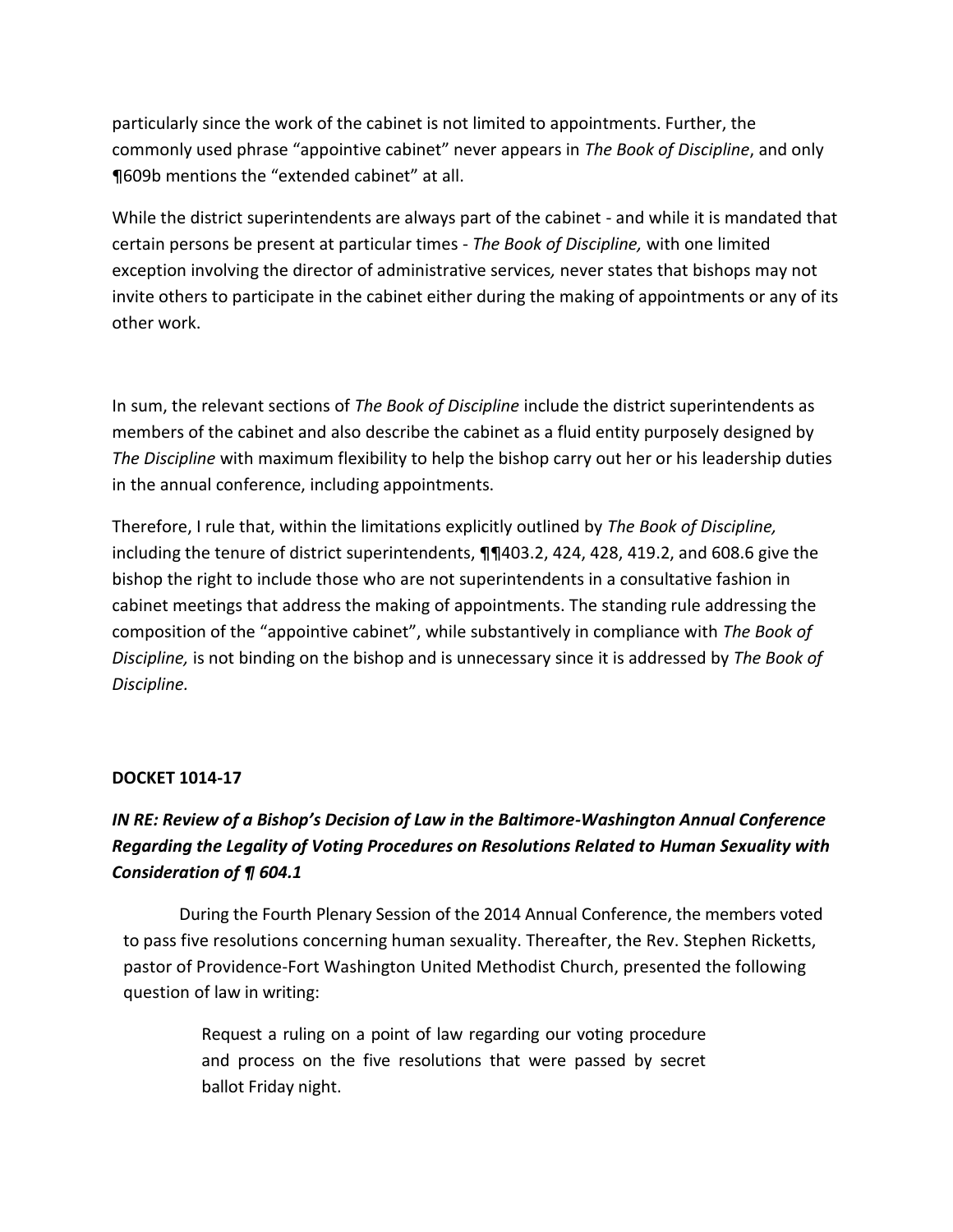Specifically, was the vote on the resolutions legal and in compliance with [the] 2012 BOD since we did not have the chance to offer amendments?

¶604.1-structure did not provide protection against discrimination.

# **For the reasons explained below, my decision is that the procedure and process used by the Annual Conference to vote on the five human sexuality resolutions** was **lawful and did not violate the** *Discipline.*

### **BACKGROUND**

Long before the opening of the 2014 Annual Conference, the following five resolutions concerning human sexuality were proposed for the body's consideration:

| Resolution to End Discrimination in West Virginia                                                                                                                                                                                         |
|-------------------------------------------------------------------------------------------------------------------------------------------------------------------------------------------------------------------------------------------|
| Resolution to Stop Clergy Trials                                                                                                                                                                                                          |
| Resolution to Agree to Disagree on Issues Pertaining to Gender and                                                                                                                                                                        |
| <b>Sexual Minorities</b>                                                                                                                                                                                                                  |
| Inclusive Conference Resolution                                                                                                                                                                                                           |
| Resolution that the Baltimore-Washington Conference of The                                                                                                                                                                                |
| United Methodist Church supports the removal of all<br>provisions in the <b>Book of</b> Discipline and Social Principles that<br>discriminate against or restrict the participation of laity or<br>clergy based on their sexual identity. |
|                                                                                                                                                                                                                                           |

The first plenary session of the 2014 Annual Conference was held on Thursday

afternoon, May 29, 2014. During that opening session, Jen Ihlo, Chair of the Conference's Rules Committee, provided a summary of the rules of the session. Immediately after that presentation, and in anticipation that the Conference would be taking up the aforementioned resolutions the following day, Cynthia Taylor, Chair of the Conference's Discipleship Council, rose to make a formal motion to suspend the rules of the session for the purpose of allowing the body to consider and vote on those specific resolutions using a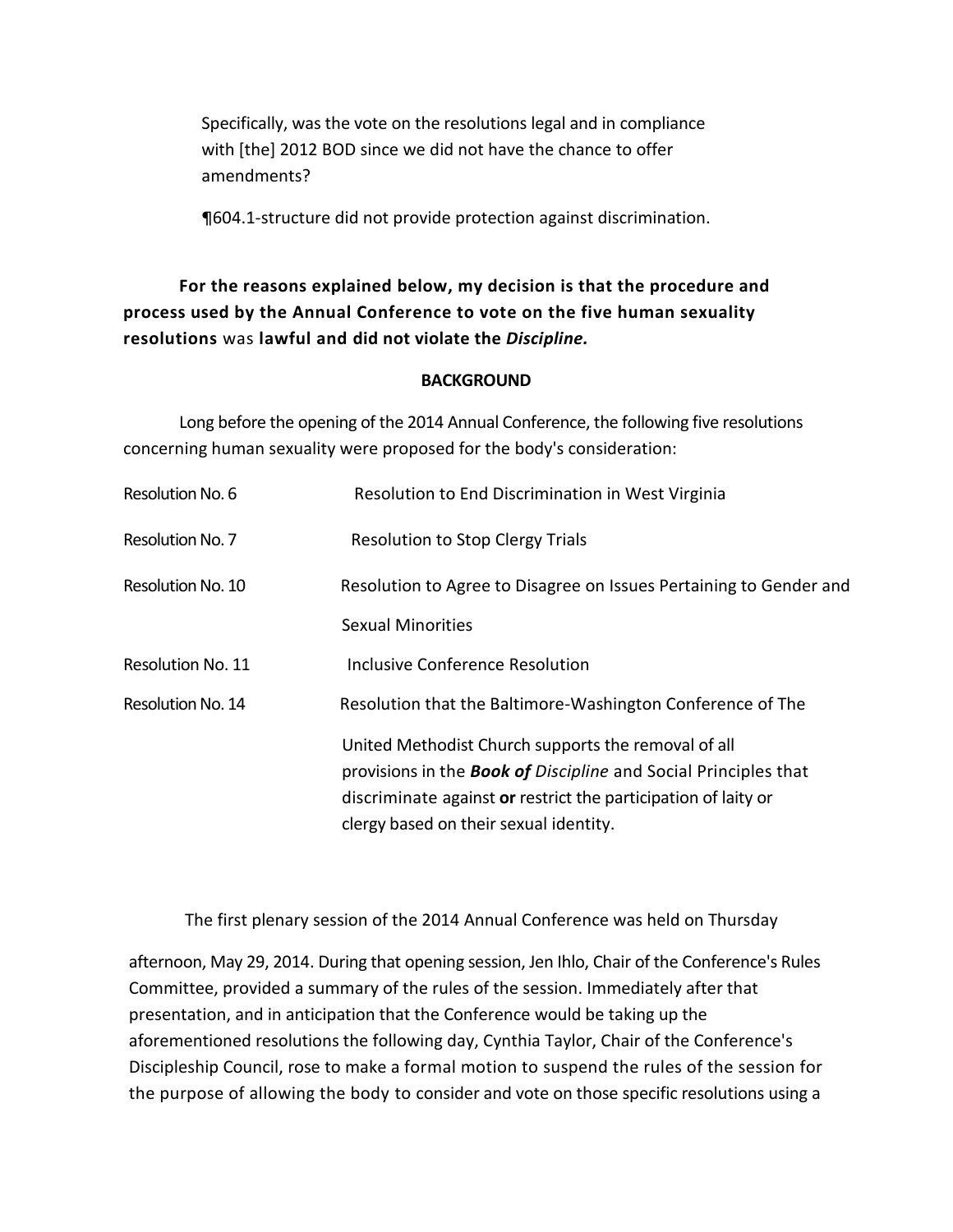"circle process" that aimed to strengthen Christian community by encouraging dialogue, rather than debate, around the human sexuality issues that had long divided so many in The United Methodist Church family. This motion to suspend the rules was seconded, at which point Ms. Taylor provided the body with the following explanation of the motion's purpose:

> I move the rules be suspended for Friday evening so that, rather than a time of debate, questions, and amendments, the body will consider the five resolutions relating to human sexuality as outlined at the preconference briefings, held May 15 and May 17, 2014.

The Sessions Committee and the Discipleship Council believe that following our usual debate format fosters 'speeches,' often by the same

folks each year, and limits our ability to have conversation with one another about significant matters affecting our Conference and the worldwide United Methodist Church.

We believe that this process, as designed, will allow for that conversation to take place in a healthy, faith-filled environment. Each person in a group will have an opportunity to speak without interruption. The process also allows for a written ballot on each of the five resolutions.

Bishop, this is my motion.

Following Ms. Taylor's statement, I called for a vote.<sup>I</sup> The motion passed, with well over two-thirds of the members present voting in favor of the motion, as required by our rules. *Rules,* 5410.1.J.32.

The five resolutions on human sexuality were then presented to the Annual Conference for its consideration during the Fourth Plenary Session held on Friday evening, May 30. At the outset, Assistant to the Bishop Rev. Maidstone Mulenga; myself and the Rev. Dr. Karin Walker all spoke to describe the "Circles of Grace" process that was to be used in considering those resolutions. The process had been developed by a team selected by the Sessions Committee and arose from broad-based discussions that had started at the Connectional Table's meeting in February and concluded with the concurrence of the Discipleship Council at its meeting on May 13. The basic components of the circle process may be described as follows: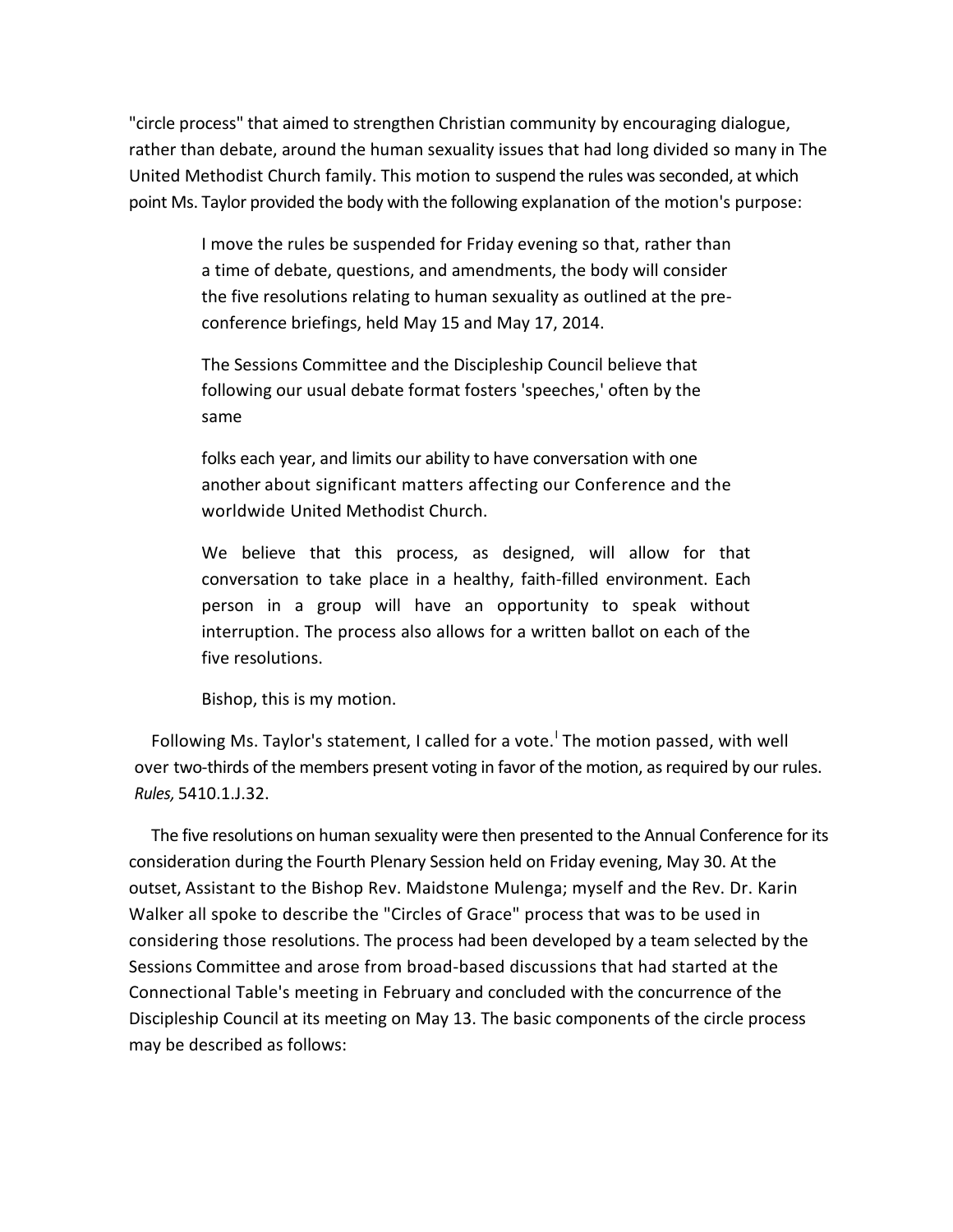1. The body would participate in a time of holy conferencing by gathering into groups of approximately 10 persons.

Under the Conference's Rules of the Session, a motion to suspend the rules is not subject to debate, *Manual on Policies and Procedures of the Baltimore-Washington Conference of The United Methodist Church ("Rules'), ¶* 5410.1.J.18.

2. Sitting together in a circle, each group would discuss the resolutions among themselves.

- 3, Prior to the discussion, the maker of each resolution would have one minute to summarize why he or she believes the resolution is important and should be adopted by the Annual Conference.
- 4. After these brief presentations, each group would begin its dialogue, with the aid of a facilitator, who would seek to ensure that no one dominated the conversation and everyone in the group had an opportunity to be heard.
- 5. Each group was asked to center the discussion around three questions:
	- a. What do you perceive as the impact of this resolution on the Baltimore-Washington Conference in particular and The United Methodist Church in general?
	- b. Where do you see God in this resolution?
	- c. How can we continue be God's love and build bridges as we discuss this resolution?
- 6. At the conclusion of the period of discussion, the Bishop would offer a prayer, following which the members were to record their vote on paper ballots, which the facilitators would collect and deliver to the tellers.

After this summary, the body heard presentations from the resolution's proponents, after which the small groups engaged in their facilitated discussions for nearly an hour. The facilitators then passed out written ballots to those in their groups. Facilitators stood to indicate when their group had finished voting, and the tellers then came to collect the ballots. The tellers secured the ballots, took them to a designated counting area, and tallied the votes immediately. The evening ended with prayers.

The following day, I announced the results of the voting. The results were as follows: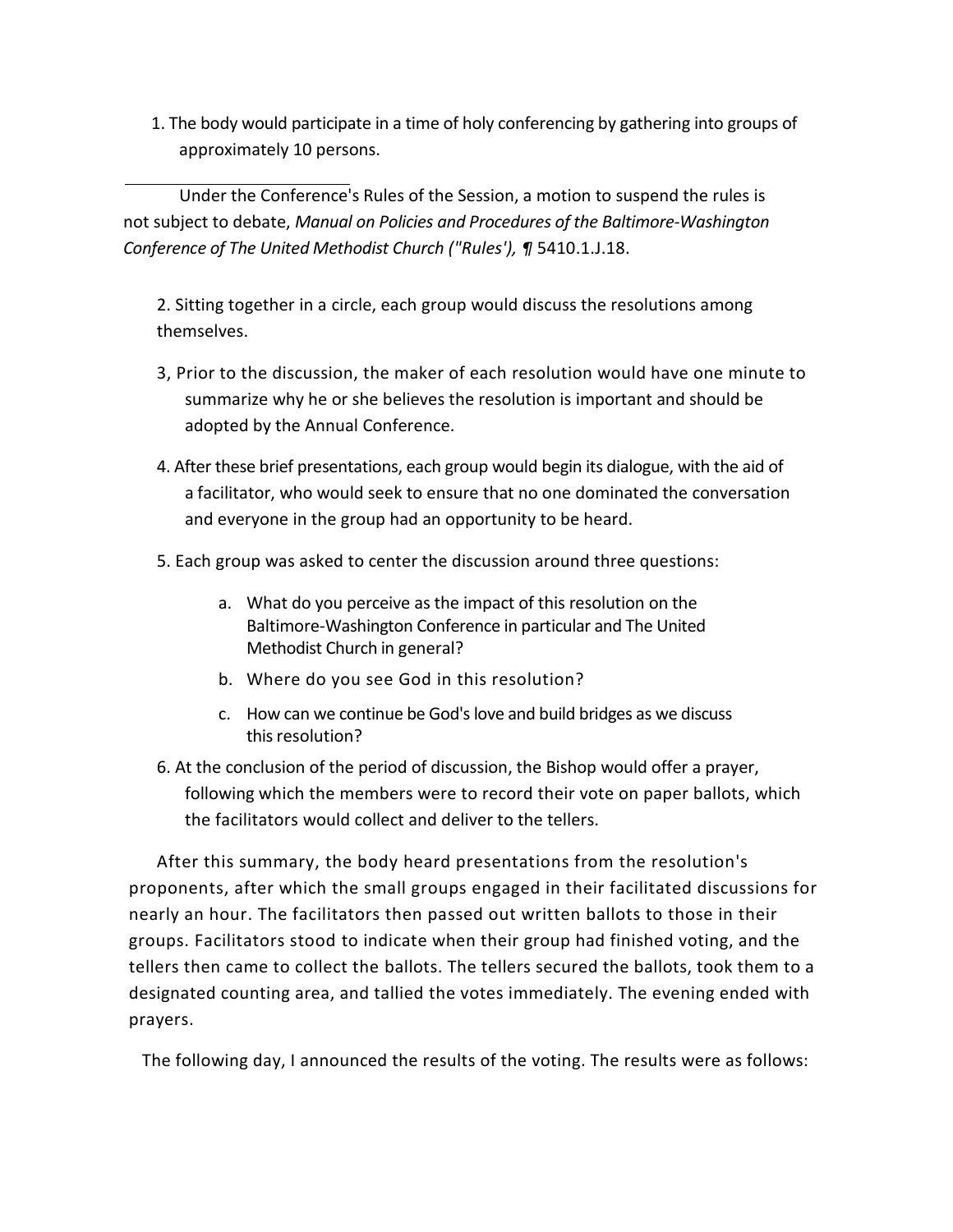| Resolution No. 6         | 806 in favor; 49 opposed  |
|--------------------------|---------------------------|
| Resolution No, 7         | 519 in favor; 334 opposed |
| Resolution No. 10        | 549 in favor; 304 opposed |
| Resolution No. 11        | 548 in favor; 304 opposed |
| <b>Resolution No. 14</b> | 511 in favor; 344 opposed |

#### ANALYSIS AND RATIONALE

The General Conference has empowered each annual conference to adopt rules and regulations "for its own government," so long as they are "not in conflict with the Discipline," and provided that in exercise of its powers, each annual conference shall act in all respects in harmony with the policy of The United Methodist Church with respect to elimination of discrimination." Discipline*,* ¶ 604.1. Pursuant to this authority, the Baltimore-Washington Conference has adopted its own "Rules of the Session," which govern (among other things) the parliamentary procedures to be used at each session of the Annual Conference. *(See Manual on Policies and Procedures of the Baltimore-Washington Conference of The United Methodist Church, ¶* 5410.1.J.)

In addition, like most rules of parliamentary procedure, the Conference's rules allow motions to suspend the rules of the session: "The operation of any of the provisions of the Rules of the Session may be suspended at any time by two-thirds of the members present and voting." *Id., ¶* 5410.1132. *See also id., ¶* 5410.1..1.29,b (reiterating that a motion to suspend the rules requires a two-thirds vote, not a simple majority); *id., ¶* 5410.1.J.18 (providing that motions to suspend the rules are not subject to debate). Nothing in the *Discipline* precludes an annual conference from adopting the commonplace parliamentary practice of allowing two-thirds of all members present and voting to suspend their own rules for a particular purpose, including obtaining conference action on resolutions of the type that were being presented for the body's consideration in this instance.

It is important to note that both laity and clergy were given detailed advance notice about the process for suspending the rules, the proposed discernment process, and the resolutions at issue during the mandatory preconference sessions on May 15 and May 17. This means there was plenty of time for members of the Annual Conference to pray, discuss, and decide whether they supported suspending the rules.

Please note further that the ballot was not "secret" as presented in the question. A "written" ballot is not "secret" in the way that term seems to imply. It was not a "secret" or last-minute plan for the vote on the resolutions to be taken by written ballot; again, that was the considered choice and action of the Annual Conference to vote in that manner.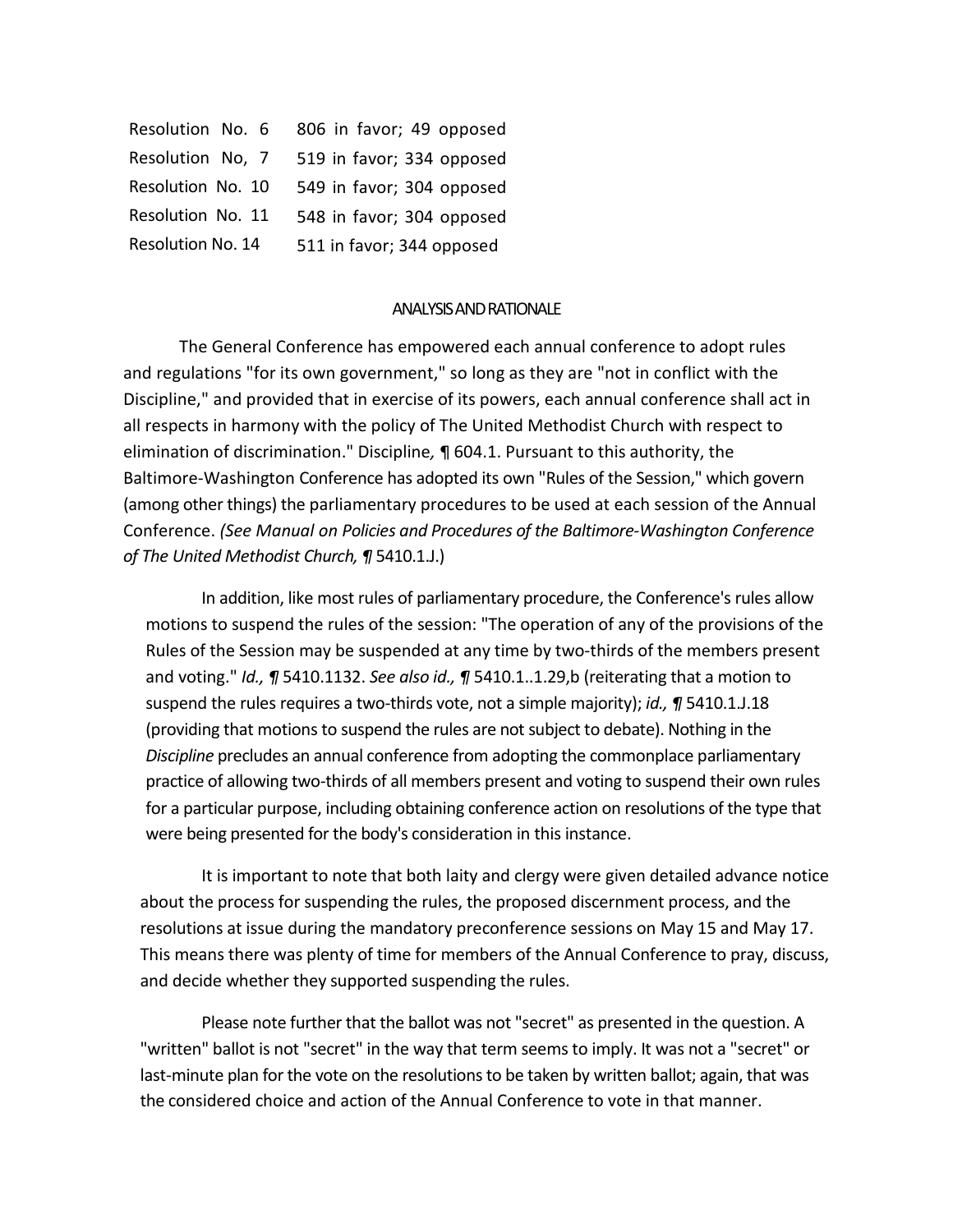Accordingly, the annual conference's decision to suspend its rules and adopt the circle process for voting on these resolutions was lawful under its own rules of parliamentary procedures, which the Conference has been empowered by the General Conference to enact, and which are not in conflict with the *Discipline.* As the Cynthia Taylor, Chair of the Conference's Discipleship Council stated, in elaborating on her motion to suspend the rules, the principal purpose of that motion was precisely to *dispense* with "a time of debate, questions, and amendments," because that "format fosters 'speeches' and otherwise "limits our ability to have conversation with one another about significant matters affecting our Conference and the worldwide United Methodist Church." Provided a two-thirds majority was achieved (and it was), it was lawful and within the rights of the body to agree with Ms. Taylor and to adopt the Circles of Grace process for its deliberations on these particular resolutions.

For these reasons, it is my ruling that the procedure and process used by the Annual Conference to vote on the five human sexuality resolutions was lawful and did not violate the *Discipline.*

In addition, regarding the last part of the Question of Law presented here, every member of the Annual Conference who was present was given a chance to vote on all the resolutions. Therefore, I conclude that the annual conference's decision to suspend the rules and adopt the circle of grace process for this purpose was consistent "with the policy of The United Methodist Church with respect to elimination of discrimination."

### **DOCKET 1014-18**

## *IN RE Review of a Bishop's Decision of Law in the Arkansas Conference Regarding Limitation of Years of Service of Cabinet Members Who are Not District Superintendents in Light of ¶ 418*

During the June 21, 2014, session of the Arkansas Annual Conference, Rev. David Orr made the following request:

*I request a ruling of church law on the matter of limitations on years of service for those*  serving on the Appointive Cabinet. Specifically, does Par 418 of the 2012 Book of Discipline *apply to non-district superintendents serving on the Appointive Cabinet?*

It might be appropriate to declare this request for a ruling of law as inappropriately moot and hypothetical because it relates to a term, "the Appointive Cabinet," that does not exist in, and is not defined by, *The Book of Discipline*. Further, since the request relates to "non-district superintendents" and ¶418 applies only to district superintendents, it appears that the question does not concern an issue of law under *The Book of Discipline* and is therefore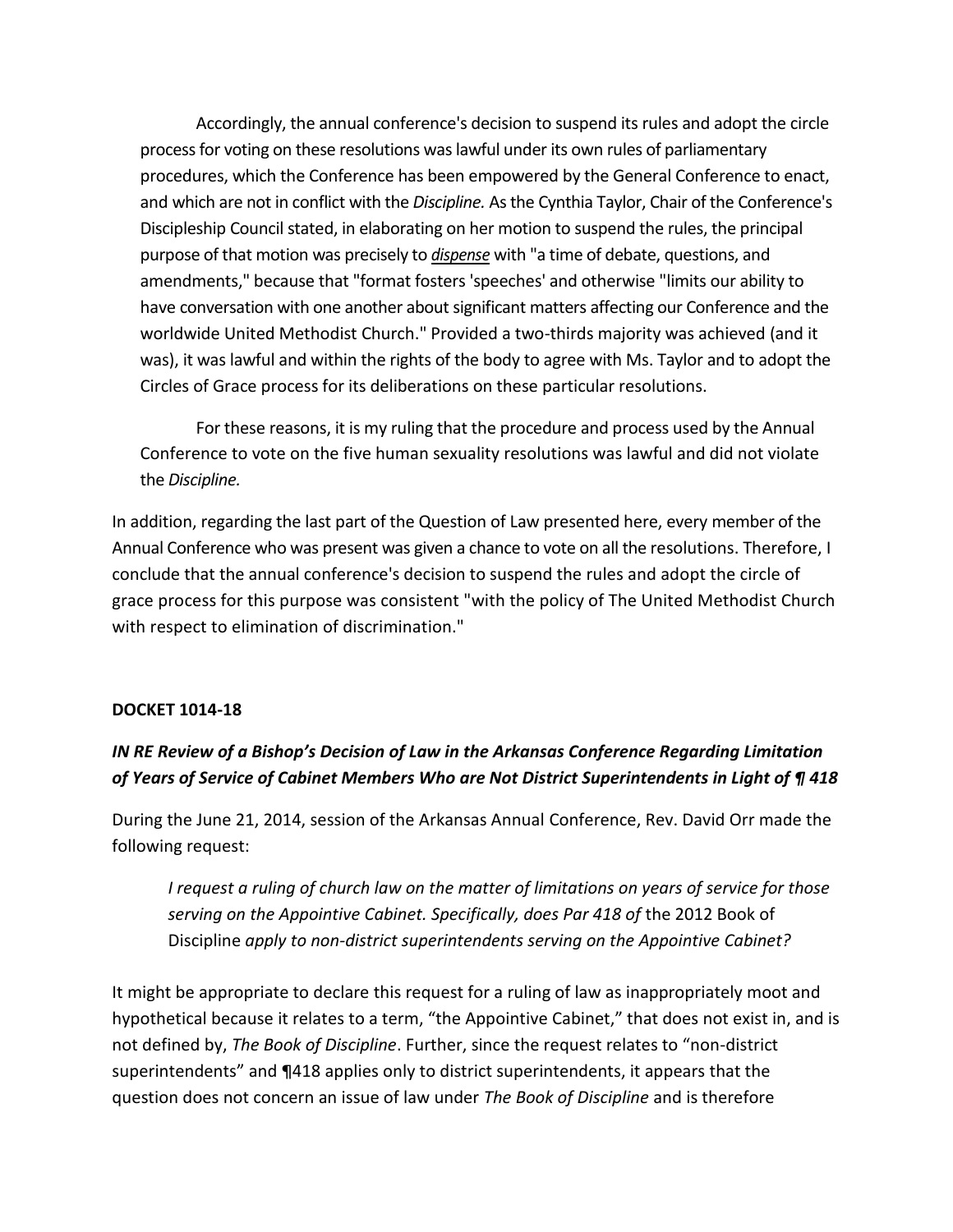improper for that reason also. Finally, it might be inappropriate because it was not an item related to any business undertaken during the 2014 annual conference, but legislation addressed in a previous annual conference session. See Judicial Council decisions 1214, 1086, 799 and 33.

Nevertheless, I will address the request in a substantive manner.

¶418 limits the tenure of a district superintendent and, therefore, limits his or her membership in the cabinet as a district superintendent. Neither this, nor any other paragraph in *The Book of Discipline,* states that those who serve in the cabinet and are not district superintendents are bound by ¶418.

**Therefore, I rule that ¶418 is not binding on non-district superintendents who serve in a consultative fashion in cabinet meetings that address the making of appointments.**

### **DOCKET 1014-19**

# *IN RE: Review of a Bishop's Decision of Law in the Baltimore-Washington Annual Conference Regarding the Resolution "Agree to Disagree on Issues Pertaining to Gender and Sexual Minorities" in Light of ¶¶ 324.13, 2702.1b, and 2704.2a and Judicial Council Decisions 1111, 1115, 1120, and 1218*

During the Fourth Plenary Session of the 2014 Annual Conference on May 30, 2014, the members voted to pass Resolution No. 10, which was entitled "Agree to Disagree on Issues Pertaining to Gender and Sexual Minorities." Resolution No. 10 included the following three paragraphs, which are the subject of the question of law addressed in this ruling:

> THEREFORE, LET IT BE RESOLVED THAT THE BALTIMORE-WASHINGTON CONFERENCE be strongly encouraged to:

1. Support LGBT lay members who marry and to consider refraining from filing complaints against pastors who perform marriages between gender and sexual minorities; and

2. Consider refraining from using its resources to investigate or enforce a ban on marriages between gender and sexual minorities, or for church trials, or for otherwise disciplining clergy that perform same-sex marriages; and

3. Consider refraining from using its resources to investigate the gender or sexual orientation of a minister or candidate for ministry, and consider refraining from using its resources to enforce a ban on the certification of an LGBT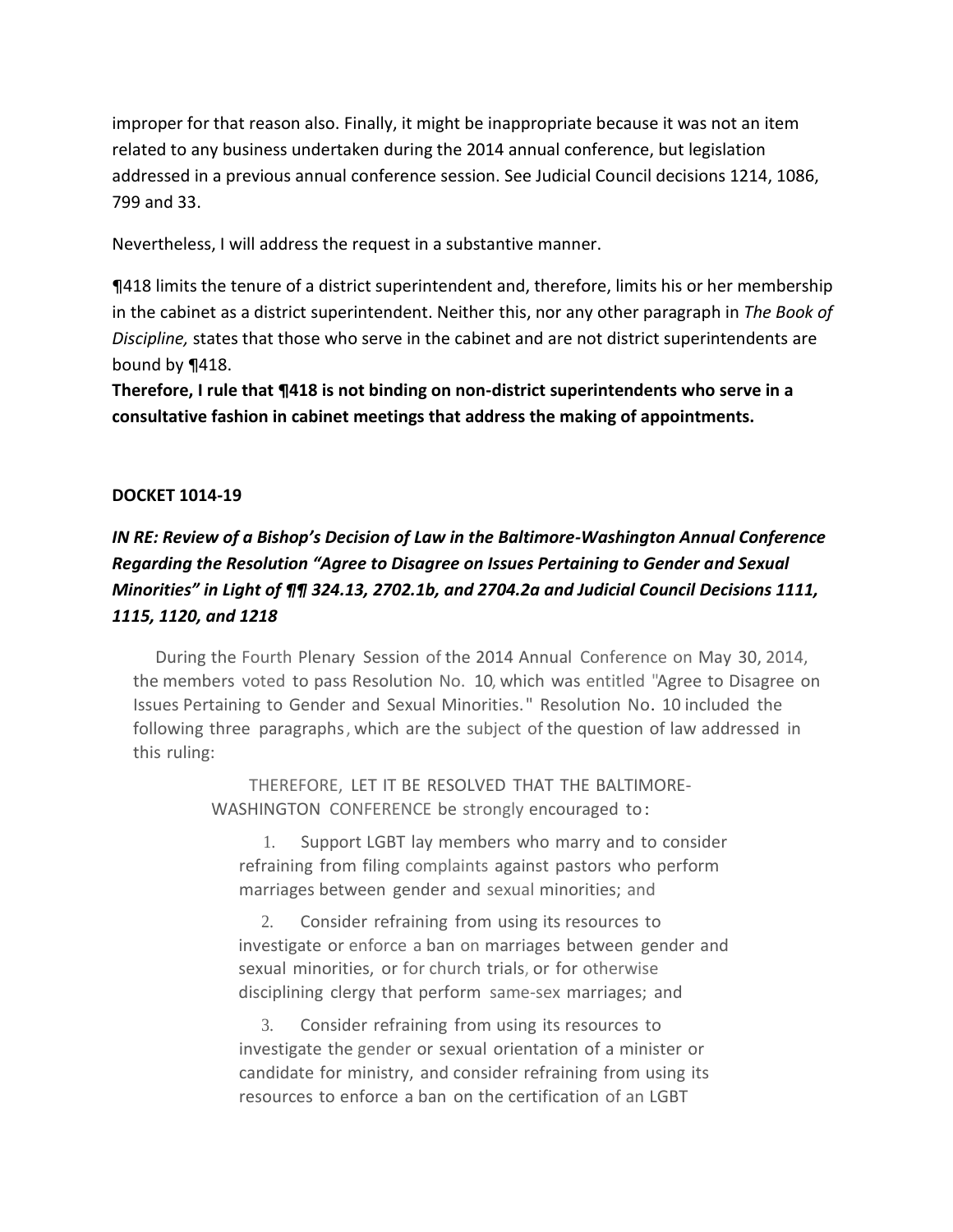candidate for ministry, or the ban on ordination of an LGBT minister.

Lay Member Matthew S. Sichel of Wesley United Methodist Church presented in writing the following three-part question of law regarding the aforementioned provisions of Resolution No. 10:

> 1. Is Section I of the resolution in compliance with ¶2702.1(b) of the 2012 Book of Discipline of The United Methodist Church and Judicial Council Decisions 1111, 1115, 1120 and 1218?

2. Is Section 2 of the resolution in compliance with ¶2704.2 (a) of the 2012 Book of Discipline of The United Methodist Church and Judicial Council Decisions 1111, 1115, 1120 and 1218?

3. Is Section 3 of the resolution in compliance with ¶324.13 of the 2012 Book of Discipline of The United Methodist Church and Judicial Council Decisions 1111, 1115, 1120 and 1218?

**For the reasons explained below, my ruling of law is that none of the cited sections of Resolution No. 10 violate the** *Discipline,* **nor do they conflict with the decisions of the Judicial Council.**

#### **BACKGROUND**

For the sake of completeness, I have attached the entire text of Resolution No. 10. And I am reprinting certain excerpts below because these passages (among others) reflect an overall context that informs my judgment that Resolution No. 10 cannot fairly be read as running afoul of the *Discipline* or Judicial Council precedent.

Immediately after the introduction and rationale, Resolution No. 10 recited the three paragraphs that are the focus of Mr. Sichel's question of law. In turn, however, those three paragraphs were followed by three additional paragraphs, also numbered "1," "2" and "3." Thus, Resolution No. 10 culminated as follows:

> Be it further resolved the Baltimore-Washington Conference *implores* Annual Conference members to work between now and the General Conference in 2016 to:

1. Be in ministry with all people, regardless of their economic status, race, age, ethnicity, gender, sexuality, disability, or immigration status.

2. Put forth proposed changes to the *Book of Discipline* and Social Principles that permit matters concerning LGBT persons to be discerned by individual members, congregations, pastors,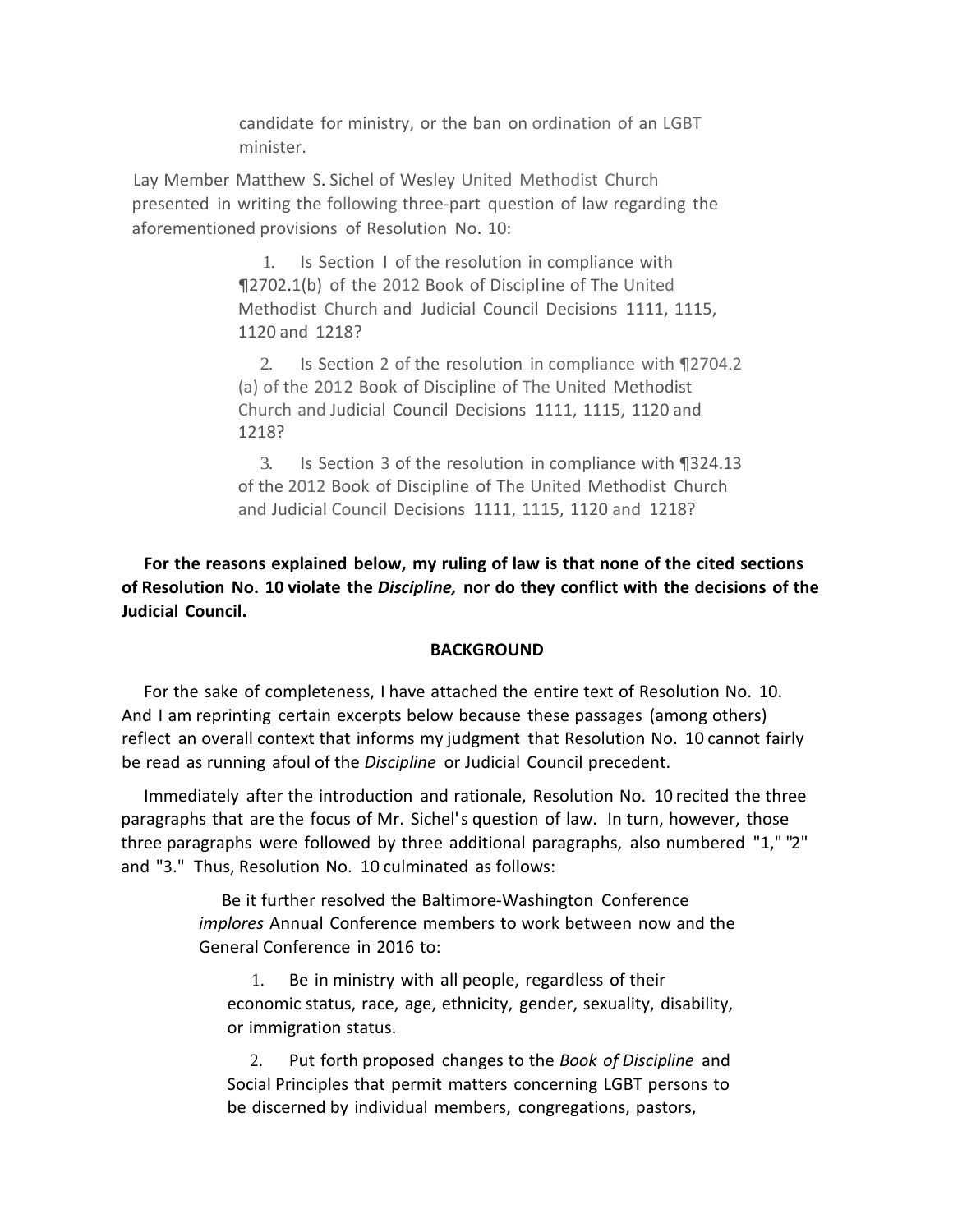bishops, committees and conferences through Biblical obedience with the aid of the Holy Spirit and at the discretion of the individual members, pastors, congregations, bishops, conferences and committees; and

3. Put forth proposed changes to the *Book of Discipline* and Social Principles that permit those that disagree with one another with respect to homosexuality and LGBT persons to remain inside the United Methodist Church connection, which will require, at a minimum, deletion of the excluding language in Social Principle 161F, eliminating the ban on same-sex marriages 341.6 and eliminating the ban on ordination of homosexuals or LGBT persons in ¶304.3.

### **ANALYSIS AND RATIONALE**

The Judicial Council has held that annual conferences "may not negate, ignore, or violate provisions of the Discipline with which they disagree." *Decision No.* 1111. By the same token, however, the Judicial Council is clear that annual conferences need not blind themselves to the reality that the "[m]embers of The United Methodist Church are not of one mind on the issue of homosexuality." *Decision No.* 913. See also *Decision No.* 1021 (holding that "historical statements" that honestly acknowledge division within the denomination carry "no prescriptive force" and cannot be deemed to negate, ignore, or violate provisions of the *Discipline ).*

More importantly, the Judicial Council's admonition against resolutions that "negate, ignore, or violate provisions of the *Discipline"* does *not* mean that an annual conference must stand silent when its decides, as a body, that its collective conscience is calling it to spealc out, including by announcing its disagreement with the provisions adopted by the General Conference, by advocating that the *Discipline* be changed, and by encouraging all Conference members, in the meantime, to be in ministry with all of God's children. On the contrary, the essence of the Judicial Council's decision in *Decision No.* 913 is that a resolution does not violate the *Discipline* when it acknowledges that United Methodists "are not of one mind on the issue of homosexuality" and that "we need to continue to be in dialogue with each other on the subject" and "to be in ministry with all persons."

Similarly, in *Decision No. 1044,*the Judicial Com1cil affirmed the legality of a resolution this Conference passed at its 2006 session, entitled "Resolution to Prohibit Discrimination in Receiving Members into United Methodist Congregations." The Judicial Council affirmed the presiding bishop's ruling of law, agreeing in particular with the bishop's conclusion that "the resolution was aspirational in nature." *Decision No. 1044.*

The Judicial Council further ruled in *Decision 1115* affirmed resolutions that simply encourage compassionate response to disobedience and the Judicial Council further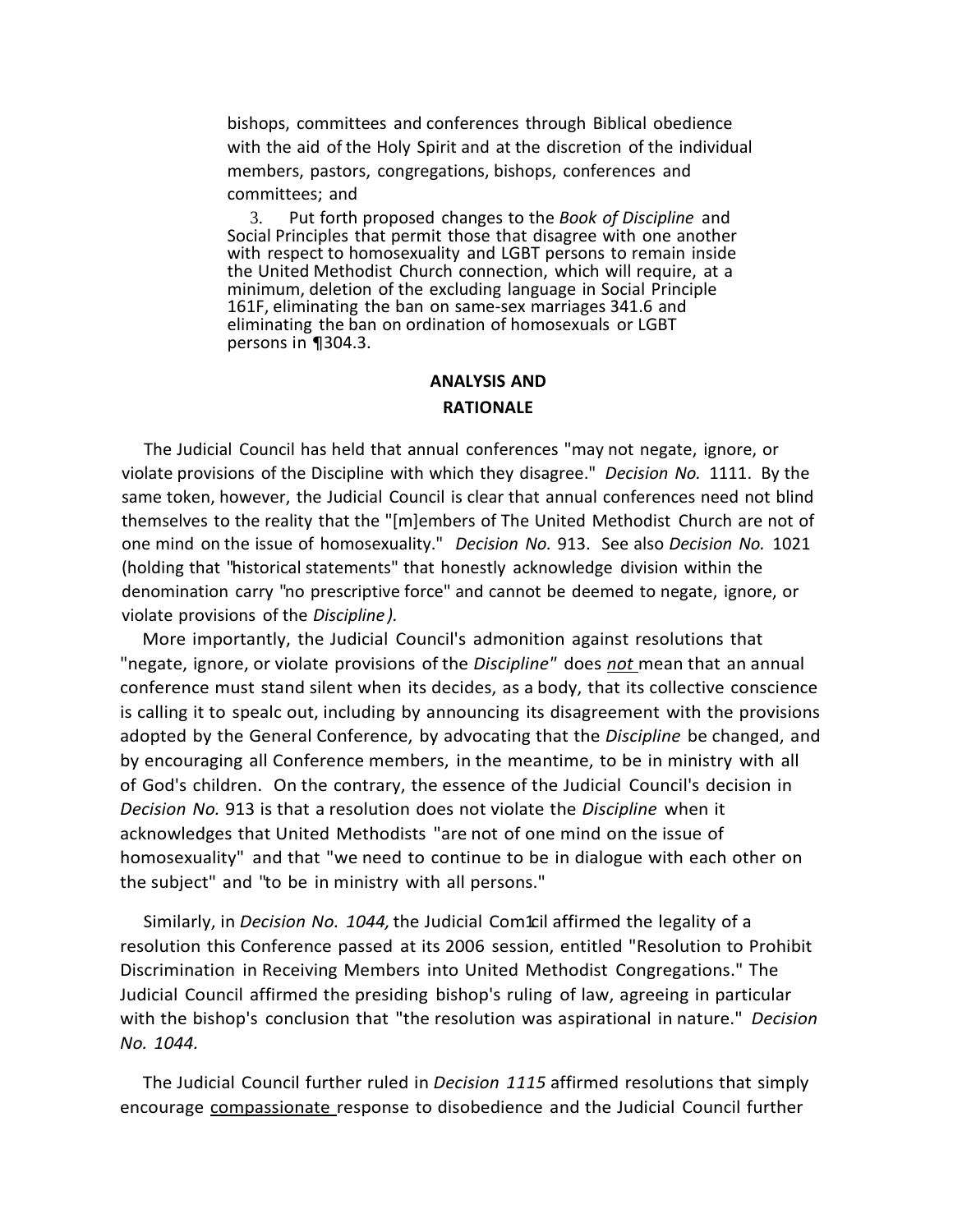ruled in *Decision 1120* that: "An annual conference may adopt a resolution on human sexuality that is aspirational in nature; however, an annual conference may not negate, ignore or violate the *Discipline,* even when the disagreements are based upon conscientious objections to those provisions."

As in regard to *Decision 1218:* "The Judicial Council has previously acknowledged that non- binding resolutions do not require clergy to take particular action or engage in action that

violates the Discipline. They have no "prescriptive force."

This is also the case in this resolution. The resolution at issue here does not have "prescriptive force" for actions of clergy, for those charged with supervision, or for those whose responsibility it is to examine candidates for licensing and ordination; it does call upon those who do these things to be strongly "encouraged" to consider the use of our resources in how we do these

things with regard to hmnan sexuality. Again, it is aspirational and not prescriptive.

Against this backdrop, and for the additional reasons explained below, I conclude that Resolution No. 10 does not violate, negate or ignore the provisions of the *Discipline* reference in Question of Law No. 2.

More specifically, the Annual Conference has not negated, ignored or violated **¶** 2702.1(b) of the *Discipline* by resolving that the Conference "be strongly *encouraged''* to *"support* LGBT lay members who marry" and to *"consider* refraining from filing complaints against pastors who perform marriages between gender and sexual minorities." That section is stated in explicitly aspirational terms. In addition, inasmuch as the *Discipline* imposes no obligation on church members to file a complaint against a pastor who officiates at a same sex marriage, the body cannot be said to be inciting any violation of the *Discipline* by asking church members to *consider* refraining filing complaints while proposed changes to the *Discipline* are being pursued.

Similarly, it is fundamentally aspirational to resolve that the Conference "be strongly

*encouraged''* to *"consider* refraining from using its resources to investigate or enforce a ban onmarriages between gender and sexual minorities, or for church trials, or for otherwise disciplining clergy that perform same-sex marriages."

In the absence of the presentation of a complaint to the bishop pursuant to ¶363, I am not aware of anything that *requires* the use of Annual Conference resources for the purposes mentioned. On the other hand, if a complaint *is* filed pursuant to ¶363, then other provisions of the *Disciplin e* may be triggered, including possibly ¶2704.2(a). But in that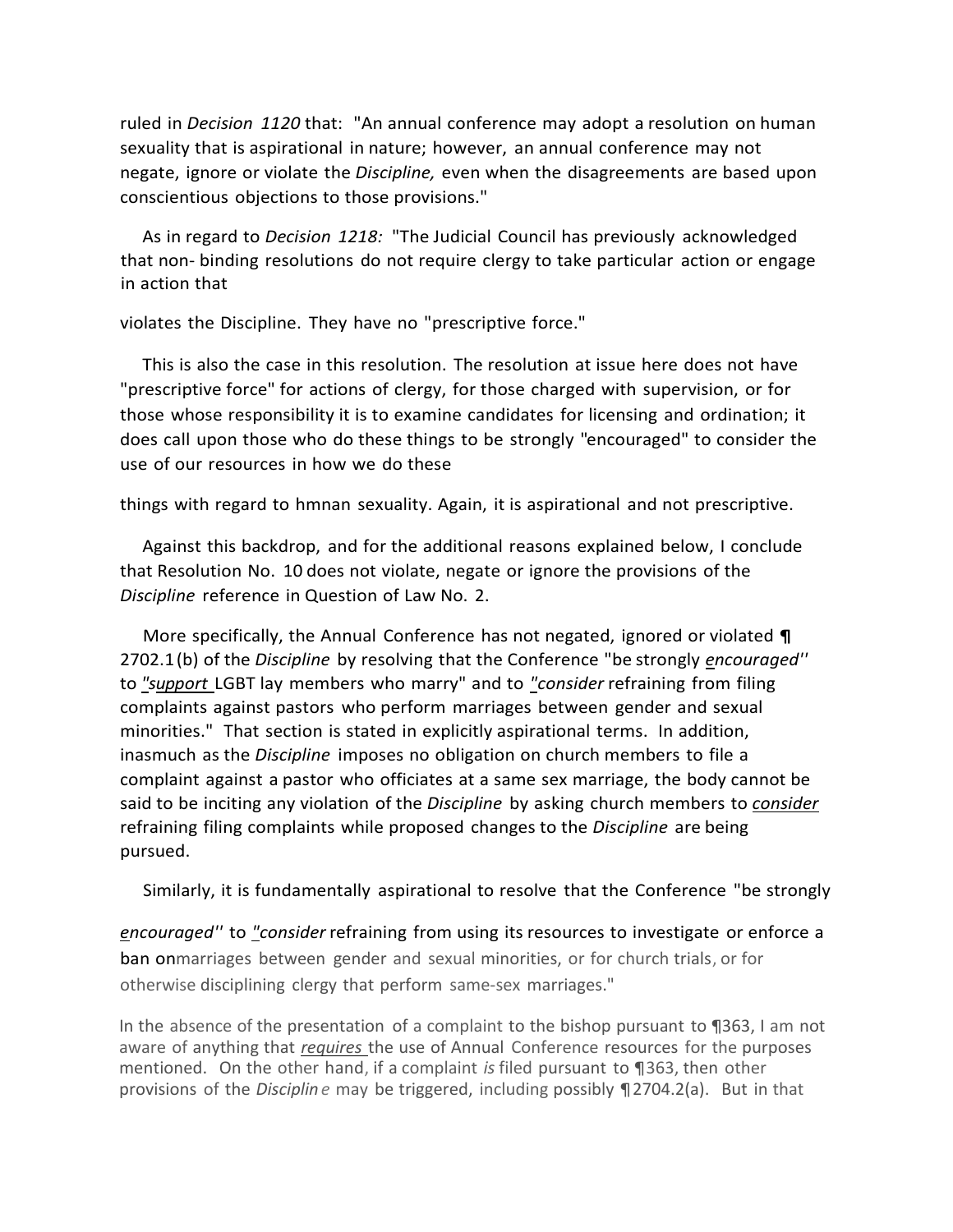scenario (which at this juncture is hypothetical, making it an inappropriate subject of a question of law), the relevant provisions of the *Discipline* will become operative, and the Annual Conference's expression of its hopes in Resolution No. 10 provides no basis for concluding that the controlling provisions of the *Discipline* will be negated, ignored or violated by those responsible for processing the complaint.

Lastly, the Annual Conference has not negated , ignored or violated ¶324.13 of the *Discipline* by resolving that the Conference "be strongly *encouraged'* to "consider refraining from using its resources to investigate the gender or sexual orientation of a minister or candidate for ministry, and consider refraining from using its resources to enforce a ban on the certification of an LGBT candidate for ministry, or the ban on ordination of an LGBT minister." The terms of ¶324.13 of the *Discipline* do *not* require an annual conference to investigate the gender or sexual orientation of any minister or candidate for ministry. Rather, ¶324.13 states that the "candidate shall file with the [conference's board of ordained ministry] a written, concise, autobiographical statement (in duplicate on a prescribed form) regarding age, health, family status, Christian experience, call to ministry, educational record, formative Christian experiences, and plans for service in the Church." Thus, in addition to be aspirational in nature, the viewpoints expressed in Resolution No. 10 are unrelated to ¶324.13 of the *Discipline* and, for that reason alone, Resolution No. 10 does not negate, ignore or violate that provision of the Discipline.

For all of the foregoing reasons, it is my ruling of law that the three sections of Resolution No. 10 that are the subject of Question of Law No. 2 do not violate Judicial Council precedent that prohibits annual conferences from negating, ignoring or violating the *Discipline.*

#### **1014-20**

## *IN RE: A Request from the North Georgia Annual Conference for a Declaratory Decision on the Constitutionality of the Deletion of ¶ 2703.2 of the 2008 Book of Discipline*

The Committee on Nominations hereby moves that the Annual Conference, as empowered by ¶2610.2.(j) of the 2012 *Book of Discipline*, request of the Judicial Council a declaratory decision on the constitutionality of the deletion of ¶2703.2 of the 2008 *Book of Discipline*, the text of which defining the annual conference Committee on Investigation does not appear in the 2012 *Book of Discipline*. Similarly, ¶2704.2 of the 2012 *Book of Discipline* does not contain the references to the Committee on Investigation that were in the same paragraph in the 2008 *Book of Discipline*, and that paragraph describes the process by which the annual conference conducts the investigation of charges brought against clergy members of the conference. Moreover, ¶2706, which describes the procedure of the Committee on Investigation, has all reference to clergy members of the annual conference that were in the 2008 *Book of Discipline* deleted there from, despite the fact that ¶2706.2 continues to describe the parties as "the respondent and the Church" without qualifying "respondent" not to include clergy members of the annual conference. This all must be interpreted in the light of ¶33 of the United Methodist Constitution which specifies that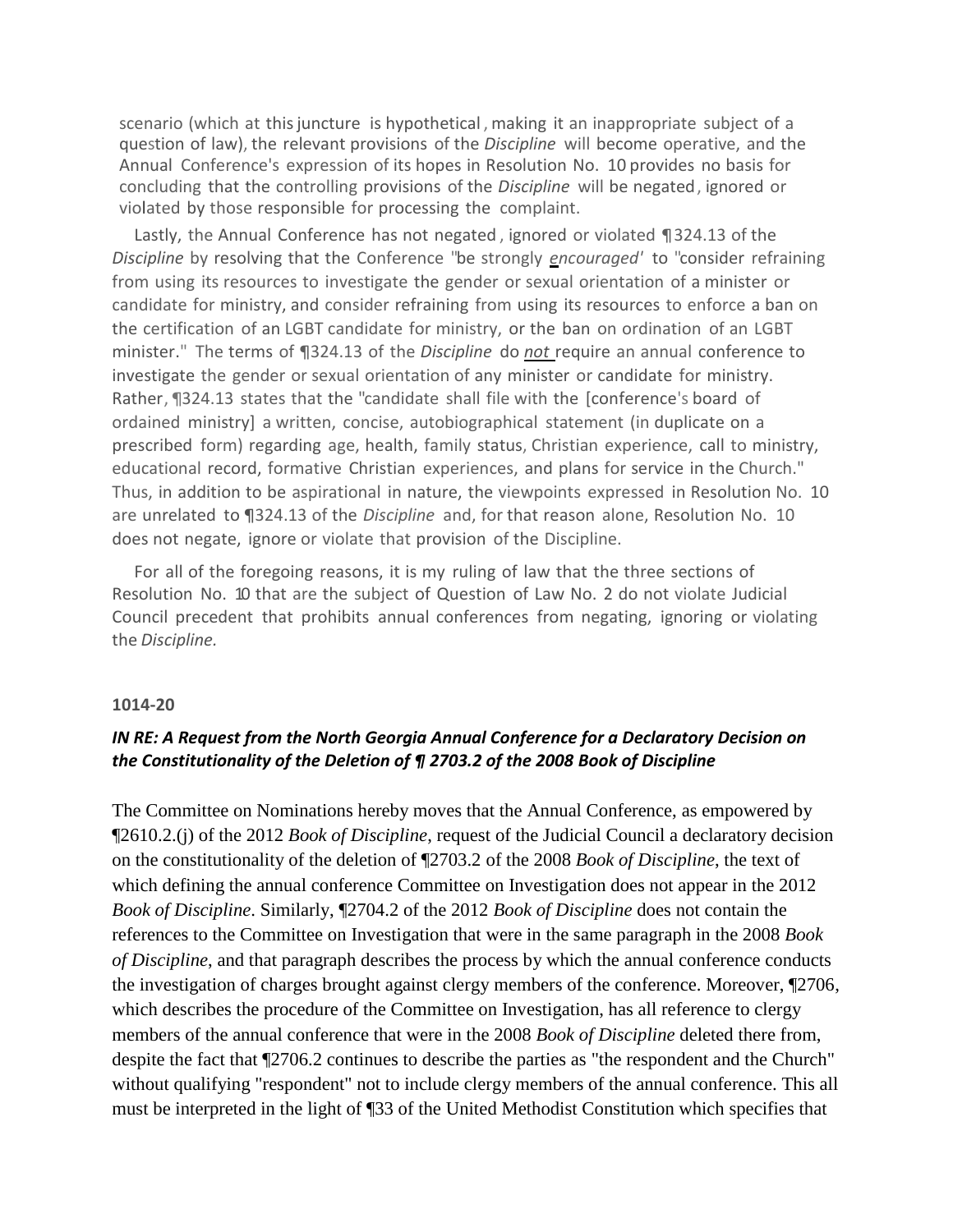the lay and clergy members of the Committee on Investigation are empowered with vote on matters related to ordination, character, and conference relations of clergy, strongly and necessarily implying that those lay members, as well as clergy members of the annual conference, through their service on the Committee on Investigation, have a role in the investigation of charges against those clergy members.

### **RATIONALE**

After many attempts over the years 2008 General Conference, subject to approval of a constitutional amendment in accordance with Judicial Council Decision Number 993, with the support of two-thirds vote of the membership of all annual conferences, changed the Constitution (¶33) to provide laity voting members in the clergy committee on investigation. The 2008 *Book of Discipline* ¶¶602.6 and 2703.2 were also appropriately changed by the 2008 General Conference to specify full laity and clergy involvement in the clergy committee on investigation and clergy were instituted as voting members of any laity committee on investigation. Prior to this time laity were excluded from full participation in clergy investigations. The changes in ¶¶33, 602.6 and 2703.2 were all proposed in one petition and enacted by General Conference 2008 as an integrated package, despite the fact that since ¶33 is part of the Constitution it had to be treated in a different manner. ¶¶602.6 and 2703.2 were amended as a manner of implementing the change effected by changing ¶33. The Council of Bishops certified passage of the Constitutional amendment and the 2008 *Book of Discipline* was changed by addendum.

In an attempt to streamline the fair process of determining if a clergy person will be brought to trial after charges have been filed, the 2012 General Conference completely eliminated the clergy committee on investigation and gave that responsibility to one clergy person appointed by the bishop to decide whether a clergy is brought to trial. This means the important decision on bringing a clergy to trial is no longer made by a body of persons elected by the annual conference but is made by one person appointed by the bishop with no accountability whatsoever to peers or to the laity of the Church. However, the controlling constitutional paragraph 33 was not changed.

The long standing similarity to secular accountability of a district attorney reporting findings to citizen peers, with that Grand Jury deciding whether to indict, has now been lost in our Church and a process is now in place with no independent review before a clergy person is placed on trial. This is not the case for laity or bishops or diaconal ministers because those committees on investigation have been left in place.

The Constitution of The United Methodist Church (¶33) still provides that a clergy committee on investigation made up of peer clergy and laity is to be part of the fair process when charges are brought against a clergy member of the annual conference. That is to say the Constitution was NOT amended even though the clergy committee on investigation was eliminated by legislation.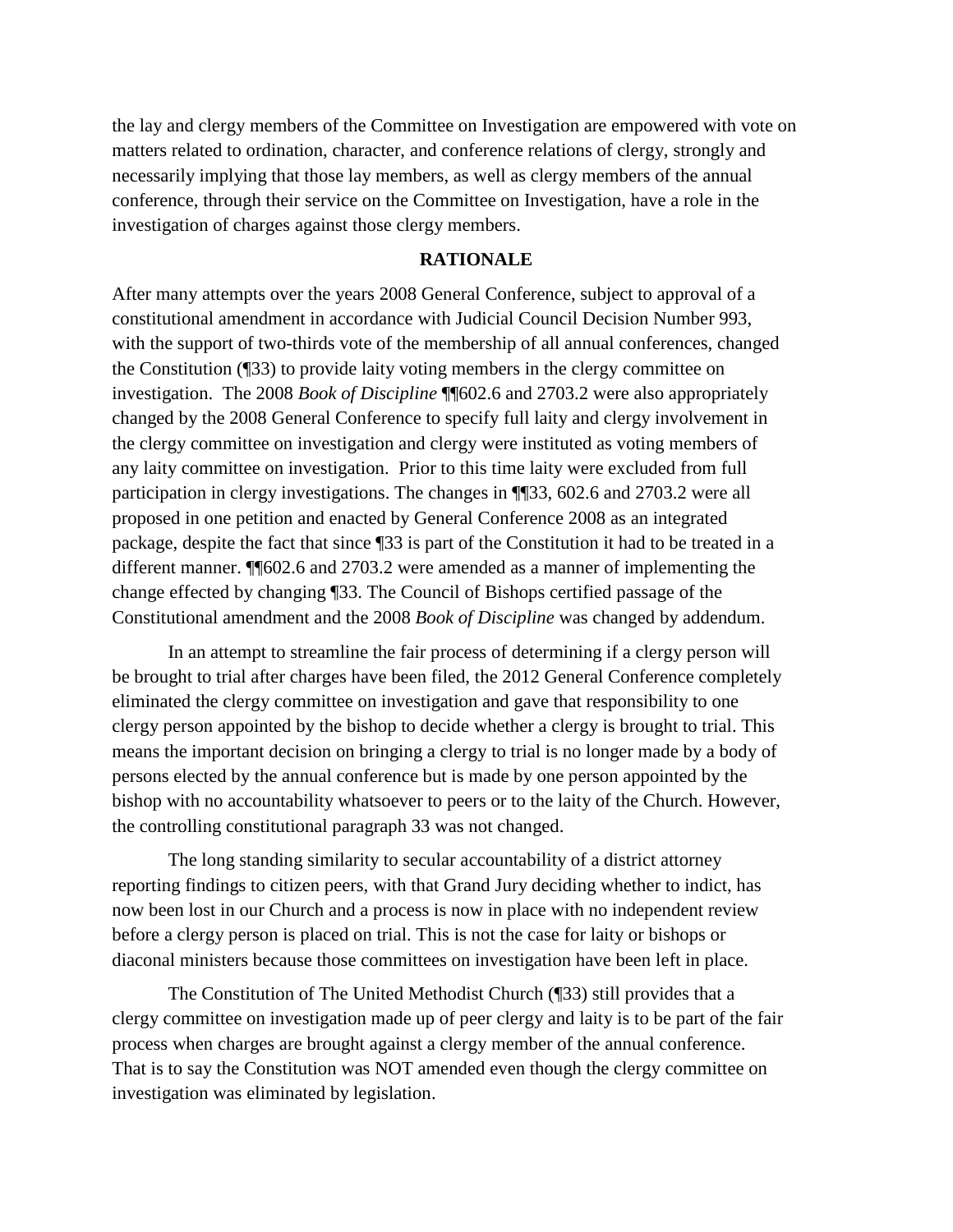The motion before the Annual Conference is needed to request that the Judicial Council review the elimination of the clergy committee on investigation as to its constitutionality to determine whether the disciplinary paragraphs that support the constitutional requirements for the clergy investigative function should be retained and reinstated.

## **DOCKET 1014-21**

## *IN RE: Appeal by the Counsel for the Church of the Eastern Pennsylvania Annual Conference of the Decision of the Northeastern Jurisdiction Committee on Appeals in the Matter of Frank Schaefer*

Greetings in the name of the Lord Jesus Christ.

I am writing as Counsel for the Church of the Eastern Pennsylvania Conference of the United Methodist Church in the matter of Rev. Frank Schaefer. This letter serves as notice of my appeal on behalf of the Church to the Judicial Council pursuant to Paragraph 2609.8(a) of the 2012 Book of Discipline. I am appealing the Northeast Jurisdiction Committee on Appeal's Decision of June 24, 2014 in the matter of Rev. Schaefer. That Decision appears to be at variance with *The Book of Discipline* and prior Judicial Council decisions.

Following are the general grounds for this appeal to Judicial Council.

1) THE RESPONDENT VOIDED HIS RIGHT TO APPEAL, PURSUANT TO ¶2715.3 OF THE 2012 *BOOK OF DISCIPLINE*.

2) THE APPEAL DECISION MISAPPLIED AND IS AT VARIANCE WITH *THE DISCIPLINE* AND JUDICIAL COUNCIL DECISIONS RELATED TO THE PENALTY. THE APPEAL DECISION IS AT VARIANCE WITH THE NORTH CENTRAL JURISDICTION COMMITTEE ON APPEALS' DECISION IN THE CASE OF REV. GREGORY DELL ON SEPTEMBER 17, 1999.

3) THE COMMITTEE ON APPEALS WRONGLY CRAFTED ITS OWN PENALTY RATHER THAN REMANDING IT BACK TO THE TRIAL COURT TO DETERMINE THE PENALTY.

4) IT WAS ERROR FOR THE COMMITTEE ON APPEALS TO ACCEPT AN AMICUS BRIEF WHICH WAS BASED ON ISSUES NOT RAISED ON APPEAL.

In light of these grounds of error in church law in the NEJ Appeal Decision, as Counsel for the Church of the Eastern Pennsylvania Conference, I am filing this Appeal to Judicial Council in accordance with ¶2609.8 of the *2012 Discipline*. I am specifically requesting oral arguments before the Judicial Council.